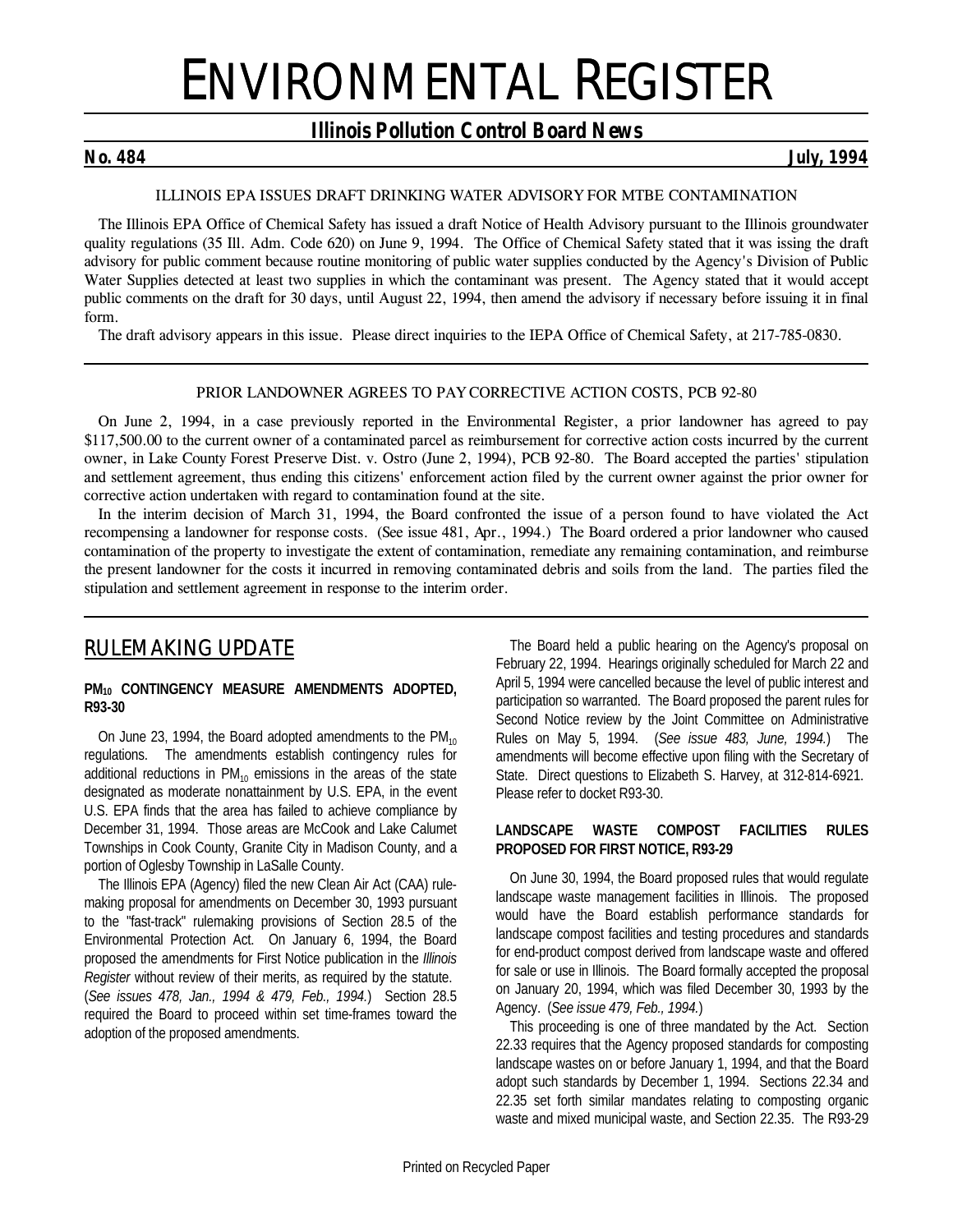proposal addresses only the Section 22.33 mandate. Direct questions to Kevin G. Desharnais, at 312-814-6929. (Please refer to docket R93-29.)

### **PART II 15% ROP PLAN FOR VOM EMISSIONS PROPOSED FOR FIRST NOTICE, R94-15**

On June 2, 1994, the Board proposed a new Clean Air Act (CAA) rulemaking for First Notice publication in the *Illinois Register*. The proposed amendments are the second installment in a series of proposals that would amend the volatile organic material (VOM) emissions regulations to continue to incorporate a plan for a 15 percent reduction in 1990 VOM emissions levels in the Chicago and Metro-East St. Louis areas (15% ROP plan). The Part II proposal contemplates extending VOM emissions control measures to the loading of marine vessels and deletion of the exemption for barge loading from the regulations applicable to "Miscellaneous Fabricated Product Manufacturing Processes", "Miscellaneous Formulated Manufacturing Processes", "Miscellaneous Organic Chemical Manufacturing Processes", and "Other Emissions Units" source categories.

The Agency filed this CAA rulemaking proposal with the Board on May 26, 1994. The Agency represented in the filing that section 182(b)(1) of the federal Clean Air Act mandates these reductions in all nonattainment areas for ozone by 1996. The Chicago and Metro-East areas are rated by U.S. EPA as "severe" and "moderate" nonattainment, respectively. The Agency states that the state must reduce the VOM emissions by 159 tons per day (tpd) in the Chicago area and by 36 tpd in the Metro-East area. The Agency stated that this proposal would constitute Part II of a broader 15% ROP plan. This is the second 15% ROP plan filing, and the Agency contemplates filing proposals for additional parts of the overall ROP plan in the future, in order to achieve the federal reductions requirements. (*See issues 482, May, 1994, and 483, June, 1994.*)

This rulemaking was filed pursuant to the "fast-track" rulemaking provisions of Section 28.5 of the Environmental Protection Act. As previously reported for earlier-filed CAA proceedings, (*see issues 461, Dec. 2, 1992; 462, Dec. 16, 1992; 465, Feb. 24, 1993; 467, Mar. 24, 1993; 468, Apr. 7, 1993; 478, Jan., 1994; 482, May, 1994 & 483, June, 1994*), Section 28.5 requires the Board to proceed within set time-frames toward the adoption of the proposed amendments. The Board lacks any discretion under the statute to adjust these time-frames under any circumstances.

The statute requires the Board to schedule three hearing dates in this matter, each for a prescribed purpose. The first day of hearing is reserved for presentations by the Agency and questions of Agency witnesses. The second scheduled day of hearing, if it occurs, is reserved for presentations by affected entities and all other interested persons. The third scheduled day of hearing, if it occurs, is reserved for any Agency response and responses of other parties. The hearings will be continued from day to day, as necessary, until all business is completed. However, the second and third hearing dates are subject to cancellation if the level of public interest and participation so warrant. The Board has scheduled hearings to occur in the Department of Transportation Classroom, 1100 East Port Plaza Drive, Collinsville, as follows:

11:00 a.m., Tuesday, July 12, 1994 11:00 a.m., Tuesday, August 9, 1994

11:00 a.m., Tuesday, August 23, 1994

Direct questions to Marie E. Tipsord, at 312-814-4925 or 618-498- 9803. Please refer to docket R94-15.

*(Editor's Note: This is the second 15 % ROP plan proposal filed with the Board. An article on the first, the Part I proposal, docketed as R94-12, appears in issue 483, June, 1994. An article on the third, the Part III proposal, docketed as R94-16, appears below.)*

### **PART III 15% ROP PLAN FOR VOM EMISSIONS FILED, PROPOSED FOR FIRST NOTICE, R94-16**

On June 15, 1994, the Agency filed a new Clean Air Act (CAA) rulemaking proposal. On June 23, 1994, the Board proposed the amendments of new proposal for First Notice publication in the *Illinois Register*. The proposed amendments are the third installment in a series of proposals that would amend the volatile organic material (VOM) emissions regulations to continue to incorporate a plan for a 15 percent reduction in 1990 VOM emissions levels in the Chicago and Metro-East St. Louis areas (15% ROP plan).

The Statement of Reasons states that the Part III proposal contemplates making the standards of Parts 218 and 219, Subpart B, "Organic Emissions from Storage and Loading Operations", and Subpart V, "Total Resource Effectiveness" (TRE), more stringent. The proposed rules would add the federal Control Technology Guidelines (CTG) and Alternative Control Technology (ACT) recommended controls for volatile organic liquids (VOLs) and volatile petroleum liquids (VPLs). The Agency anticipates that the TRE amendments will reduce VOM emissions by 4.05 tons per day (tpd) in the metropolitan Chicago area by 1996 and by an additional 1.58 tpd by 1999. The VOL/VPL amendments are anticipated to reduce the VOM emissions by 2.18 tpd in the Chicago area. The Agency expects no reductions in the Metro-East area.

The Agency represented in filing the proposal that section 182(b)(1) of the federal Clean Air Act mandates these reductions in all nonattainment areas for ozone by 1996. The Chicago and Metro-East areas are rated by U.S. EPA as "severe" and "moderate" nonattainment, respectively. The Agency states that Illinois must reduce the VOM emissions by 250 tons per day (tpd) in the Chicago area and by 27 tpd in the Metro-East area. The Agency stated that this proposal would constitute Part III of a broader 15% ROP plan. This is the third 15% ROP plan filing, and the Agency contemplates filing proposals for additional parts of the overall ROP plan in the future, in order to achieve the federal reductions requirements. (*See issues 482, May, 1994 & 483, June, 1994.*)

This rulemaking was filed pursuant to the "fast-track" rulemaking provisions of Section 28.5 of the Environmental Protection Act. As previously reported for earlier-filed CAA proceedings, (*see issues 461, Dec. 2, 1992; 462, Dec. 16, 1992; 465, Feb. 24, 1993; 467, Mar. 24, 1993; 468, Apr. 7, 1993; 478, Jan., 1994; 482, May, 1994 & 483, June, 1994*), Section 28.5 requires the Board to proceed within set time-frames toward the adoption of the proposed amendments. The Board lacks any discretion under the statute to adjust these time-frames under any circumstances.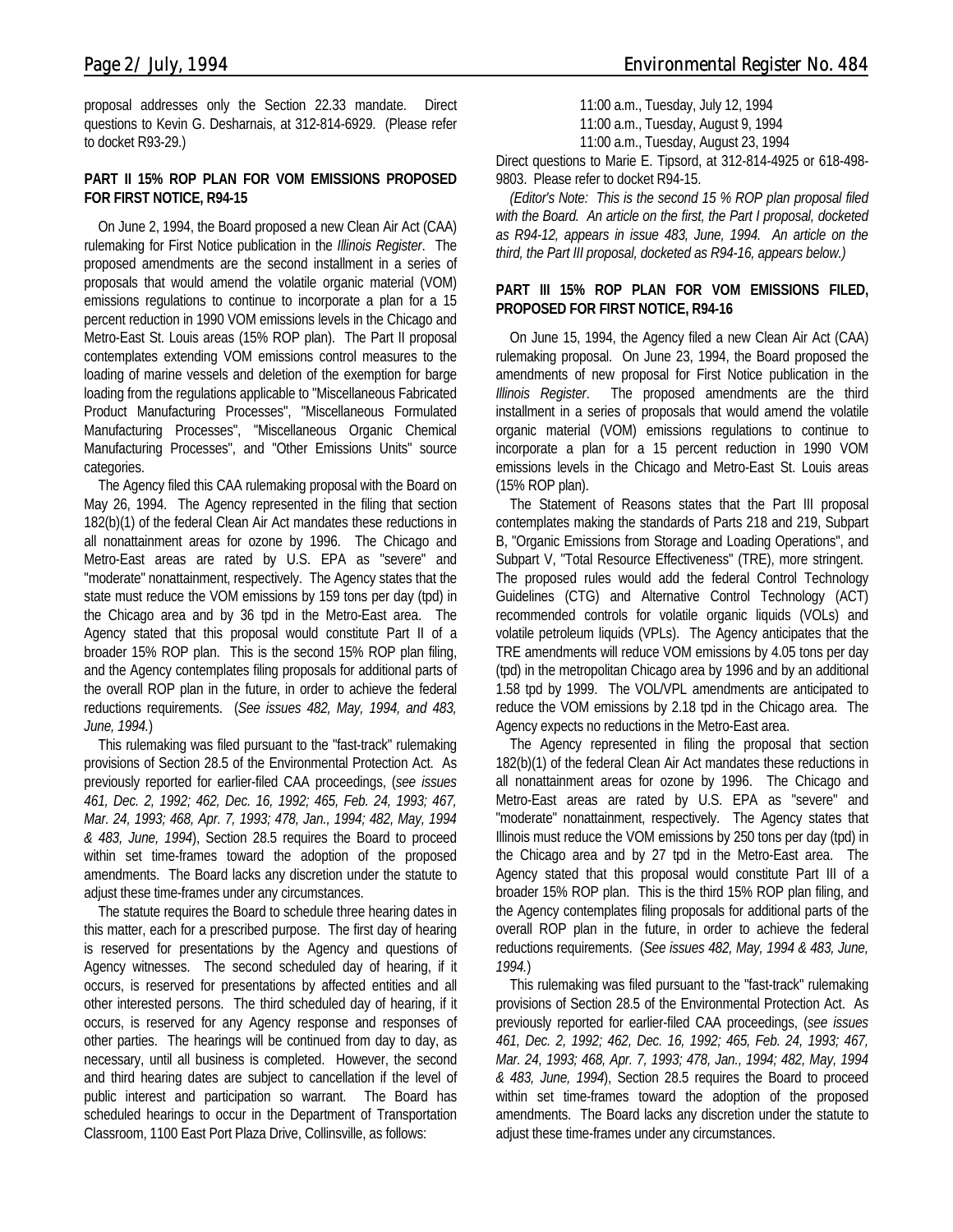The statute requires the Board to schedule three hearing dates in this matter, each for a prescribed purpose. The first day of hearing is reserved for presentations by the Agency and questions of Agency witnesses. The second scheduled day of hearing, if it occurs, is reserved for presentations by affected entities and all other interested persons. The third scheduled day of hearing, if it occurs, is reserved for any Agency response and responses of other parties. The hearings will be continued from day to day, as necessary, until all business is completed. However, the second and third hearing dates are subject to cancellation if the level of public interest and participation so warrant. The Board has scheduled hearings to occur at Room 9-040 of the James R. Thompson Center, 100 West Randolph Street, Chicago, as follows:

> 10:30 a.m., Thursday, August 4, 1994 10:30 a.m., Friday, September 2, 1994 10:30 a.m., Friday, September 16, 1994

Direct questions to Diane F. O'Neill, at 312-814-6062. Please refer to docket R94-16.

*(Editor's Note: This is the third 15 % ROP plan proposal filed with the Board. Articles on the first and second, the Part I and Part II proposals, docketed as R94-12 and R94-15, respectively, appear above and in issues 482, May, 1994, and 483, June, 1994.)*

### **PROCEDURAL RULES FOR APPEALS FROM STATE FIRE MARSHALL DETERMINATIONS PROPOSED FOR FIRST NOTICE, R94-11**

On June 30, 1994, the Board proposed procedural rules for appeals from determinations of the Office of the State Fire Marshall (OSFM). Under recent amendments to the Environmental Protection Act, in P.A. 88-496, effective September 13, 1993 (*see issue 475, Oct. 6, 1993.*), the OSFM is charged with making two new determinations in the course of remedial action relating to leaking underground petroleum storage tanks. The OSFM now makes the eligibility and deductibility determinations formerly made by the Agency. The Board is charged with hearing the owner or operator's appeals of those OSFM determinations. Although the Board has always heard those appeals when the determinations were made by the Agency, these are the first appeals of OSFM determinations that the Board has ever heard.

The proposed rules set forth the information that a petitioner must include in its petition for review. Among the proposed provisions unique to OSFM appeals is the scheduling of hearings only in Chicago and Springfield, unless the petitioner sets forth sufficient reasons in its petition for holding it elsewhere. This will avoid the parties travelling throughout the state. It will further allow scheduling multiple hearings on a single day. Other rules relate to cancelling hearings, staying the proceedings, and motions for summary judgment. Other aspects of the proposed rules either codify existing Board practices or reference existing segments of the procedural rules.

The Board will schedule one public hearing and accept public comments until the statutory minimum period 45 days has expired after a Notice of Proposed Rules appears in the *Illinois Register*. Direct questions to the hearing officer, Deborah Frank, at 217-356- 5275. Please refer to docket R94-11.

### **SITE-SPECIFIC EFFLUENT LIMITATIONS FOR AMEROCK CORP. ADOPTED, R87-33**

On June 23, 1994, the Board adopted a site-specific rule that would apply to the Rockford facility of Amerock Corporation. The rule sets alternative chromium (total and hexavalent), copper, zinc, cyanide, and total suspended solids limitations on the petitioner's stormwater discharges to Kent Creek, in Winnebago County. It will lapse by its own terms after December 31, 2000.

Amerock filed a petition for a site-specific rule on August 24, 1987. The Board conducted a public hearing on the merits of the proposal on January 25, 1988. The Department of Energy and Natural Resources submitted an economic impact study (EcIS) on November 19, 1990, and the Board held a public hearing on the EcIS on July 18, 1991. The Board proposed a rule for First Notice publication in the *Illinois Register* on February 3, 1994. After the expiration of the statutory 45-day public comment period, the Board proposed the rule for Second Notice review by the Joint Committee on Administrative Rules on May 5, 1994. (*See issue 483, June, 1994.*) As soon as the Board received a Certificate of No Objection from JCAR, it adopted the site-specific regulation. Direct questions to Elizabeth S. Harvey, at 312-814-6921. Please refer to docket R87-33.

### **AMENDMENTS TO GROUNDWATER QUALITY STANDARDS PROPOSED FOR SECOND NOTICE, R93-27**

On June 2, 1994, the Board proposed amendments to the groundwater quality standards for Second Notice review by the Joint Committee on Administrative Rules. The proposed amendments would revise the Illinois groundwater quality standards of Part 620 to include additional contaminants. These contaminants are chemical species for which the U.S. EPA has adopted maximum contaminant levels for the purposes of the Safe Drinking Water Act regulations (found at 40 CFR 141 and 35 Ill. Adm. Code 611). The proposed amendments would add limitations for three metals and fourteen organic chemical contaminants to the lists of contaminants in Class I and Class II groundwaters.

The Illinois EPA (Agency) filed a petition on October 18, 1993 seeking the amendments. The Board held public hearings on February 8 and 23, 1994, in Springfield, and February 10, 1994, in Chicago. On March 17, 1994, the Board proposed amendments to the groundwater quality standards for First Notice publication in the *Illinois Register*. (*See issue 481, Apr., 1994.*) The Board will be free to adopt amendments based on the proposal when it has received a Certificate of No Objection from JCAR or 45 days after June 9, 1994, the date JCAR received the Second Notice package from the Board. Direct questions to Michelle C. Dresdow, at 815- 753-0947. (Please refer to docket R93-27.)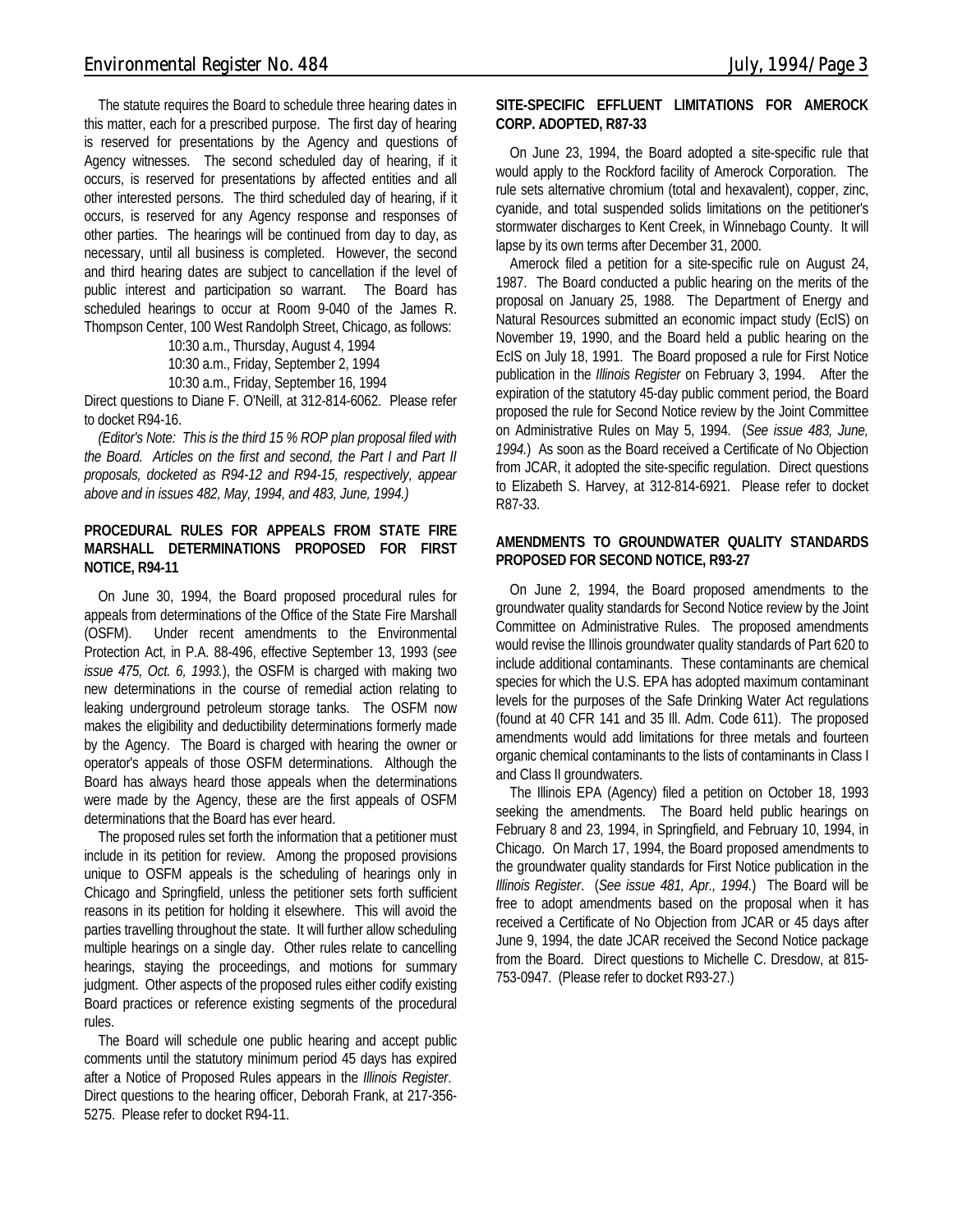### **AMENDMENTS PROPOSED TO MARATHON OIL COMPANY SITE-SPECIFIC RULE PROPOSED FOR SECOND NOTICE, R91- 23**

On June 23, 1994, the Board proposed site-specific amendments to the water pollution control regulations for Second Notice review by the Joint Committee on Administrative Rules. Those proposed amendments would change the existing site-specific limitations on Marathon Oil Company's discharges to an unnamed tributary to Sugar Creek (in the Wabash River basin). The effluent limitation for chlorides would increase from 700 mg/l to 1000 mg/l, and the stream water quality standard for chlorides would increase from 550 mg/l to 750 mg/l. The effluent limitation and the stream water quality standard for total dissolved solids would remain unchanged by the proposed amendments.

The Board proposed the amendments for First Notice publication in the *Illinois Register* on October 7, 1993. (*See issue 476, Nov. 3, 1993.*) The Board will be free to adopt amendments based on the present Second Notice proposed rules when it receives a Certificate of No Objection from JCAR or 45 days after JCAR received the Second Notice package from the Board. Direct questions to Michelle C. Dresdow, at 815-753-0947. Please refer to docket R91- 23.

### **SECOND NOTICE PROPOSED FOR STEEL AND FOUNDRY LANDFILL AMENDMENTS, R90-26(B)**

On June 23, 1994, the Board proposed certain amendments to the landfill regulations for Second Notice review by the Joint Committee on Administrative Rules (JCAR). The rulemaking, subdocket B of the R90-26 steel and foundry waste landfill amendments, would augment amendments proposed in the parent docket for First Notice on September 23 and December 2, 1993. The parent rulemaking, now docketed as R90-26(A), would establish a set of landfill regulations specific to certain wastes generated by the steel and foundry industries. (*See issues 475, Oct. 6, 1993; 478, Jan. 1, 1994; 481, Apr., 1994 & 482, May, 1994.*) The proponents of the amendments are members of the industries that generate the wastes at issue.

The subdocket B proposed amendments added a new provision to the proposed rules relating to facility location. This new provision actually constitutes a sibling proceeding that will proceed independently for the purposes of *Illinois Register* publication and JCAR review. The Board opened subdocket B in response to requests by the Illinois Steel Group and the Illinois Cast Metal Association, the proponents of the steel and foundry waste landfill amendments. On March 31, 1994, the Board proposed the subdocket B amendments for First Notice publication in the *Illinois Register*.

After receiving an amended proposal for rulemaking on September 23, 1993, the Board proposed the parent subdocket A amendments for a second First Notice publication in the *Illinois Register* without substantive review. (*Issue 475, Oct. 6, 1993.*) The Board inserted terms in the text of the proposed amendments for later definition, believing that addition of the definitions would be necessary for understanding and implementing the proposed amendments, if adopted. On December 2, 1993, in response to indications by JCAR staff that it was possible that two related

segments of the regulations were incomplete, the Board proposed corrections to the second First Notice. (*Issue 478, Jan., 1994.*) On April 21, 1994, the Board proposed the parent amendments to the Illinois landfill regulations for Second Notice review by the Joint Committee on Administrative Rules (JCAR).

The Board will be free to adopt amendments based on the present Second Notice proposed rules when it receives a Certificate of No Objection from JCAR or 45 days after JCAR received the Second Notice package from the Board. Direct questions to Kathleen M. Crowley, at 312-814-6929. Please refer to docket R90- 26.

### **BOARD ADOPTS HAZARDOUS WASTE AMENDMENTS, R94-7**

On June 23, 1994, the Board adopted certain amendments to the Illinois RCRA Subtitle C hazardous waste regulations under docket number R94-7. The amendments would incorporate the changes made by U.S. EPA during the period of July 1 through December 31, 1993. (*See issue 482, May, 1994.*)

During the update period involved in R94-7, U.S. EPA basically amended certain methods relating to determination of emissions from boilers and industrial furnaces that burn hazardous waste as a fuel and to the determination of hazardous waste. U.S. EPA also stayed the health-based criteria that formerly applied to determine whether burning hazardous waste in a Bevill device (such as a kiln, smelter, or boiler) was exempted from hazardous waste regulation. U.S. EPA will apply the land disposal restriction limitations for F039 waste as the criteria for the exemption during the indefinite term of the stay. The Board's amendments incorporate all these federal revisions into the Illinois regulations. The Board also used the opportunity of R94-7 to make a number of corrective amendments to the hazardous waste rules. These include primarily changes in punctuation and grammar, but also a small number of corrections with a substantive impact.

The Board will file the amendments with the Secretary of State, and they will become effective, about 30 days after the June 23 adoption. Direct questions to Michael J. McCambridge, at 312-814- 6924. Please refer to docket R94-7.

### **RCRA SUBTITLE D UPDATE DOCKET DISMISSED, R94-6**

The Board dismissed the latest RCRA Subtitle D update docket on June 2, 1994. The docket included U.S. EPA amendments to the federal RCRA Subtitle D municipal solid waste landfill regulations that occurred in the period July 1 through December 31, 1993. During that period U.S. EPA amended its regulations on October 1 and 14, 1993 to revise certain compliance deadlines for smaller landfills and landfills deemed necessary by the state to accept flood-related wastes. Since the Board had already incorporated those provisions into the original Subtitle D landfill rules, in R93-10, it dismissed the update docket because no further amendments were necessary. (*See issue 481, Jan., 1994; see also issue 482, May, 1994.*) Direct questions to Marie E. Tipsord, at 312-814-4925 or 618-498-9803. Please refer to docket R94-6.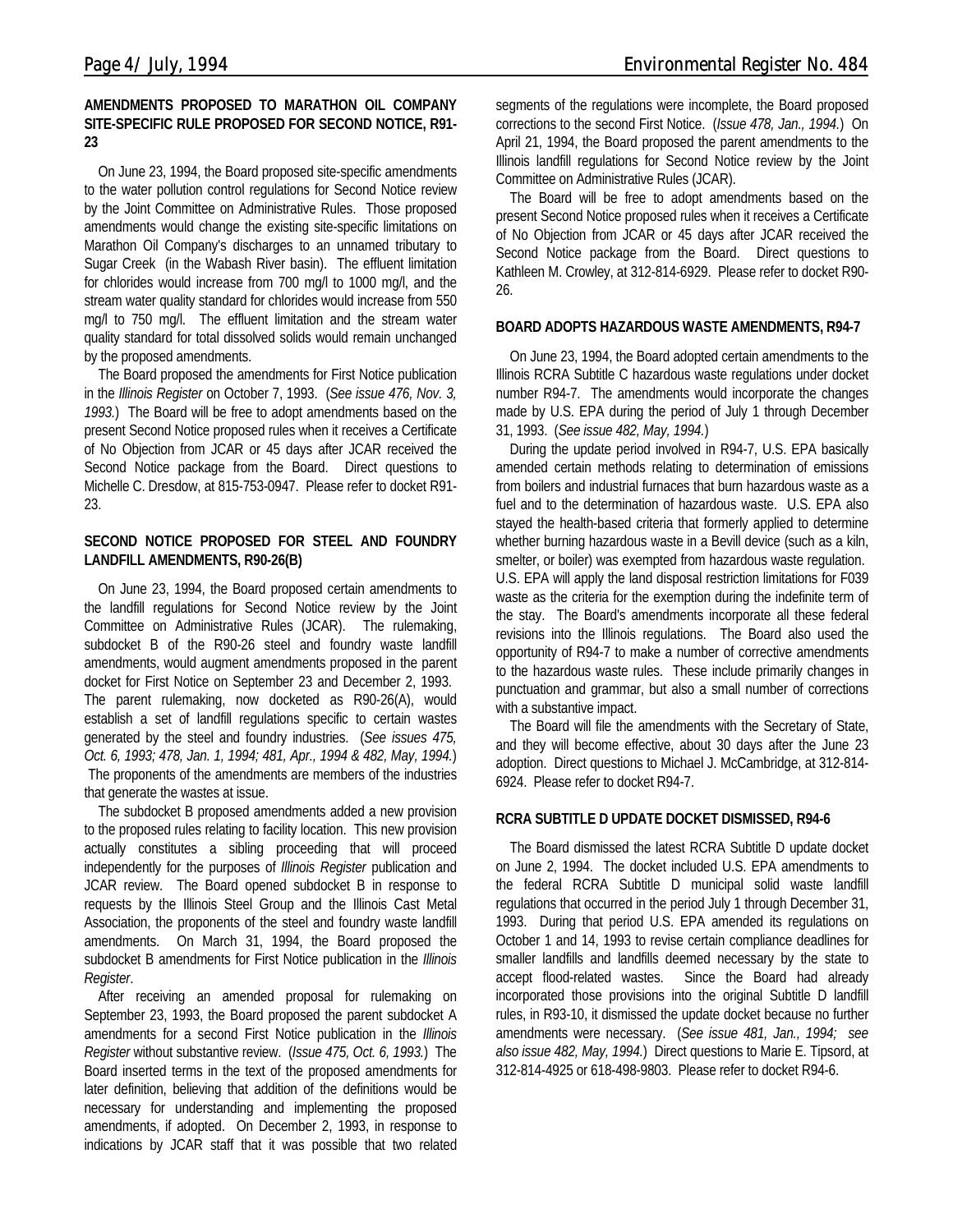### *APPELLATE UPDATE*

### **FIRST DISTRICT REVERSES PENALTY IMPOSED BY BOARD AS EXCESSIVE UNDER THE CIRCUMSTANCES**

In an opinion dated June 20, 1994, the First District appellate court vacated a Board order assessing a \$9,000.00 penalty for violations of the Environmental Protection Act. The court held that the penalty was excessive under the circumstances, in *Park Crematory, Inc. v. PCB* (1st Dist. June 20, 1994), No. 1-92-2729.

In *People v. Park Crematory, Inc.* (July 9, 1992), No. PCB 91- 193, among other violations, the Board found that the respondent had constructed and operated an air pollution source without a required permit. In 1982, the Agency inspected the respondent's facility and noted that respondent was operating one crematory without a permit. The respondent obtained an operating permit, which it renewed in 1983, 1985, and 1987. The respondent constructed and began operating a second crematory furnace in 1982. The Agency again inspected the respondent's facility in 1990 and noted the second furnace not indicated in the permit. The respondent filed a permit application and performed other steps indicated by the Agency to come into compliance before the Agency would issue a permit covering the second furnace. The Agency issued an operating permit for that unit late in 1990.

The Agency issued an administrative warning letter to the respondent in 1982, between the time of the first inspection and the issuance of the 1982 permit. It issued another warning letter in 1990, again in the time between the inspection and when the permit for the second permit issued. The Agency sent a letter early in 1991, informing it that the Agency had referred the matter to the Attorney General for enforcement. The Attorney General subsequently filed an enforcement action with the Board, seeking the maximum penalties allowed for the violations alleged. The respondent challenged the allegations, and it argued before the Board, *inter alia*, that even if it had violated the Act, no penalty was warranted. The respondent pointed out that no air pollution had resulted, that it had cooperated with the Agency during the course of the inspections, and that it promptly sought and achieved compliance when the Agency pointed out the violations.

After hearing, the Board held that among the violations that the respondent had committed, it had constructed an air pollution source without a construction permit and operated it for over eight years without an operating permit. The Agency recommended that the Board assess a \$15,000.00 penalty against the respondent, in light of the seriousness of the violations and in consideration of the facts of the case. The Board noted that the permitting requirements were essential to the state's ability to regulate air pollution sources. The Board felt that the Agency's ability to locate and limit the output of air emissions sources would be impossible without the issuance of permits. The Board imposed a penalty of \$9,000.00, which it stated amounted to \$1000.00 for each year the respondent operated the second crematory furnace without a permit. The Board held that that amount was necessary to aid in enforcement of the Act.

On appeal, the First District noted authority for the fact that a violation of the Act does not warrant a civil penalty unless the penalty assessed would aid in the enforcement of the Act. The

court noted that this authority has held that penalties were improper where it would not aid enforcement of the Act because compliance has already been achieved. The Court distinguished the case before it from *Standard Scrap Metal Co. v. PCB* (1st Dist. 1986), 142 Ill. App. 3d 655, 491 N.E.2d 1251, in which the First District upheld a \$30,000.00 penalty for operation without a permit for an extended period of time. It noted that in that case, the court concluded that the respondent had "demonstrated a blatant disregard for the requirements and procedures designed to protect the environment", the respondent had accrued economic benefits through non-compliance, and the respondent had not achieved compliance as of the time of the court's decision.

In contrast, the court felt that the crematory respondent had acted in good faith and had not operated outside the permitting requirements in such a way that the Agency was unaware of its existence. The court held that the Board's imposition of a substantial penalty against the respondent was excessive in light of the facts. It opined that such a penalty could, in fact, work to discourage others from seeking compliance, and that the People should never have filed the complaint with the Board. The court vacated the penalty.

*(Editor's Note: The Board, through the Attorney General, is filing a petition for leave to appeal this decision with the Illinois Supreme Court.)*

### *FOR YOUR INFORMATION*

### **ADJUSTED STANDARDS AND COMBINED SEWER OVERFLOW DETERMINATIONS LISTS**

Pursuant to Section 28.1(d)(3) of the Environmental Protection Act, the Board is publishing in this issue of the Environmental Register a list of all final determinations on adjusted standards made within fiscal year 1994 (July 1, 1993 through June 30, 1994). Accompanying that listing is a list of all final determinations on combined sewer overflow exceptions during the fiscal year. To receive a copy of any of these determinations, please write to the Clerk of the Board and specify the docket number of the case.

### **RESTRICTED STATUS AND CRITICAL REVIEW LISTS FOR PUBLIC WATER SUPPLIES IN THIS ISSUE**

The Illinois Environmental Protection Agency, Division of Public Water Supplies, is publishing copies of the Division's Restricted Status and Critical Review lists at the end of this issue of the Environmental Register. These lists reflect the status as of July 1, 1994.

**AGENCY TO CONDUCT HEARINGS ON 1995 BUREAU OF WATER PROGRAM PLAN**

The Agency has announced, in a notice dated June 20, 1994, that it will hold a public hearing on its Bureau of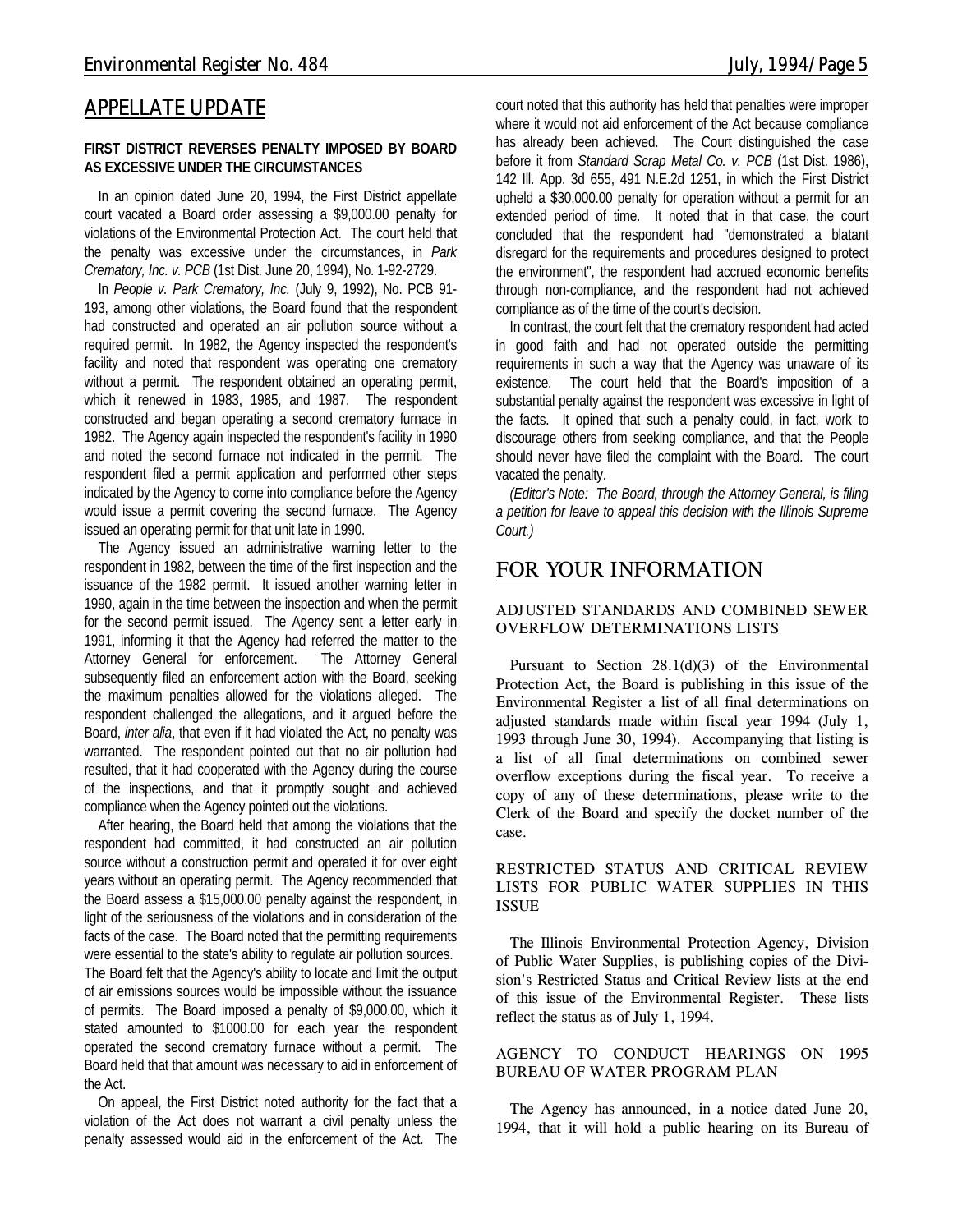Water program plan for Fiscal Year 1995. Among the topics that the Agency listed in its notice of hearing are the CWA § 606(c) revolving loan fund and the identification of

water quality limited waters under CWA § 303(d), the prioritization of those waterways, and the designation of maximum pollutant loads for them.

The Agency has scheduled the hearing for 10:00 a.m., Wednesday, August 10, 1994. The hearing will occur at the following location:

SRS Building

2101 South Veterans Parkway

Springfield, Illinois

The Agency stated that the record will close at midnight, September 9, 1994. Persons wishing to comment must do so no later than that date. They should address the comments to the Agency's headquarters offices as follows:

John D. Williams, Agency Hearing Officer

Illinois EPA 2200 Churchill Road P.O. Box 19276 Springfield, Illinois 62794-9276 Telephone: 217-782-5544

The Agency stated that it has made certain information available to interested persons. It has retained a copy of its program plan open to public inspection at its Springfield headquarters and at all its regional headquarters. Copies are also open to review through the state library system. The Agency will make copies of its procedural rules for hearings available upon request to the hearing officer, and requests for special needs interpreters should be addressed to the hearing officer before Friday, July 23, 1994.

The Agency has listed contact persons based on area of interest:

Public Water Supplies Program: Charles Bell (217-785- 0561)

Revolving Loan Fund: Ron Drainer (217-782-2027)

Water Quality Management Plan: Rick Mollahan (217- 782-3362)

Water Pollution Control (general quetions): Sandy Cunningham (217-782-1654)

Priority Watersheds: Joel Cross (217-782-3362)

Identification of Water Quality Limited Waters: Joel Cross (217-782-3362)

Written inquiries may be addressed to these persons at the above headquarters address.

Please direct all inquiries to the appropriate Agency personnel.

*(Editor's Note: The Board would normally reproduce the text of the notice of hearing in this issue, but technical difficulties have prevented this. We regret any inconvenience this may have caused.)*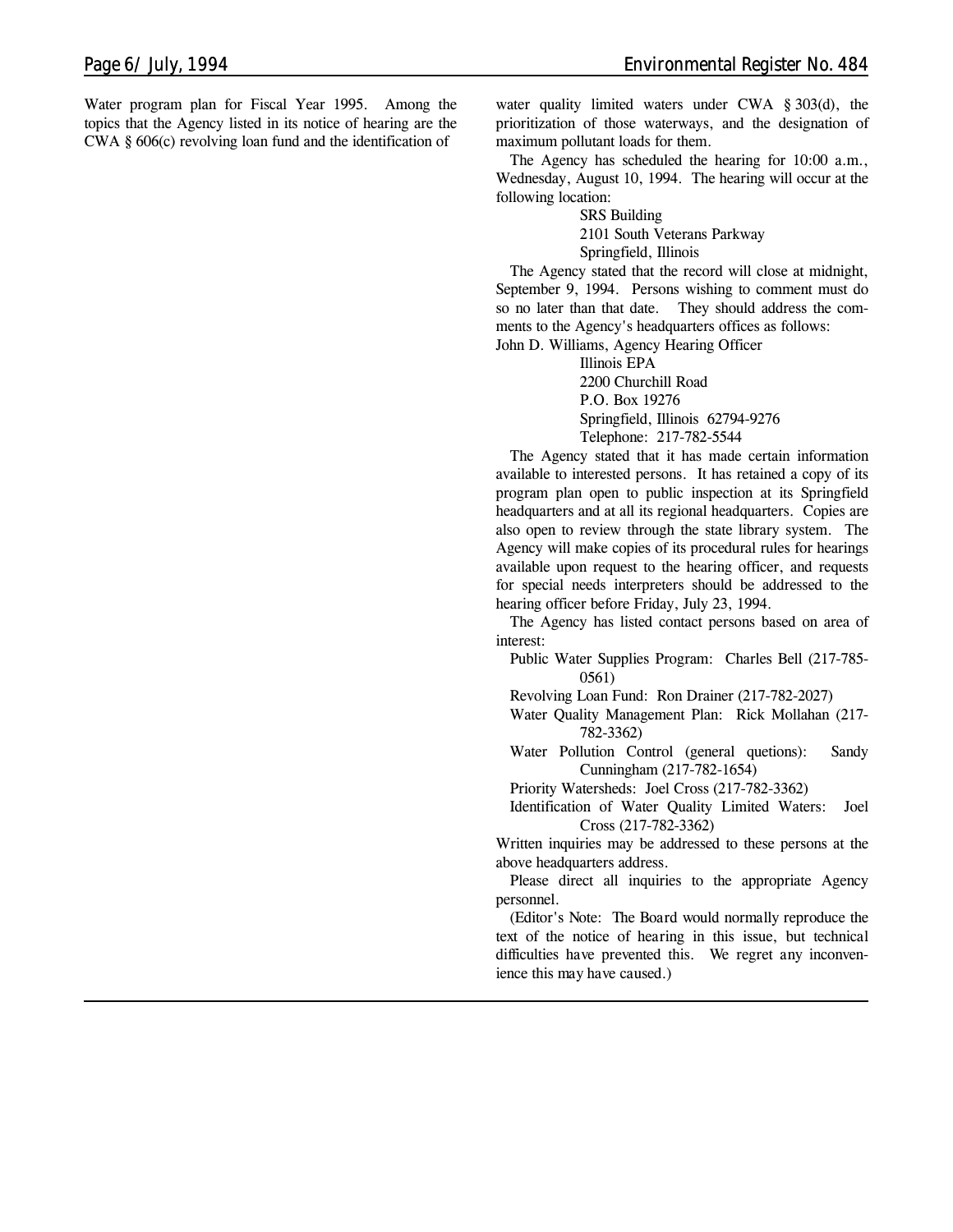### *FINAL ACTIONS - June 2, 1994 BOARD MEETING*

- 92-80 Lake County Forest Preserve District v. Neil Ostro, Janet Ostro and Big Foot Enterprises - The Board accepted a settlement agreement in this citizen's land enforcement action, filed by the current owner against the prior owner of a Lake County facility, in which the prior owner agrees to pay the current owner \$117,500 as compensation for remediation costs. *(See also feature on page 1.)*
- 93-28 RTC Industries, Inc. v. IEPA The Board granted summary judgment in favor of the petitioner and dismissed this underground storage tank reimbursement appeal involving a Cook County facility.
- 93-111 Bocker Chevrolet Company v. IEPA The Board granted a joint motion to dismiss this underground storage tank reimbursement appeal involving a Stephenson County facility.
- 93-122 Emro Marketing Company v. IEPA The Board affirmed the Agency's denial of eligibility for reimbursement of corrective action costs in this underground storage tank reimbursement appeal involving a Lake County facility.
- 93-158 Wheaton Park District v. IEPA The Board granted voluntary dismissal of this underground storage tank reimbursement appeal involving a DuPage County facility.
- 94-55 Myrtle Landwehrmeier v. IEPA The Board affirmed the Agency's denial of excessive handling charges and reversed the Agency's denial of reimbursement of the costs for disposal of concrete in this underground storage tank reimbursement appeal involving a Madison County facility. Chairman C. A. Manning concurred.
- 94-112 People of the State of Illinois v. Teepak, Inc. The Board accepted a stipulation and settlement agreement in this Emergency Planning and Community Right-to-Know Act (EPCRA) enforcement action against a Vermilion County facility, ordered the respondent to pay a civil penalty of \$4,500.00, and ordered it to cease and desist from further violation. Member J. Theodore Meyer concurred.
- 94-114 People of the State of Illinois v. Olympic Oil

Ltd. - The Board accepted a stipulation and settlement agreement in this Emergency Planning and Community Right-to-Know Act (EPCRA) enforcement action against a Cook County facility, ordered the respondent to pay a civil penalty of \$15,000.00, and ordered it to cease and desist from further violation. Member J. Theodore Meyer concurred.

- 94-140 People of the State of Illinois v. Uniroyal Chemical Company, Inc. - The Board accepted a stipulation and settlement agreement in this air enforcement action against a Will County facility, ordered the respondent to pay a civil penalty of \$10,000.00, and ordered it to cease and desist from further violation. Member J. Theodore Meyer concurred.
- 94-141 People of the State of Illinois v. Parker Hannifin Corporation - The Board accepted a stipulation and settlement agreement in this air enforcement action against a Kane facility, ordered the respondent to pay a civil penalty of \$20,000.00, and ordered it to cease and desist from further violation.
- 94-164 Precoat Metals v. IEPA Upon receipt of an Agency recommendation, the Board granted the petitioner a 30-day provisional variance from the 90-day limitation on accumulation of hazardous wastes at this Cook County facility.
- AC 93-49 County of Jackson v. Patrick Cheak The Board denied complainant's motion to vacate its default order of November 18, 1993.
- AC 94-17 IEPA v. John Allsop The Board entered a default order, finding that the Logan County facility violated Section  $21(p)(1)$  of the Act and ordering it to pay a civil penalty of \$500.00.
- AC 94-23 Sangamon County v. Halverson Construction Company, Inc. - The Board entered a default order, finding that the Sangamon County facility violated Section 21(p)(3) of the Act and ordering it to pay a civil penalty of \$500.00.
- R94-6 In the Matter of: RCRA Subtitle D Amendments - *See Rulemaking Update.*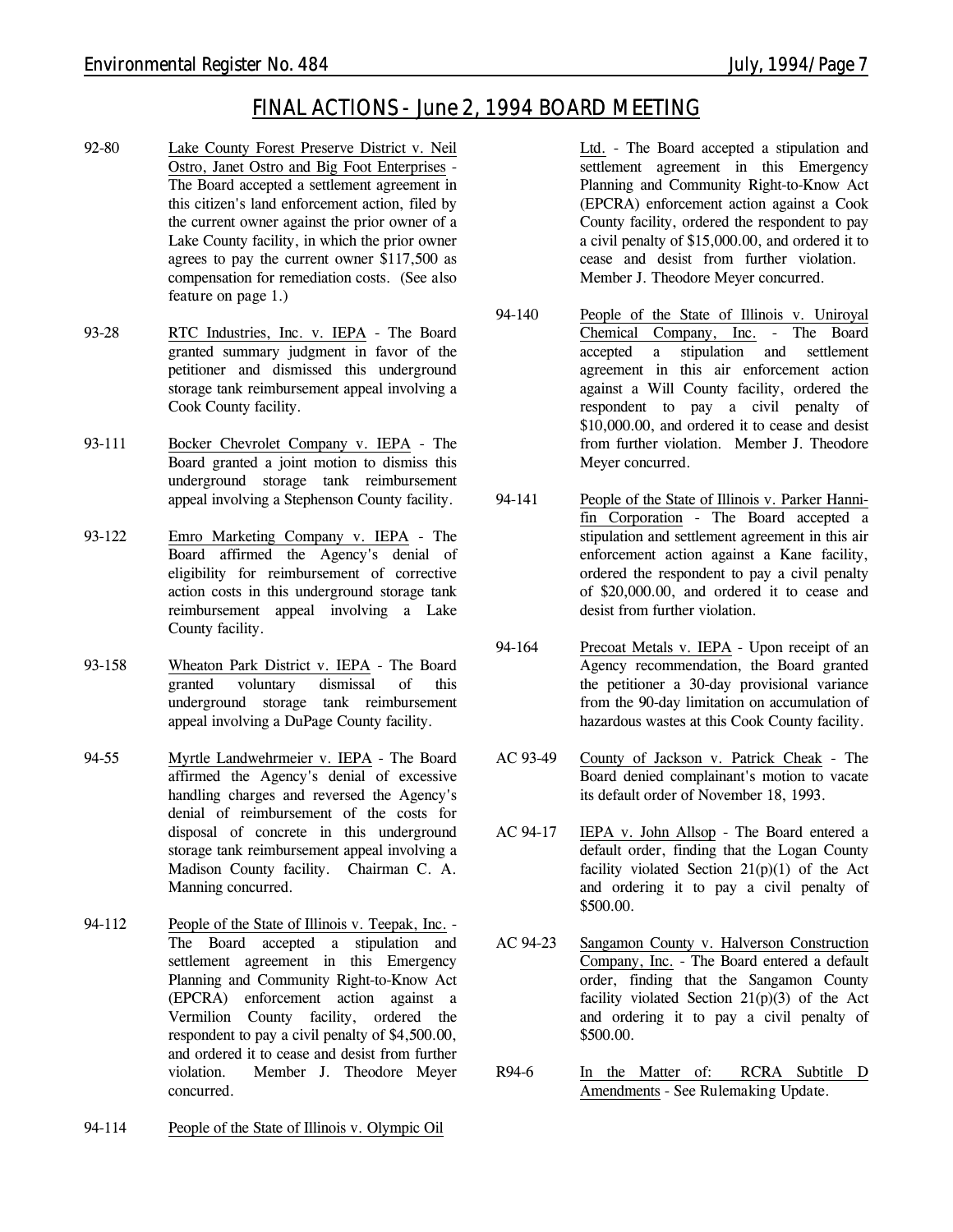## *NEW CASES - June 2, 1994 BOARD MEETING*

- 94-146 Dorothy L. Hoffman v. City of Columbia The Board denied a motion to dismiss this citizen's noise enforcement action involving a Monroe County facility as duplicitous and frivolous and accepted this matter for hearing.
- 94-156 Stepan Company (Millsdale Facility) v. IEPA - The Board accepted this NPDES permit appeal involving a Will County facility for hearing.
- 94-157 Community Trust Bank (Wilson's Service Center) v. IEPA - The Board accepted this underground storage tank reimbursement appeal involving a Marion County facility for hearing.
- 94-158 Macon County Landfill v. IEPA The Board held this land variance involving a Macon County facility for an Agency Recommendation.
- 94-159 Grimm's Diversified Services, Corp. v. IEPA - The Board accepted this underground storage tank reimbursement appeal involving a Tazewell County facility for hearing.
- 94-160 BTL Specialty Resins Corporation v. IEPA The Board requested an amended petition in this RCRA permit appeal involving a Cook County facility.
- 94-161 Envirite Corporation, d/b/a County Environmental of Livingston v. IEPA - The Board held this land variance involving a Liv-

ingston County facility.

- 94-162 Chemical Waste Management, Inc. (Trade Waste Incineration) v. IEPA -The Board requested an amended petition in this RCRA permit appeal involving a St. Clair County facility.
- 94-163 Richard E. Gaunt, Sr. v. IEPA The Board held this underground storage tank reimbursement appeal involving a Tazewell County facility.
- 94-164 Precoat Metals v. IEPA *See Final Actions.*
- AS 94-9 In the Matter of: Petition of the City of Springfield, Illinois, Office of Public Utilities for an Adjusted Standard From 35 Ill. Adm. Code Section 302.208(e) - The Board held this petition for an adjusted standard from certain of the general use water quality standards for a Sangamon County facility.
- AS 94-10 In the Matter of: Petition of Envirite Corporation for a Revised Adjusted Standard From 35 Ill. Adm. Code 721, Subpart D - The Board accepted this petition for a revised adjusted standard for a Cook County hazardous waste treatment facility for hearing.
- R94-15 In the Matter of: 15% ROP Plan Control Measures-Part II: Marine Vessel Loading: Amendments to 35 Ill. Adm. Code Parts 211, 218, and 219 - *See Rulemaking Update.*

## *FINAL ACTIONS - June 6, 1994 SPECIAL BOARD MEETING*

93-59 People of the State of Illinois v. Freedom Oil Company - The Board issued an order in this enforcement action against Champaign and Crawford County facilities that corrected the distributed opinion and order of May 5, 1994, which found that the respondent had violated certain underground storage tank corrective

action provisions. The corrected order reflects the fact that the Board actually voted to impose a civil penalty of \$30,000.00, rather than the \$15,000.00 penalty that appeared in the incorrect version distributed to the parties and the public. Member J. Theodore Meyer concurred. (*See issue 483, June, 1994.*)

## *FINAL ACTIONS - June 23, 1994 BOARD MEETING*

86-1 In the Matter of: Petition of the City of Peru for Exception to the Combined Sewer Overflow Regulations - The Board granted the LaSalle County petitioner a combined sewer

overflow exception from 35 Ill. Adm. Code 306.305(a), as it relates to first flush storm flows, and from 35 Ill. Adm. Code 306.305(b), subject to conditions.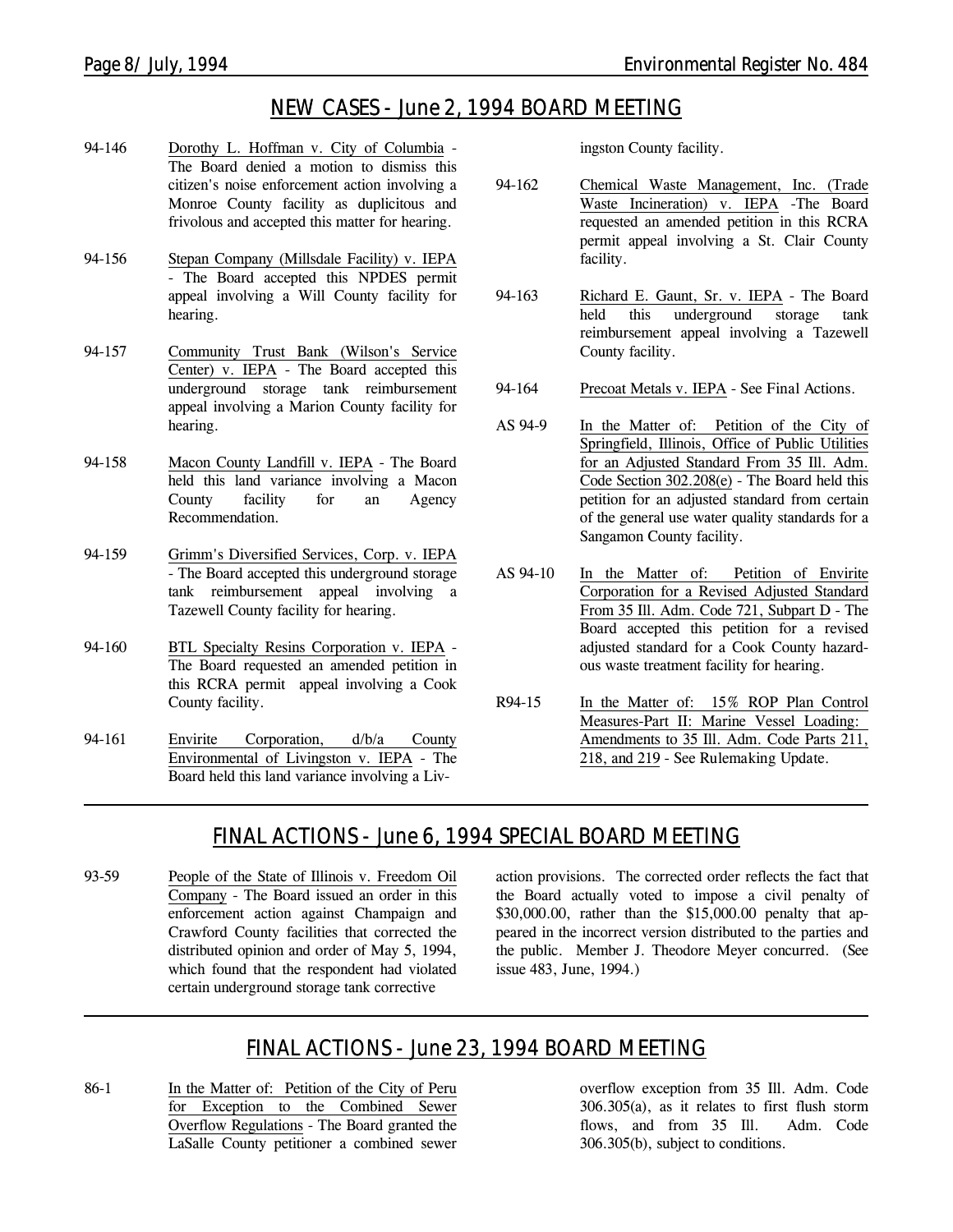- 93-77 Highland Park School District #108 v. IEPA The Board granted voluntary dismissal of this underground storage tank reimbursement appeal involving a Lake County facility.
- 93-104 Griffin Service v. IEPA The Board accepted a stipulation and settlement agreement, directed the parties to effectuate the agreement, and dismissed this underground storage tank reimbursement appeal involving a Jo Daviess County facility.
- 94-94 People of the State of Illinois v. The Milnot Company -The Board accepted a stipulation and settlement agreement in this Emergency Planning and Community Right-to-Know Act (EPCRA) enforcement action against a Montgomery County facility, ordered the respondent to pay a civil penalty of \$2,850.00, and ordered it to cease and desist from further violation. Member J. Theodore Meyer concurred.
- 94-96 People of the State of Illinois v. MII, Inc. The Board accepted a stipulation and settlement agreement in this air enforcement action against a Logan County facility, ordered the respondent to pay a civil penalty of \$6,000.00, and ordered it to cease and desist from further violation. Member J. Theodore Meyer concurred.
- 94-110 Texor Petroleum Company, Inc. v. IEPA The Board granted voluntary dismissal of this petition for an air variance for Cook and DuPage County facilities.
- 94-149 People of the State of Illinois v. Celotex Corporation - The Board accepted a stipulation and settlement agreement in this water enforcement action against a Adams County facility, ordered the respondent to pay a civil penalty of \$15,000.00, and ordered it to cease and desist from further violation. Member J. Theodore Meyer concurred.
- AC 94-25 IEPA v. Frank Record The Board entered a default order, finding that the Fulton County respondent had violated Section 21(p)(1) of the Act and ordering him to pay a civil pen-

alty of \$500.00.

- AC 94-26 EPA v. Atkinson Landfill Company The Board entered a default order, finding that the Henry County respondent had violated Section  $21(0)(5)$  and  $21(0)(9)$  of the Act and ordering it to pay a civil penalty of \$1,000.00.
- AC 94-30 IEPA v. City of Freeport The Board granted voluntary withdrawal of this citation filed against a Stephenson County facility.
- AC 94-32 Sangamon County v. Stephen Bileck, Jr. and Lisa Bileck - The Board entered a default order, finding that the Sangamon County respondents had violated Section 21(p)(1) and  $21(p)(3)$  of the Act and ordering them to pay a civil penalty of \$1,000.00.
- AC 94-39 County of Macon and the IEPA v. Macon County Landfill Corp. - The Board opened this docket for the purpose of docketing the respondent's petition for review and closed it, since the administrative citation was not filed with the Board.
- AS 94-7 In the Matter of: Petition of Rhone-Poulenc Basic Chemicals Company and Thorn Creek Basin Sanitary District for an Adjusted Standard From 35 Ill. Adm. Code 302.208 and 304.105 - The Board granted the Cook County petitioners an adjusted standard from certain of the water quality standards relating to total dissolved solids and sulfates, subject to conditions.
- R87-33 In the Matter of: Amerock Corporation, Rockford Facility, Site-Specific Rulemaking Petition for Amendment to 35 Ill. Adm. Code Part 304, Subpart C - *See Rulemaking Update.*
- R93-30 In the Matter of: Contingency Measures for PM10 Emissions: Amendments to 35 Ill. Adm. Code Parts 106 and 212 - *See Rulemaking Update.*
- R94-7 In the Matter of: RCRA Update, USEPA Regulations (July 1, 1993 through December 31, 1993) - *See Rulemaking Update.*

## *NEW CASES - June 23, 1994 BOARD MEETING*

94-126 Grayslake Feed Sales, Inc., Outdoor Power Equipment v. IEPA - The Board accepted an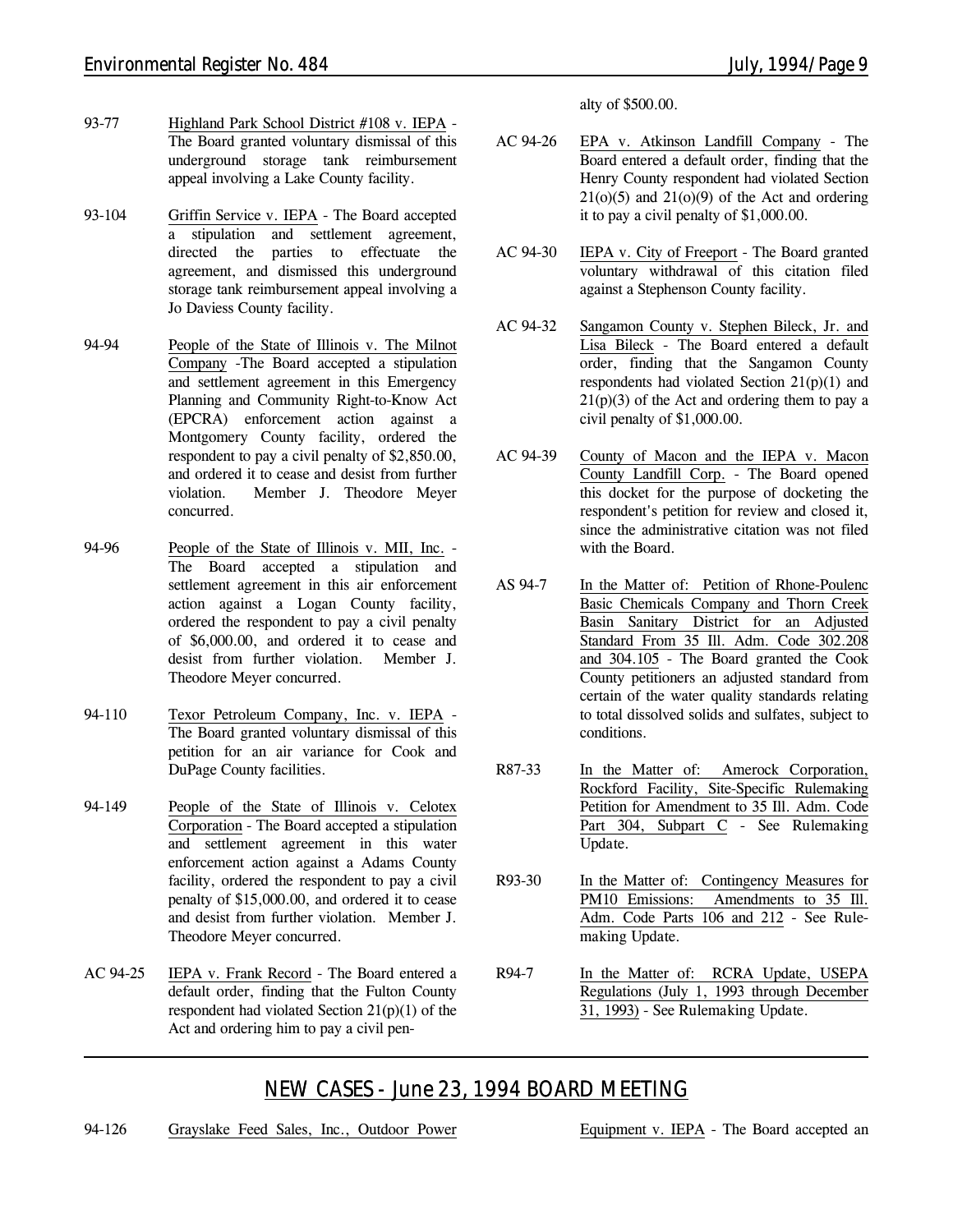amended petition in this underground storage tank reimbursement appeal involving a Lake County facility for hearing.

- 94-137 Robert Schwake Stone Co., Inc. v. IEPA The Board accepted an amended petition in this underground storage tank reimbursement appeal involving a Cook County facility for hearing.
- 94-150 Angela M. White v. Terry & Billie Van Tine and Schneider Transport, Inc. - The Board denied the motions to dismiss this citizen's air and noise enforcement action involving a Piatt County facility as duplicitous and frivolous and accepted it for hearing. Member M. McFawn dissented.
- 94-162 Chemical Waste Management, Inc. v. IEPA The Board accepted an amended petition in this RCRA permit appeal involving a St. Clair County facility for hearing. *(Consolidated with PCB 94-169 and PCB 94-170.)*
- 94-163 Richard E. Gaunt, Sr. v. IEPA The Board held this underground storage tank reimbursement appeal involving a Tazewell County facility.
- 94-165 Sheehy & Sons Funeral Home v. IEPA The Board held this underground storage tank reimbursement appeal involving a Cook County facility.
- 94-166 Safety-Kleen Corporation (Elgin Service Center) v. IEPA - The Board accepted this land permit appeal involving a Cook County facility for hearing.
- 94-167 Melrose Partners v. IEPA The Board accepted this underground storage tank reimbursement appeal involving a Lake County facility for hearing.
- 94-168 Emro Marketing Company v. Office of the State Fire Marshal - The Board accepted this underground storage tank reimbursement appeal involving a Cook County facility for hearing.
- 94-169 Chemical Waste Management, Inc. (Trade Waste Incineration) v. IEPA - The Board accepted this RCRA permit appeal involving a St. Clair County facility for hearing. *(Consolidated with PCB 94-162 and PCB 94- 170.)*
- 94-170 Chemical Waste Management, Inc. (Trade Waste Incineration) v. IEPA - The Board accepted this RCRA permit appeal involving a St. Clair County facility for hearing. *(Consolidated with PCB 94-162 and PCB 94- 169.)*
- 94-171 Granite City Steel Division, National Steel Corporation v. IEPA - The Board accepted this underground storage tank reimbursement appeal involving a Madison County facility for hearing.
- 94-172 Safety-Kleen Corporation (Pekin Service Center) v. IEPA - The Board accepted this land permit appeal involving a Tazewell County facility for hearing.
- 94-173 People of the State of Illinois v. Health O Meter Products, Inc. - Upon receipt of proposed stipulation and settlement agreement and an agreed motion for relief from the hearing requirement in this air enforcement action against a Cook County facility, the Board ordered publication of the required newspaper notice.
- 94-174 People of the State of Illinois v. Feeney Oil Co., Inc. - The Board accepted this air enforcement action against a Woodford County facility for hearing.
- 94-175 Village of Sauget v. IEPA The Board requested an amended petition in this NPDES permit appeal involving a St. Clair County facility.
- 94-176 ESG Watts, Inc. (Sangamon Valley Landfill) v. IEPA - The Board accepted this land permit appeal involving a Sangamon County facility for hearing.
- 94-177 Burlington Environmental, Inc. v. IEPA The Board requested an amended petition in this RCRA land variance involving a Monroe County facility.
- 94-178 Herrin Security Bank v. Shell Oil Company The Board held this citizen's land enforcement action for a frivolous and duplicitous determination.
- 94-179 Solvent Systems International v. Village of Hampshire - The Board accepted this regional pollution control facility siting appeal involving a proposed Kane County non-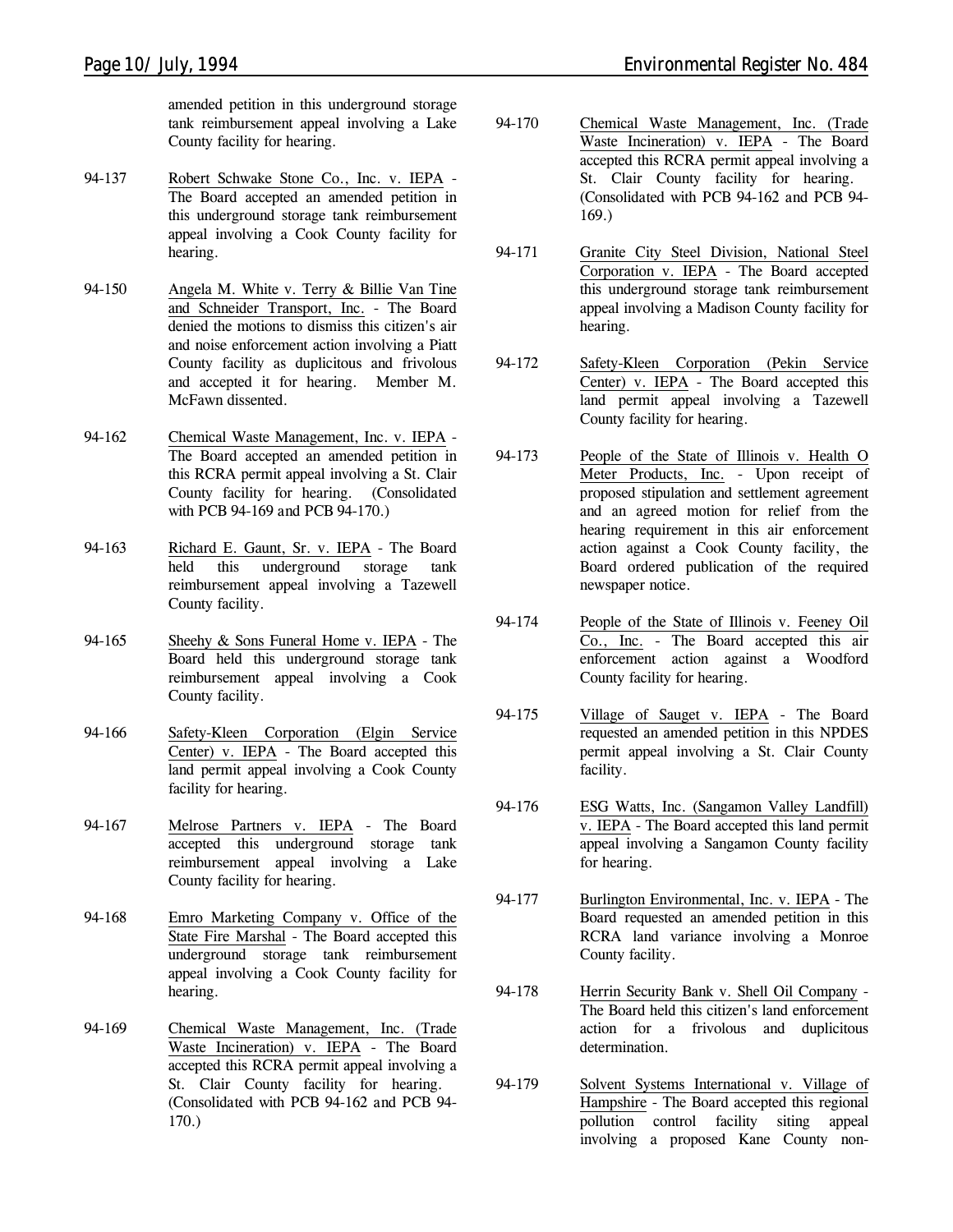hazardous transfer station for hearing.

- AS 94-9 In the Matter of: Petition of the City of Springfield, Illinois, Office of Public Utilities for an Adjusted Standard From 35 Ill. Adm. Code Section 302.208(e) - The Board requested an amended petition for an adjusted standard from certain of the water quality standards for a Sangamon County facility.
- AS 94-11 In the Matter of: Petition of Winnebago Reclamation Service, Inc. for an Adjusted Standard From 35 Ill. Adm. Code Part 811, Sections 811.710(c) and 811.713(c)(1) - The Board held this petition for an adjusted

standard from certain of the landfill financial responsibility requirements filed on behalf of a Winnebago County facility.

R94-16 In the Matter of: 15% ROP Plan Control Measures for VOM Emissions-Part III: Air Oxidation and organic Emissions From Storage and Loading Operations: Amendments to 35 Ill. Adm. Code Parts 211, 218, and 219 - *See Rulemaking Update.*

### *FINAL ACTIONS - June 30, 1994 SPECIAL MEETING*

- 94-175 Village of Sauget v. IEPA The Board granted voluntary withdrawal of this NPDES permit appeal involving a St. Clair County facility.
- AC 93-30 Sangamon County v. The Illinois National Bank of Springfield, N/K/A First of America Trust Co. and Ray Landers - Having previously found that the Sangamon County respondents had violated  $21(p)(1)$  and  $21(p)(3)$ of the Act, the Board ordered them to pay a civil penalty of \$1,000.00 and hearing costs

in the amount of \$5.50, for expenses incurred by the county and \$47.50 for costs incurred by the Board. Member J. Theodore Meyer dissented.

AC 93-45 Montgomery County v. Rita Hefley - Having previously found that the Montgomery County respondent had violated 21(p)(1) of the Act, the Board ordered the respondent to pay a civil penalty of \$500.00 and hearing costs of \$141.00, expenses incurred by the Board. Member J. Theodore Meyer dissented.

### *NEW CASES - June 30, 1994 SPECIAL BOARD MEETING*

- 94-163 Richard E. Gaunt, Sr. v. IEPA The Board requested an amended petition in this underground storage tank reimbursement appeal involving a Tazewell County facility.
- 94-165 Sheehy & Sons Funeral Home v. IEPA The Board requested an amended petition in this underground storage tank reimbursement appeal involving a Cook County facility.
- 94-180 People of the State of Illinois v. Great American Products, Inc. - Upon receipt of proposed stipulation and settlement agreement and an agreed motion to request relief from the hearing requirement in this air enforcement action against a Cook County facility, the Board ordered publication of the required newspaper notice.
- 94-181 People of the State of Illinois v. Asbestos Control and Environmental Services Corp. -

Upon receipt of proposed stipulation and settlement agreement and an agreed motion to request relief from the hearing requirement in this air enforcement action against a DuPage County facility, the Board ordered publication of the required newspaper notice.

- 94-182 People of the State of Illinois v. Phil Molleck Upon receipt of proposed stipulation and settlement agreement and an agreed motion to request relief from the hearing requirement in this air and land enforcement action against a Peoria County facility, the Board ordered publication of the required newspaper notice.
- 94-183 People of the State of Illinois v. BFI Medical Waste Systems of Illinois, Inc. - Upon receipt of proposed stipulation and settlement agreement and an agreed motion to request relief from the hearing requirement in this land enforcement action against a Peoria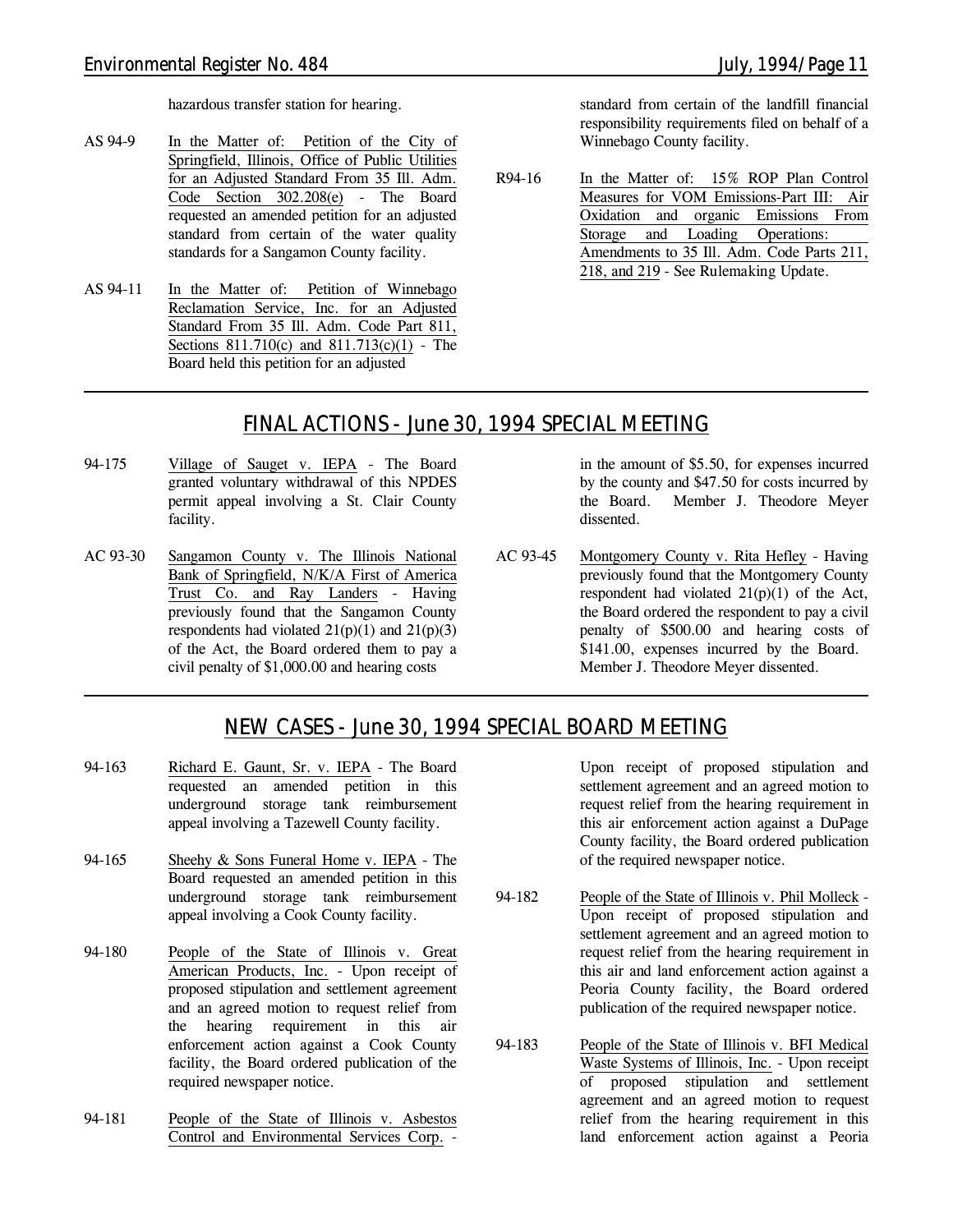County facility, the Board ordered publication of the required newspaper notice.

- 94-184 R. P. Lumber Company, Inc. v. Office of the State Fire Marshall - The Board accepted this underground storage tank reimbursement appeal involving a Madison County facility for hearing.
- 94-185 People of the State of Illinois v. Division Lead Limited Partnership - Upon receipt of proposed stipulation and settlement agreement and an agreed motion to request relief from the hearing requirement in this Emergency Planning and Community Right-to-Know Act (EPCRA) enforcement action against a Cook County facility, the Board ordered publication of the required newspaper notice.
- 94-186 People of the State of Illinois v. Coleman Cable Systems, Inc. - Upon receipt of proposed stipulation and settlement agreement and an agreed motion to request relief from the hearing requirement in this Emergency Planning and Community Right-to-Know Act (EPCRA) enforcement action against a Lake County facility, the Board ordered publication of the required newspaper notice.
- 94-187 People of the State of Illinois v. Hi Grade Alloy Corporation - Upon receipt of proposed stipulation and settlement agreement and an

agreed motion to request relief from the hearing requirement in this Emergency Planning and Community Right-to-Know Act (EPCRA) enforcement action against a Cook County facility, the Board ordered publication of the required newspaper notice.

- 94-188 People of the State of Illinois v. Vienna Sausage Manufacturing Company - Upon receipt of proposed stipulation and settlement agreement and an agreed motion to request relief from the hearing requirement in this Emergency Planning and Community Rightto-Know Act (EPCRA) enforcement action against a Cook County facility, the Board ordered publication of the required newspaper notice.
- 94-189 Unocal Corporation v. Office of the State Fire Marshal - The Board accepted this underground storage tank reimbursement appeal involving a Cook County facility for hearing.

## *CALENDAR OF HEARINGS*

All hearings held by the Board are open to the public. All Pollution Control Board Meetings (highlighted) are open to the public but public participation is generally not allowed. Times and locations are subject to cancellation and rescheduling without notice. Confirmation of hearing dates and times is available from the Clerk of the Board at 312-814-6931.

| July $12$<br>$12:00$ p.m. | PCB 93-139<br>$A-V$ ,<br>Open<br><b>Burning</b> | The Ensign-Bickford Company v. EPA - Union County Courthouse, Commissioners'<br>Conference Room, 311 West Market Street, Jonesboro.                                                                                                        |
|---------------------------|-------------------------------------------------|--------------------------------------------------------------------------------------------------------------------------------------------------------------------------------------------------------------------------------------------|
| July 12<br>$11:00$ a.m.   | R 94-15<br>R, Air                               | In the Matter of 15% ROP Plan Control Measures for VOM Emissions--Part II:<br>Marine Vessel Loading: Amendments to 35 Ill. Adm. Code 211, 218 & 219 -<br>Department of Transportation Classroom, 1100 East Port Plaza Drive, Collinsville. |
| July 14<br>$10:00$ a.m.   | PCB 93-257<br>$A-V$                             | J.M. Sweeney Company v. EPA - James R. Thompson Center, Suite 11-500, 100<br>West Randolph Street, Chicago.                                                                                                                                |
| July 22<br>$10:00$ a.m.   | <b>PCB 94-147</b><br>UST-FRD                    | Capital Asset Corporation and Industrial Investors Limited Partnership v. EPA -<br>Winnebago County Courthouse, County Boardroom, 400 West State Street, Rockford.                                                                         |
| July 21<br>$10:30$ a.m.   |                                                 | Pollution Control Board Meeting, James R. Thompson Center, 100 W. Randolph<br>St., Conference Room 9-040, Chicago                                                                                                                          |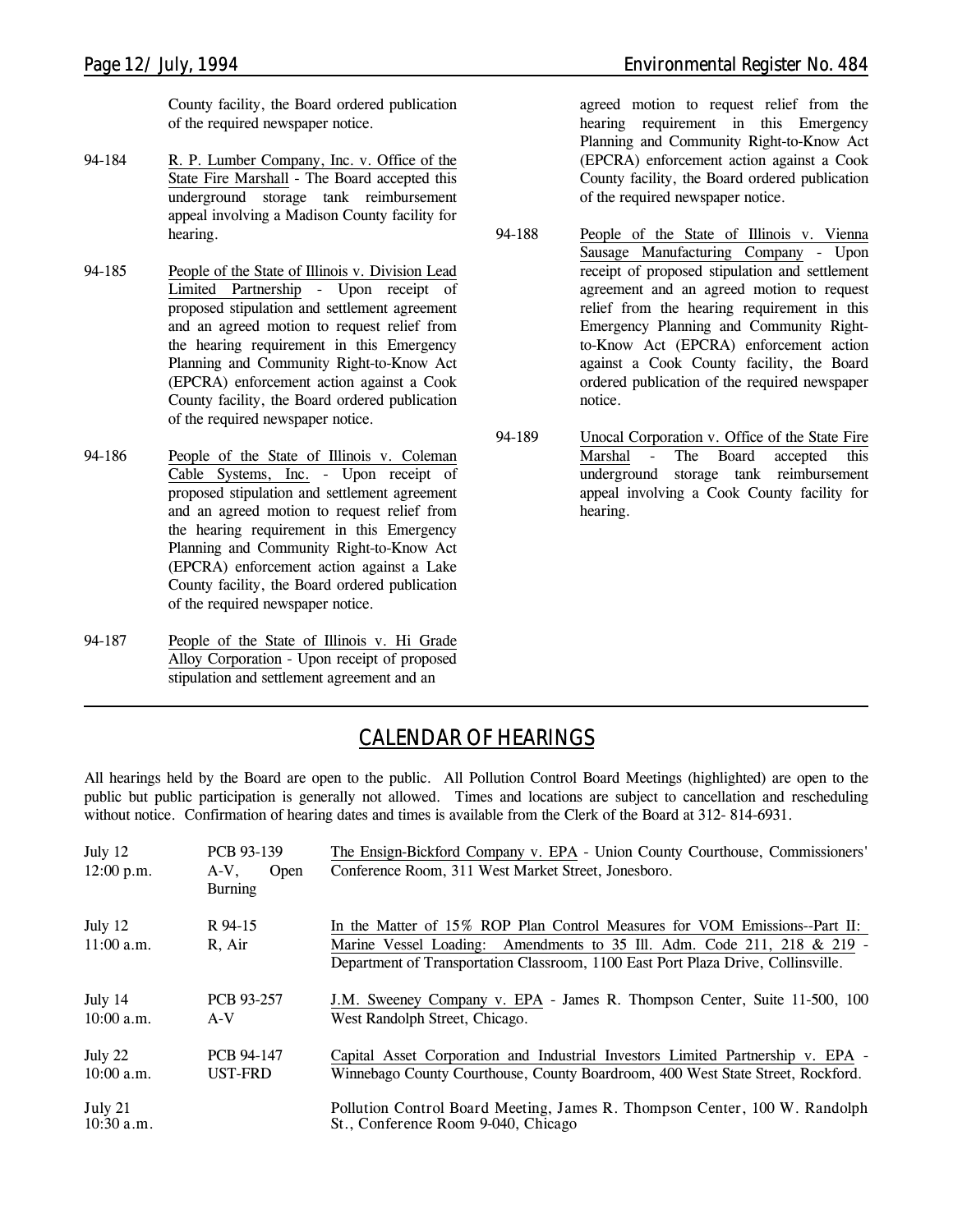### *Environmental Register No. 484 July, 1994/Page 13*

| July 26<br>10:30 a.m.                           | R 94-14<br>R, Air                                   | In the Matter of: Categories of Insignificant Activities or Emission Levels at a CAAPP<br>Source, Amendments to 35 Ill. Adm. Code 201 and 211 - James R. Thompson Center,<br>Suite 9-040, 100 West Randolph Street, Chicago.                                                                              |
|-------------------------------------------------|-----------------------------------------------------|-----------------------------------------------------------------------------------------------------------------------------------------------------------------------------------------------------------------------------------------------------------------------------------------------------------|
| July 27<br>9:30 a.m.                            | PCB 94-145<br>UST-FRD                               | PACE - Suburban Bus Division of the RTA v. EPA - James R. Thompson Center,<br>Room 11-500, 100 West Randolph Street, Chicago.                                                                                                                                                                             |
| July 29<br>10:00 a.m.<br>August 3<br>11:00 a.m. | PCB 94-152<br><b>UST-FRD</b><br>PCB 92-164<br>$W-E$ | Madison Avenue Venture v. EPA - Administration Building, Meeting Room 2700A<br>(Second Floor), 421 County Farm Road, Wheaton.<br>People of the State of Illinois v. Berniece Kershaw and Darwin Dale Kershaw d/b/a<br>Kershaw Mobile Home Park - Colona Council Chambers, 100 East 9th Avenue,<br>Colona. |
| August 4<br>10:30 a.m.                          | R 94-16<br>R, Air                                   | In the Matter of 15% ROP Plan Control Measures for VOM Emissions--Part III: Air<br>Oxidation and Organic Emissions from Storage and Loading Operations: Amendments<br>to 35 Ill. Adm. Code 211, 218 & 219 - James R. Thompson Center, Room 9-040, 100<br>West Randolph Street, Chicago.                   |
| August 8<br>10:30 a.m.                          | R 94-14<br>R, Air                                   | In the Matter of: Categories of Insignificant Activities or Emission Levels at a CAAPP<br>Source, Amendments to 35 Ill. Adm. Code 201 and 211 - James R. Thompson Center,<br>Room 9-040, 100 West Randolph Street, Chicago.                                                                               |
| August 9<br>11:00 a.m.                          | R 94-15<br>R, Air                                   | In the Matter of 15% ROP Plan Control Measures for VOM Emissions--Part II:<br>Marine Vessel Loading: Amendments to 35 Ill. Adm. Code 211, 218 & 219 -<br>Department of Transportation Classroom, 1100 East Port Plaza Drive, Collinsville.                                                                |
| August 11<br>$10:\bar{3}0$ a.m.                 |                                                     | Pollution Control Board Meeting, James R. Thompson Center, 100 W. Randolph<br>St., Conference Room 9-040, Chicago                                                                                                                                                                                         |
| August 18<br>10:00 a.m.                         | PCB 94-43<br>$P-A$ ,<br>Open<br><b>Burning</b>      | American Tree Service, Inc. v. EPA - Sangamon County Board Chambers, Room 201,<br>200 South Ninth Street, Springfield.                                                                                                                                                                                    |
| August 15<br>9:30 a.m.                          | <b>PCB 94-80</b><br><b>UST-FRD</b>                  | Gunite Corporation v. EPA - Winnebago County Courthouse, County Boardroom, 400<br>West State Street, Rockford.                                                                                                                                                                                            |
| August 23<br>9:30 a.m.                          | <b>PCB 94-80</b><br><b>UST-FRD</b>                  | Gunite Corporation v. EPA - Winnebago County Courthouse, County Boardroom, 400<br>West State Street, Rockford.                                                                                                                                                                                            |
| August 23<br>11:00 a.m.                         | R 94-15<br>R, Air                                   | In the Matter of 15% ROP Plan Control Measures for VOM Emissions--Part II:<br>Marine Vessel Loading:<br>Amendments to 35 Ill. Adm. Code 211, 218 & 219 -<br>Department of Transportation Classroom, 1100 East Port Plaza Drive, Collinsville.                                                             |
| August 25<br>9:30 a.m.                          | AC 94-20<br>AC                                      | County of DuPage v. Waste Management of Illinois (Green Valley Landfill) - DuPage<br>County Administration Building, Room 2700-A, 421 North County Farm Road,<br>Wheaton.                                                                                                                                 |
| August 25<br>10:00 a.m.                         | PCB 94-25<br><b>WWS</b>                             | Shell Oil Company v. EPA - DuPage County Courthouse, Court Room 2001, 505<br>North County Farm Road, Wheaton.                                                                                                                                                                                             |
| August 25<br>$10:00$ a.m.                       | PCB 94-26<br>P-A, Air                               | Marathon Oil Company v. EPA - Robinson Library, 606 North Jefferson, Robinson.                                                                                                                                                                                                                            |
| August 25<br>10:00 a.m.                         | PCB 94-27<br>$A-V$                                  | Marathon Oil Company v. EPA - Robinson Library, 606 North Jefferson, Robinson.                                                                                                                                                                                                                            |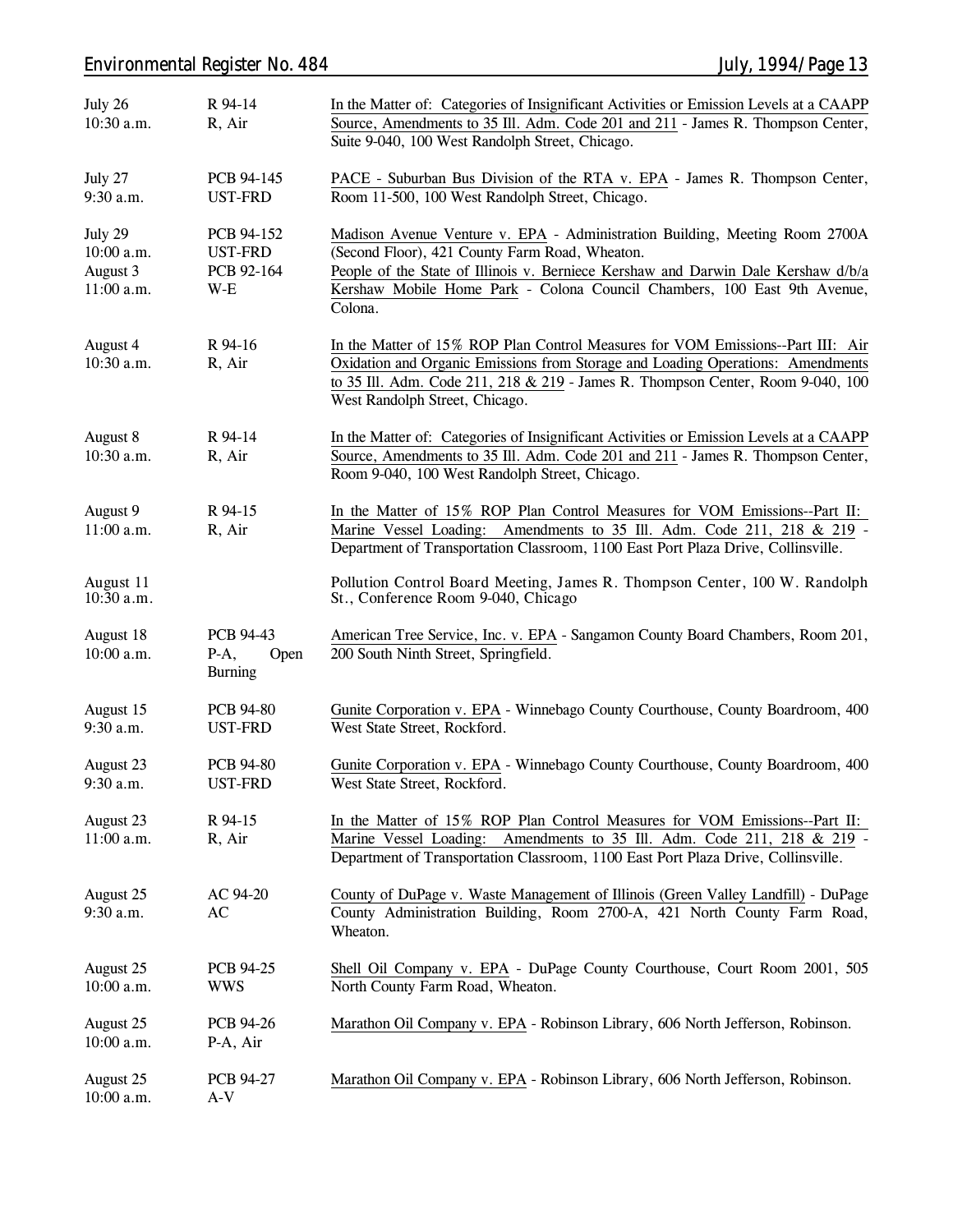| Page 14/ July, 1994         |                              | <b>Environmental Register No. 484</b>                                                                                                                                                                                                                                                   |
|-----------------------------|------------------------------|-----------------------------------------------------------------------------------------------------------------------------------------------------------------------------------------------------------------------------------------------------------------------------------------|
| August 26<br>10:00 a.m.     | AS 94-10<br><b>HW</b> Delist | In the Matter of: Petition of Envirite Corporation for Revised Adjusted Standard from<br>35 Ill. Adm. Code 721. Subpart D - Harvey City Hall, Council Chambers, 15320<br>Broadway, Harvey.                                                                                              |
| August 26<br>9:00 a.m.      | PCB 94-25<br><b>WWSE</b>     | Shell Oil Company v. EPA - DuPage County Courthouse, Court Room 2001, 505<br>North County Farm Road, Wheaton.                                                                                                                                                                           |
| August 26<br>1:00 p.m.      | PCB 94-146<br>N-E, Citizens  | Dorothy L. Hoffman v. City of Columbia - Columbia City Hall, City Council Room,<br>208 South Rapp, Columbia.                                                                                                                                                                            |
| August 29<br>10:00 a.m.     | PCB 93-248<br>$L-E$          | People of the State of Illinois v. John Prior and Industrial Salvage, Inc. - Centralia City<br>Hall, Council Chambers, 222 South Poplar Street, Centralia.                                                                                                                              |
| August 30<br>10:00 a.m.     | PCB 93-248<br>$L-E$          | People of the State of Illinois v. John Prior and Industrial Salvage, Inc. - Centralia City<br>Hall, Council Chambers, 222 South Poplar Street, Centralia.                                                                                                                              |
| September 1<br>$10:30$ a.m. |                              | Pollution Control Board Meeting, James R. Thompson Center, 100 W. Randolph<br>St., Conference Room 9-040, Chicago                                                                                                                                                                       |
| September 2<br>10:30 a.m.   | R 94-16<br>R, Air            | In the Matter of 15% ROP Plan Control Measures for VOM Emissions--Part III: Air<br>Oxidation and Organic Emissions from Storage and Loading Operations: Amendments<br>to 35 Ill. Adm. Code 211, 218 & 219 - James R. Thompson Center, Room 9-040, 100<br>West Randolph Street, Chicago. |
| Spetember 15<br>10:30 a.m.  |                              | Pollution Control Board Meeting, James R. Thompson Center, 100 W. Randolph<br>St., Conference Room 9-040, Chicago                                                                                                                                                                       |
| September 16<br>10:30 a.m.  | R 94-16<br>R, Air            | In the Matter of 15% ROP Plan Control Measures for VOM Emissions--Part III: Air<br>Oxidation and Organic Emissions from Storage and Loading Operations: Amendments<br>to 35 Ill. Adm. Code 211, 218 & 219 - James R. Thompson Center, Room 9-040, 100<br>West Randolph Street, Chicago. |
| October 6<br>10:30 a.m.     |                              | Pollution Control Board Meeting, James R. Thompson Center, 100 W. Randolph<br>St., Conference Room 9-040, Chicago                                                                                                                                                                       |
| October 20<br>$10:30$ a.m.  |                              | Pollution Control Board Meeting, James R. Thompson Center, 100 W. Randolph<br>St., Conference Room 9-040, Chicago                                                                                                                                                                       |
| November 3<br>$10:30$ a.m.  |                              | Pollution Control Board Meeting, James R. Thompson Center, 100 W. Randolph<br>St., Conference Room 9-040, Chicago                                                                                                                                                                       |
| December 1<br>$10:30$ a.m.  |                              | Pollution Control Board Meeting, James R. Thompson Center, 100 W. Randolph<br>St., Conference Room 9-040, Chicago                                                                                                                                                                       |
| December 15<br>$10:30$ a.m. |                              | Pollution Control Board Meeting, James R. Thompson Center, 100 W. Randolph<br>St., Conference Room 9-040, Chicago                                                                                                                                                                       |
| January 12<br>$10:30$ a.m.  |                              | Pollution Control Board Meeting, James R. Thompson Center, 100 W. Randolph<br>St., Conference Room 9-040, Chicago                                                                                                                                                                       |
| February 16<br>$10:30$ a.m. |                              | Pollution Control Board Meeting, James R. Thompson Center, 100 W. Randolph<br>St., Conference Room 9-040, Chicago                                                                                                                                                                       |
| March 16<br>$10:30$ a.m.    |                              | Pollution Control Board Meeting, James R. Thompson Center, 100 W. Randolph<br>St., Conference Room 9-040, Chicago                                                                                                                                                                       |
| April 20<br>10:30 a.m.      |                              | Pollution Control Board Meeting, James R. Thompson Center, 100 W. Randolph<br>St., Conference Room 9-040, Chicago                                                                                                                                                                       |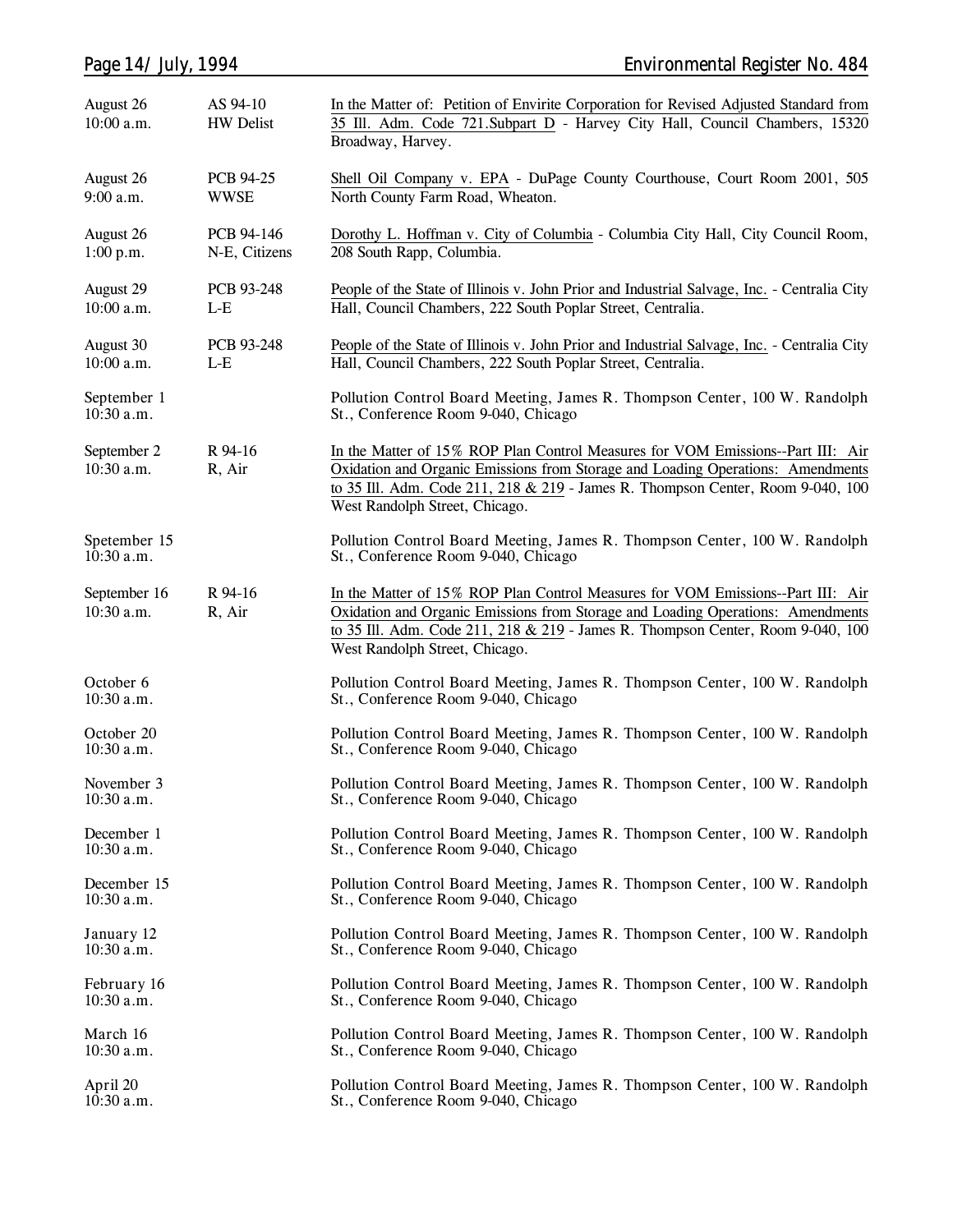| May 18<br>$10:30$ a.m.    | Pollution Control Board Meeting, James R. Thompson Center, 100 W. Randolph<br>St., Conference Room 9-040, Chicago |  |  |
|---------------------------|-------------------------------------------------------------------------------------------------------------------|--|--|
| June $15$<br>$10:30$ a.m. | Pollution Control Board Meeting, James R. Thompson Center, 100 W. Randolph<br>St., Conference Room 9-040, Chicago |  |  |

### **Calendar Code**

| 3dP          | Third Party Action                          | A-CAdministrative Citation                         |
|--------------|---------------------------------------------|----------------------------------------------------|
| $A-E$        | Air Enforcement                             | A-SAdjusted Standard                               |
| $A-V$        | Air Variance                                | CSOCombined Sewer Overflow Exception               |
| <b>GW</b>    | Groundwater                                 | L-ELand Enforcement                                |
| $L-S-R$      | Landfill Siting Review                      | L-VLand Variance                                   |
| $N-E$        | Noise Enforcement                           | N-VNoise Variance                                  |
| $P-A$        | Permit Appeal                               | <b>PWS-EPublic Water Supply Enforcement</b>        |
| <b>PWS-V</b> | Public Water Supply Variance                | <b>RRegulatory Proceeding</b>                      |
| $S_{02}$     | S02 Alternative Standards (35 ILL. ADM.     | <b>SWH-ESpecial Waste Hauling Enforcement</b>      |
|              | CODE $302.211(f)$                           |                                                    |
| SWH-V        | Special Waste Hauling Variance              | <b>TThermal Demonstration Rule</b>                 |
| T-C          | <b>Tax Certifications</b>                   | <b>T-STrade Secrets</b>                            |
| UST-E        | <b>Underground Storage Tank Enforcement</b> | UST-FRDUnderground Storage Tank Fund Reimbursement |
|              |                                             | Determination                                      |
| W-E          | Water Enforcement                           | W-VWater Variance                                  |
| <b>WWS</b>   | Water-Well Setback Exception                |                                                    |

#### **Final Actions Taken by the Pollution Control Board in Adjusted Standards Proceedings during Fiscal Year 1994** (between July 1, 1993 and June 30, 1994)

| Docket   | Docket Name                                                                                                                                                                                                 | <b>Final Determination</b>                                                                                                                                                                                                     |
|----------|-------------------------------------------------------------------------------------------------------------------------------------------------------------------------------------------------------------|--------------------------------------------------------------------------------------------------------------------------------------------------------------------------------------------------------------------------------|
| AS 90-2  | In the Matter of:<br>Petition of Shell Oil<br>Company for Adjusted Standard from 35 Ill.<br>Adm. Code 302.102, 302.208, and 302.Sub-<br>part F, Procedures for Determining Water<br><b>Quality Criteria</b> | The Board granted voluntary dismissal of the<br>petition on August 5, 1993                                                                                                                                                     |
| AS 91-6  | In the Matter of: Petition of Dart Container<br>Corporation for an Adjusted Standard from Ill.<br>Adm. Code 218.986(a)                                                                                      | The Board granted an adjusted standard from<br>35 III. Adm. Code 218.986 on August 5,<br>1992                                                                                                                                  |
| AS 91-9  | In the Matter of: Petition of City of East<br>Moline and the IEPA for Adjusted Standard<br>from 35 Ill. Adm. Code 304                                                                                       | The Board granted an adjusted standard from<br>the 5-day biochemical oxygen demand, total<br>suspended solids, iron, manganese, and<br>copper effluent limitations of 35 Ill. Adm.<br>Code 304.120 and 304.124 on May 19, 1994 |
| AS 91-10 | Petition<br>Matter of:<br>of Cabot<br>the<br>In.<br>Corporation for an Adjusted Standard from 35<br>Ill. Adm. Code 725.293                                                                                  | The Board granted voluntary dismissal of the<br>petition on May 19, 1994                                                                                                                                                       |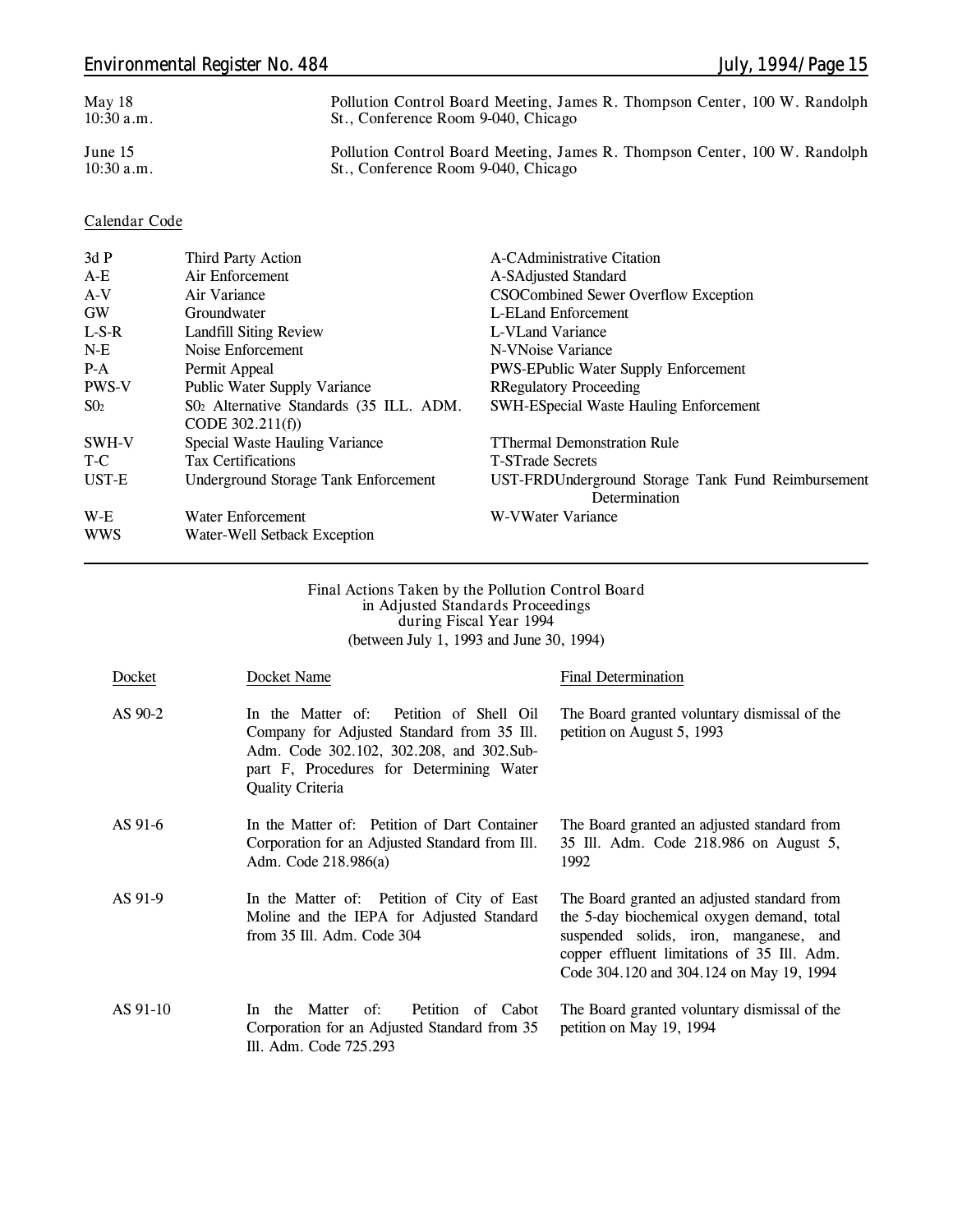| AS 91-12 | In the Matter of: Petition of the Illinois-<br>American Water Company for an Adjusted<br>Standard from 35 Ill. Adm. Code 304.124<br>(Iron and TSS only) for the Water Company's<br>Cairo Public Water Supply Facility | The Board granted voluntary dismissal of the<br>petition on October 21, 1993                                                                                                                                            |
|----------|-----------------------------------------------------------------------------------------------------------------------------------------------------------------------------------------------------------------------|-------------------------------------------------------------------------------------------------------------------------------------------------------------------------------------------------------------------------|
| AS 92-7  | In the Matter of: Petition of Illinois Power<br>Company (Vermilion Power Station) for<br>Adjusted Standard from 35 Ill. Adm. Code<br>302.208(e)                                                                       | The Board denied an adjusted standard from<br>the boron, sulfate and total dissolved general<br>use water quality standards of 35 Ill. Adm.<br>Code 302.208(e) on October 7, 1993                                       |
| AS 92-8  | In the Matter Of:<br>Petition of Cabot<br>Corporation for Adjusted Standard from 35 Ill.<br>Adm. Code 738. Subpart B                                                                                                  | The Board granted an adjusted standard from<br>the land disposal restrictions 35 Ill. Adm.<br>Code 738. Subpart B for underground<br>injection of certain D002, F003, and F039<br>hazardous wastes on February 17, 1994 |
| AS 92-10 | In the Matter of: Petition of Southern Illinois<br>Power Cooperative (Marion Power Station) for<br>Adjusted Standard from 35 Ill. Adm. Code<br>302.208(e)                                                             | The Board granted an adjusted standard from<br>the general use water quality standard for<br>boron of 35 Ill. Adm. Code 302.208(e) on<br>July 1, 1993                                                                   |
| AS 92-14 | In the Matter of:<br>Petition of Quantum<br>Chemical Corporation, USI Division, and the<br>IEPA for Adjusted Standard from 35 Ill. Adm.<br>Code 218.966 and 218.986                                                   | The Board granted an adjusted standard from<br>the volatile organic emissions standards of 35<br>Ill. Adm. Code $218.966(a)$ and (b) and<br>218.986(a) through (c) on April 8, 1993                                     |
| AS 93-2  | In the Matter of: Petition of Borden Chemicals<br>& Plastics Operating Limited Partnership for<br>Adjusted Standard from 35 Ill. Adm. Code<br>302.208                                                                 | The Board granted an adjusted standard from<br>the general use water quality standards for<br>sulfate of 35 Ill. Adm. Code 302.208(e) on<br>November 18, 1993                                                           |
| AS 93-3  | In the Matter of: Petition of Douglas Furniture<br>of California and the IEPA for Adjusted<br>Standard from 35 Ill. Adm. Code 218.204                                                                                 | The Board granted an adjusted standard from<br>the volatile organic emissions standards of 35<br>Ill. Adm. Code $218.204(g)$ on November 4,<br>1993                                                                     |
| AS 93-6  | In the Matter of: Petition of City of Sycamore<br>for Adjusted Standard from 35 Ill. Adm. Code<br>306.305(b) and 304.121                                                                                              | The Board dismissed this petition due to the<br>petitioner's failure to timely amend on<br>October 21, 1993                                                                                                             |
| AS 93-7  | In the Matter of: Petition of Keystone Steel<br>and Wire Company for Adjusted Standard<br>from 35 Ill. Adm. Code 721.132                                                                                              | The Board granted an adjusted standard from<br>35 Ill. Adm. Code 721.132 (hazardous waste<br>delisting) on February 17, 1994                                                                                            |
| AS 93-9  | In the Matter of: Petition of Rhone-Poulenc<br>Basic Chemicals Company and Thorn Creek<br>Basin Sanitary District for Adjusted Standard<br>from 35 Ill. Adm. Code 302.201 and 304.105                                 | The Board dismissed this petition due to a<br>lack of jurisdiction on January 20, 1994                                                                                                                                  |
| AS 94-7  | In the Matter of: Petition of Rhone-Poulenc<br>Basic Chemicals Company and Thorn Creek<br>Basin Sanitary District for Adjusted Standard<br>from 35 Ill. Adm. Code 302.201 and 304.105                                 | The Board granted an adjusted standard from<br>the prohibition of 35 Ill. Adm. Code 304.105<br>against violating water quality standards for<br>total dissolved solid and sulfate on June 23,<br>1994                   |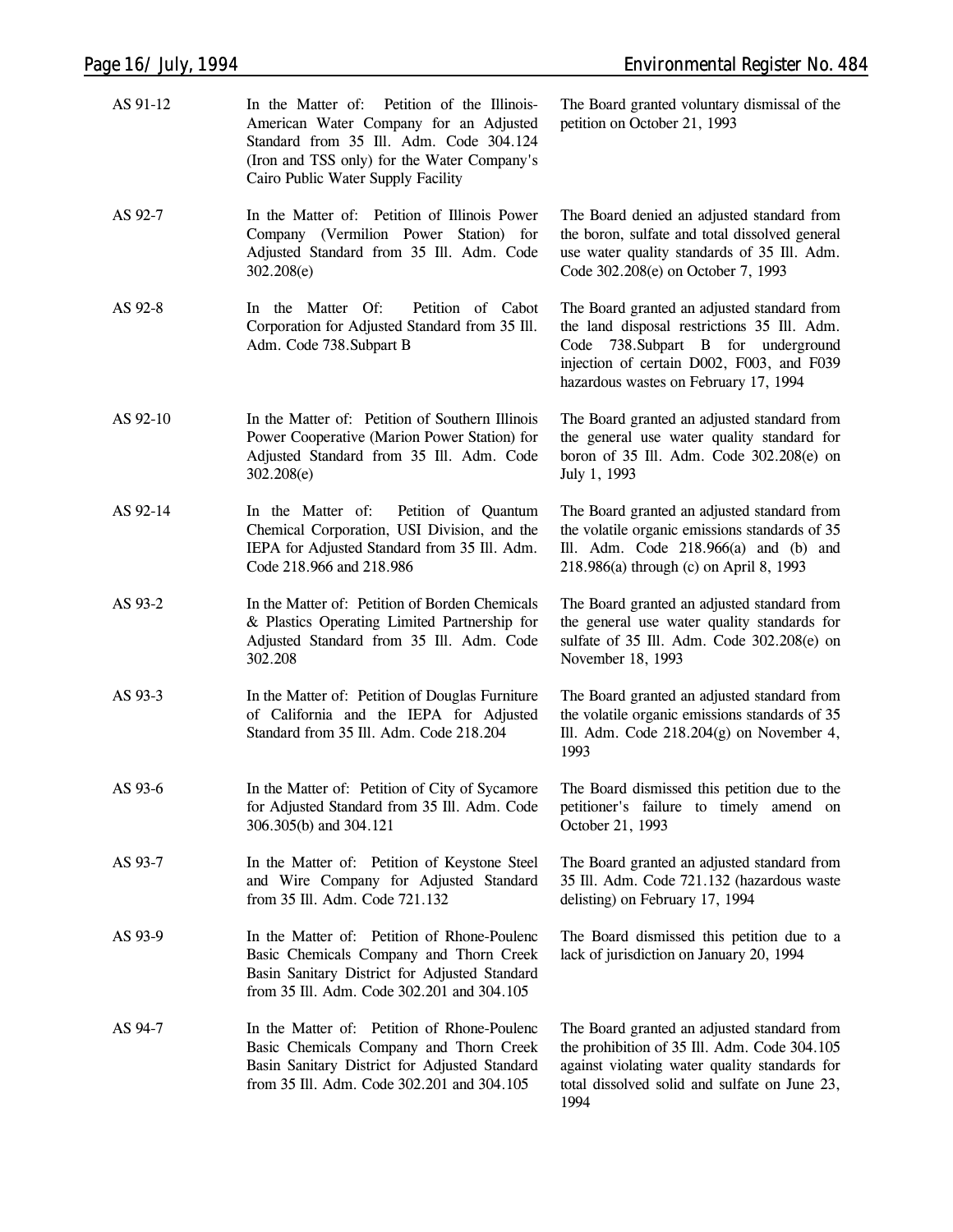| Final Actions Taken by the Pollution Control Board<br>in Combined Sewer Overflow Exception Proceedings<br>during Fiscal Year 1994<br>(between July 1, 1993 and June 30, 1994) |                                                                                                           |                                                                                                                                                                                                                                    |  |
|-------------------------------------------------------------------------------------------------------------------------------------------------------------------------------|-----------------------------------------------------------------------------------------------------------|------------------------------------------------------------------------------------------------------------------------------------------------------------------------------------------------------------------------------------|--|
| <b>PCB 86-1</b>                                                                                                                                                               | In the Matter of: Petition of City of Peru for<br>Exception to the Combined Sewer Overflow<br>Regulations | The Board granted an exception from the<br>combined sewer overflow regulations of 35<br>Ill. Adm. Code $306.305(a)$ and (b) on June<br>23, 1994                                                                                    |  |
| <b>PCB 88-52</b>                                                                                                                                                              | City of Ottawa v. Illinois EPA                                                                            | On August 5, 1993, the Board modified the<br>completion dates in an exception from the<br>combined sewer overflow regulations of 35<br>Ill. Adm. Code $306.305(a)$ and (b) originally<br>granted on August 4, 1988 and modified on |  |

March 26, 1992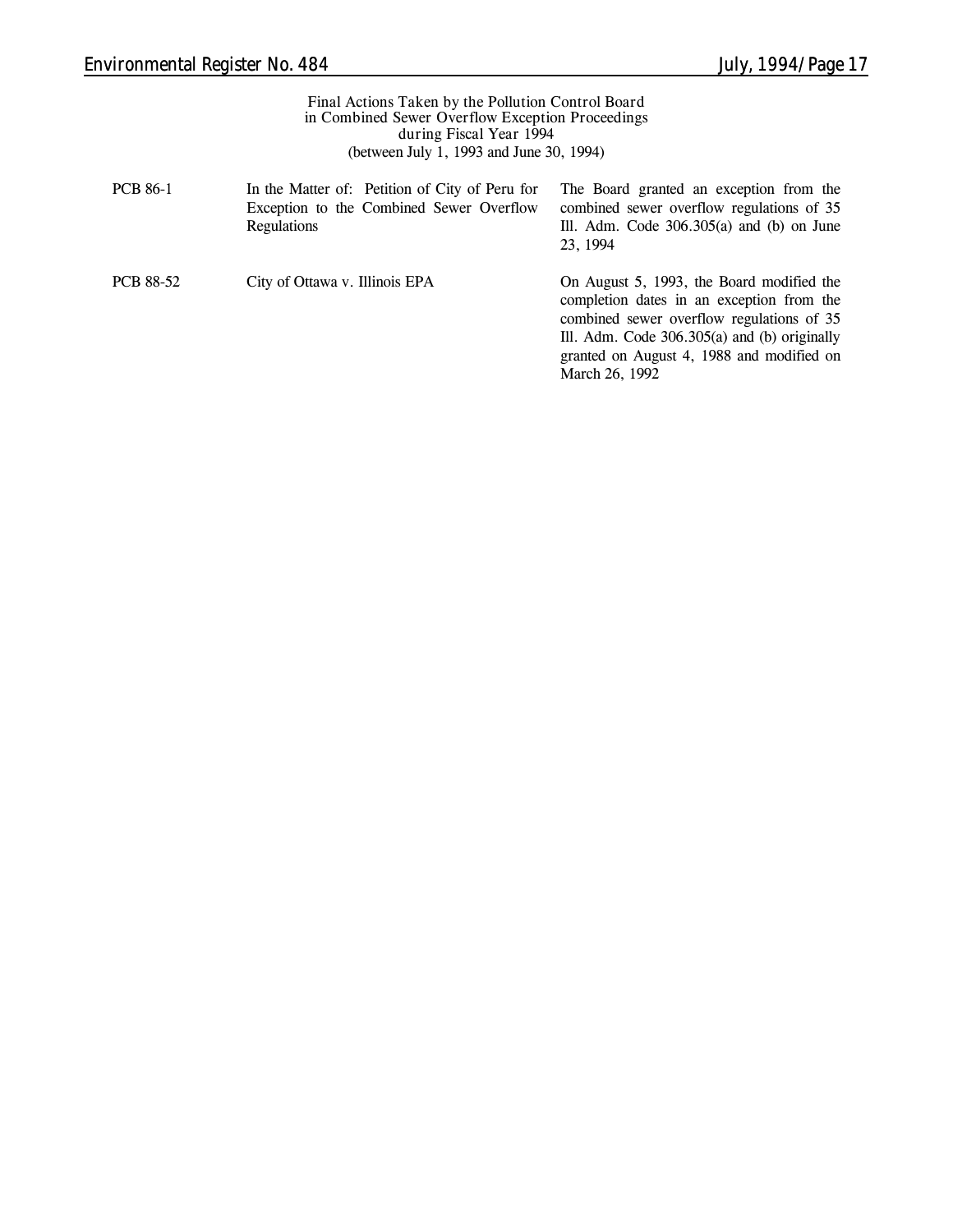### **NOTICE OF HEALTH ADVISORY FOR METHYL TERTIARY-BUTYL ETHER (MTBE)**

Prepared by Office of Chemical Safety Illinois EPA June 9, 1994

#### **REASON FOR ACTION**

As a result of routine monitoring of public water supply systems, the gasoline additive Methyl Tertiary-Butyl Ether (MTBE) has been detected at least in two public water supplies. Therefore, the Illinois Environmental Protection Agency (Agency) is announcing its intention to issue a health advisory, pursuant to 35 Illinois Administrative Code Part 620 Subpart F: Health Advisories, for Methyl Tertiary-Butyl Ether. According to Section 620.605 of Subpart F, the Agency shall issue a health advisory for a chemical substance if all of the following conditions are met:

- 1) A community water supply well is sampled and a substance is detected and confirmed by resampling;
- 2) There is no standard under Section 620.410 for such chemical substance; and
- 3) The chemical substance is toxic or harmful to human health according to the procedures of Appendix A, B, or C.

The Agency has determined that all three conditions have been met, prompting the issuance of this draft proposal for a health advisory. By this issuance, the Agency is opening a 30-day public comment period, until August 22, 1994, regarding this health advisory draft. Upon closing the public comment period, the Agency will consider all comments received and amend the health advisory if warranted. The final health advisory will then be published in the Environmental Register (the Illinois Pollution Control Board News) with responses to comments received. An abbreviated version of the final health advisory will also be published in local newspapers which serve communities in whose public water supply systems MTBE has been detected.

#### **PROPOSED GUIDANCE LEVELS**

Section 620.605 of Subpart F prescribes the methods for developing health advisories for carcinogens and noncarcinogens. Since the Agency has determined that there is insufficient evidence of the carcinogenicity of MTBE at this time (discussed in the attachment to this notice), the method for developing a health advisory for noncarcinogens was used. Briefly, this method specifies that the USEPA's maximum contaminant level goal (MCLG) is the guidance level, if available, or the human threshold toxicant advisory concentration (HTTAC) must be determined using the procedures contained in Appendix A of Section 620. USEPA has not published an MCLG for MTBE, therefore the Agency used the Appendix A procedures to calculate the HTTAC.

Appendix A specifies in prescribed order the toxicological data to be used in developing the HTTAC, ranging from a verified Reference Dose developed by USEPA to a laboratory animal study of subchronic duration in which only a lowest observable adverse effect level (LOAEL) has been determined. This preferred order reflects increasing uncertainty in the toxicological database regarding a chemical's potential to cause adverse health effects in humans, and is manifested in increasingly large safety factors which are applied to the data to calculate the HTTAC (maximum 10,000-fold safety factor).

In the case of MTBE, the Agency has selected the only study available in which the test animals were exposed by the oral route of exposure as the basis for the HTTAC. Among other findings, this 90-day subchronic study reported increases in serum cholesterol and persistent diarrhea in all doses tested, including the lowest dose of 100 mg/kg/d. As a result of using this subchronic study in which only a LOAEL was determined, the language of Subpart F specifies the application of safety factors totalling to 10,000 to the animal data, resulting in the HTTAC guidance level of 0.07 mg/l, or 70 parts per billion (ppb). The details of the derivation of the HTTAC are presented in the attachment to this notice.

At this point it is necessary to discuss an aspect of the evolving science of risk assessment which has a bearing on this notice. The Agency has been informed verbally by USEPA personnel that in most cases USEPA no longer favors the calculation of acceptable exposure values for humans by using laboratory animal data divided by uncertainty factors totalling to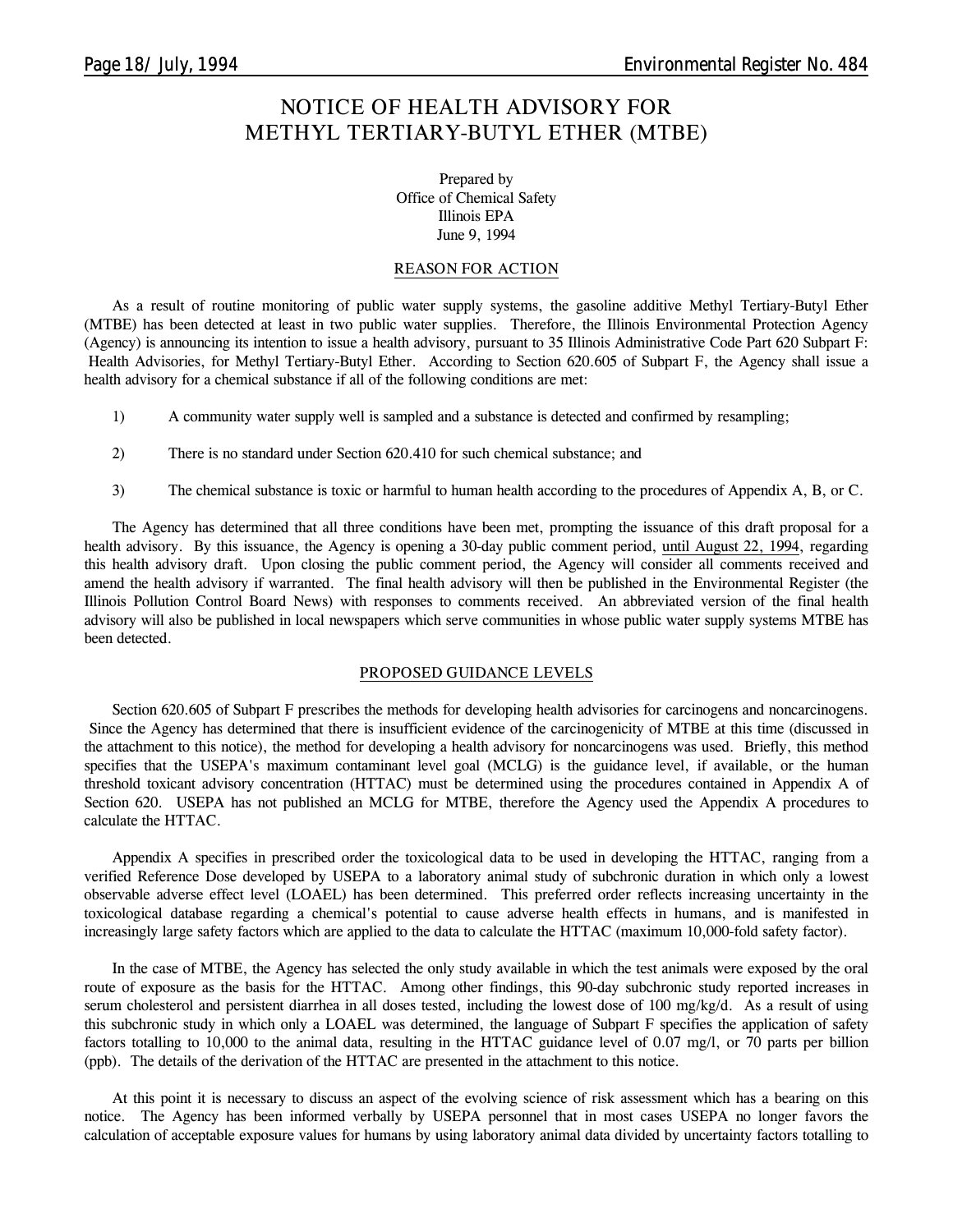### *Environmental Register No. 484 July, 1994/Page 19*

10,000. This preference will be included in a chapter in the book Essential Elements (in press; ILSI Press, 1994). Instead, USEPA now prefers to utilize uncertainty factors totalling to no more than 3,000. The Agency agrees with this approach in general, except in cases where the overall toxicity database for a chemical is very weak. In the case of MTBE, the database contains enough laboratory animal data to determine that there are not major toxicity gaps which would warrant the use of a 10,000-fold uncertainty factor. The Agency is therefore also using an overall uncertainty factor of 3,000 to calculate a guidance level for MTBE. Use of a 3,000-fold safety factor with the same laboratory animal data described above results in a HTTAC guidance level of 0.23 mg/l, or 230 ppb. The details of the derivation of this HTTAC are also presented in the attachment to this notice.

Since there is no provision in the language of Subpart F for the use of a 3,000-fold uncertainty factor in the derivation of the HTTAC, the Agency is proposing to utilize HTTACs derived by both a 3,000-fold and a 10,000-fold uncertainty factor in the health advisory for MTBE. It is proposed that the HTTAC derived using the 10,000-fold uncertainty factor (70 ppb) be a precautionary health advisory concentration and the HTTAC derived using the 3,000-fold uncertainty factor (230 ppb) be the final health advisory concentration. The precautionary health advisory would be a level in a public water supply below which no action would be necessary and above which caution should be exercised by the public water supply (such as increased sampling of the water and identification of the potential source(s)), while the final health advisory would be a level above which the public water supply should begin actions to decrease the concentration or utilize an alternate water supply. The Agency is requesting comment on the use of this approach when a total uncertainty factor of 10,000-fold is utilized to calculate a health advisory.

#### **SUPPLEMENTARY INFORMATION**

Section 620.605 also specifies that the health advisory must contain a general description of the characteristics of the chemical substance and its potential adverse health effects.

#### **General Description of MTBE**

MTBE (Chemical Abstracts Service Number 1634-04-4), also known as 2-methoxy-2-methylpropane, is a colorless liquid with a disagreeable taste and odor. Its taste in water can be recognized at approximately 0.7 mg/l (700 ppb) (Connecticut DEP), although recent research suggests that some people may be able to detect its presence in the range of 0.25 mg/l and possibly as low as 0.04 mg/l (API, 1993). It has a high solubility in water, approximately 48,000 mg/l (von Burg, 1992). Because of this high solubility, it has a high propensity to move through soil with infiltrating rainwater and snowmelt and to potentially reach groundwater.

Its main use is as an octane booster in unleaded gasoline; it also has minor uses as an intermediate in the production of other chemicals, especially isobutene, and as a treatment to dissolve gallstones. Its use has been increasing recently due to requirements under the Clean Air Act Amendments of 1990 for metropolitan areas which are not in compliance with carbon monoxide standards to increase the percentage of oxygenated fuel in gasolines, especially in the wintertime. As a result, it has been estimated that approximately 20% of the gasoline sold in the United States contains MTBE, at levels ranging from 2% to 15% in the gasolines (Costantini, 1993).

### **Potential Adverse Health Effects of MTBE**

Relatively few reports of adverse effects of MTBE on humans exist, and testing for the full range of possible health effects in laboratory animals has not yet been completed. Summaries of the acute, reproductive and developmental, and chronic toxicity data for MTBE are presented.

**Acute Toxicity** - Other than a single report in the medical literature of acute kidney failure due to leakage of MTBE during gallstone treatment (Ponchon, 1988), there is no information regarding the effects of short-term, high level exposure to MTBE in humans. The data from laboratory animal studies indicate that this chemical is not very toxic during brief exposures, with lethal doses in the range of 3,000-4,000 ppm by oral exposure (about one pint for an adult human) and 24,000-40,000 ppm (in air) by inhalation exposure (this would be within the explosive range in air) (Reese and Kimbrough, 1993; von Burg, 1992; USEPA, 1993). The toxic effect in both exposure types was central nervous system depression. MTBE does not appear to cause skin irritation except in cases of previously damaged skin, and eye irritation and opacity of the cornea has been reported (von Burg, 1992).

**Reproductive and Developmental Toxicity** - The reproductive effects of MTBE have been reported in three studies, and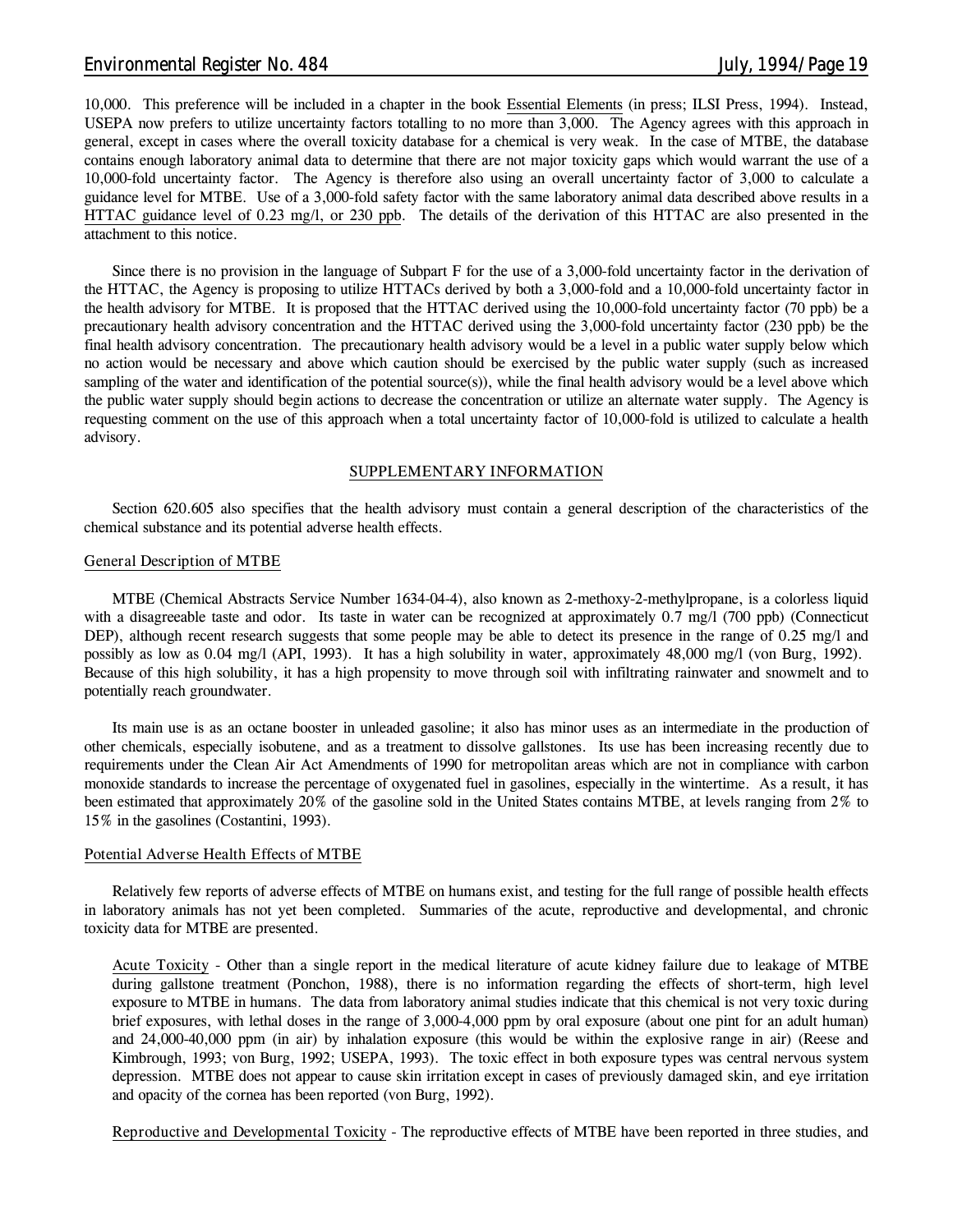reproductive and developmental toxicity has been assessed in a fourth, using rats, mice, and/or rabbits. No significant effects were reported in two of the reproductive studies (Biles et al., 1987; Conaway et al., 1985), and the third reported effects on offspring (reduced body weight and reduced weight gain in rat pups, and slightly reduced pup survival) only at doses which were also toxic to the parents (Neeper-Bradley, 1991). Similarly, the reproductive and developmental study also reported offspring effects (reduced numbers of viable implantations and/or live births, reduced body weight, decreased ossification, and increased incidence of cleft palate in mouse pups) only at doses toxic to the adults (Tyl and Neeper-Bradley, 1989). This makes it difficult to say whether the effects on reproductive performance were truly an effect of MTBE on the offspring, or whether these effects resulted from the toxicity to the parents. Since the doses which showed these toxic effects were high (3,000-4,000 ppm), the potential for human reproductive effects at the much lower anticipated environmental exposure levels is extremely small.

**Chronic Toxicity** - There are no studies of the effects on humans exposed to MTBE for long periods, although anecdotal reports of increased complaints of headache, nausea, vomiting, eye irritation, and respiratory problems have surfaced recently in certain areas in conjunction with wintertime MTBE increases in gasoline. These complaints are the subject of on-going research.

There is only one 90-day subchronic study in laboratory animals exposed by the oral route, which was the study finally selected to derive the HTTAC by the Agency after following the procedures of Appendix A. This study is evaluated in depth in the attachment to this notice. There are several animal subchronic and chronic studies using the inhalation route of exposure, primarily evaluating the neurotoxic effects of MTBE. In one study (Greenough et al., 1980) in which the maximum dose tested was 1,000 ppm for 6 hrs/day, 5 days/wk, for 13 weeks, no significant effects (other than anesthesia following dosing at high concentrations) were reported. In another study (Dodd and Kintigh, 1989), in which the maximum dose tested was 8,000 ppm (same dosing regimen), slight changes in blood chemistry, increased serum cortisone levels in both sexes, reduced weight gain, increased kidney, liver, and adrenal gland weights, and sporadic neurotoxic effects were seen at doses of 4,000 and/or 8,000 ppm. There is also a recently completed lifetime cancer bioassay in mice and rats (Burleigh-Flayer et al., unpublished; Chun et al., unpublished), the details of which are evaluated in the attachment to this notice.

### **FOR FURTHER INFORMATION, COMMENTS**

Persons who wish to receive further information about this notice or who wish to provide comment on its contents are requested to contact:

> Illinois Environmental Protection Agency Office of Chemical Safety P. O. Box 19276 2200 Churchill Road Springfield, Illinois 62794-9276 217/785-0830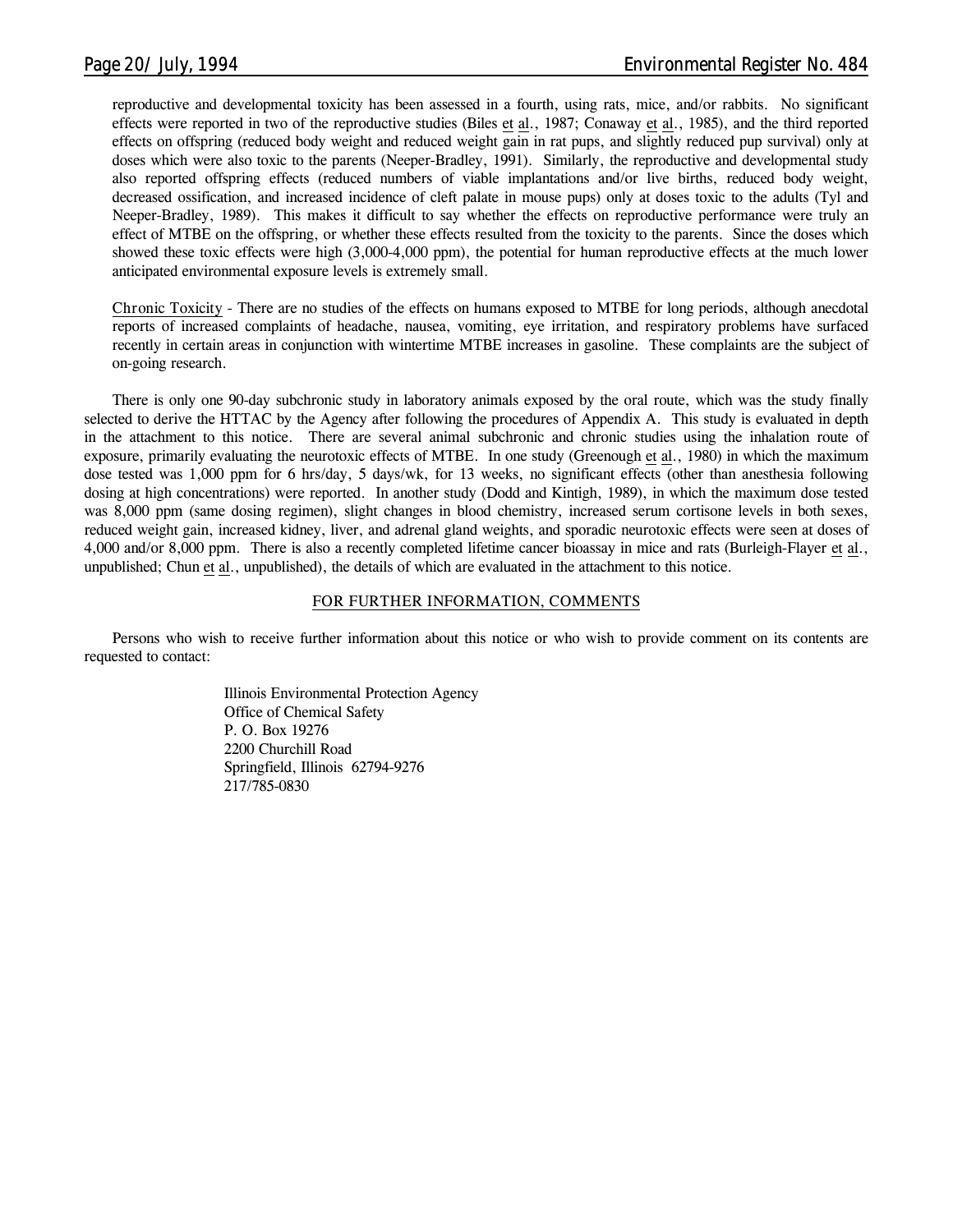#### **ATTACHMENT TO NOTICE OF HEALTH ADVISORY FOR METHYL TERTIARY-BUTYL ETHER (MTBE)**

#### **OVERVIEW OF THE KEY STUDIES**

In the only oral study (Robinson et al., 1990), rats were given 0, 100, 300, 900, or 1,200 mg/kg (ppm) by gavage. Rats given 1,200 ppm exhibited profound anesthesia after dosing throughout the study, but recovered after the dose within two hours and suffered no aftereffects. Body weight decreased with increasing dose, with the difference between treated and control rats being statistically significant at 1,200 ppm. Other measurements showing statistical significance included: decreased blood urea nitrogen (BUN) and serum creatinine (measures of kidney function) at all doses; increased serum cholesterol at all doses; increased kidney weight at 300 ppm and above; increases in several other organ weights at 900 ppm and above; and changes in blood parameters at 1,200 ppm. Microscopic examinations revealed effects only at 1,200 ppm, where degenerative changes in the kidneys of the male rats were noted. Finally, loose stools and diarrhea were seen at all doses throughout the study.

Viewing the results of this study, it would appear that the kidney is the target organ of MTBE. However, these results must be interpreted carefully. The decreases in BUN and serum creatinine probably have no adverse effect on the animals (decreased kidney function is often signaled by increases in these parameters), and may even indicate an increase in kidney function. The increased kidney weights seen at 300 ppm and above are not in themselves an adverse effect, only an indication of a possible adverse effect at even higher doses or longer exposure times. Finally, the microscopic changes seen at 1,200 ppm in males are often seen in male rats (and only male rats) exposed to certain organic chemicals, due to overproduction of a unique protein in the male rat kidney. Thus, it is not clear at this time whether MTBE is toxic to the kidney.

It would appear that a no observed adverse effect level (NOAEL) has not been determined by this study, since increased serum cholesterol and diarrhea were observed at all doses. Thus, the 100 ppm dose would be considered to be the lowest observable adverse effect level (LOAEL) for MTBE. The procedure for calculating a health advisory for drinking water in the groundwater quality standards (35 Ill. Adm. Code 620, Subpart F) gives preference to oral studies which determine a NOAEL or LOAEL, and this study may be considered to develop the health advisory for MTBE.

A lifetime inhalation cancer bioassay has recently been completed with mice and rats, but the results have not been published (Burleigh-Flayer et al.; Chun et al.). The Agency has been given summaries of the studies submitted to USEPA by the USEPA contact for MTBE. **These results are briefly summarized, but since the studies are still undergoing review it must be realized that this information is preliminary**.

Both species were exposed to 0, 400, 3,000, or 8,000 ppm in air. As in the oral study above, the male rats experienced an increased incidence of kidney degeneration. This became the leading cause of death in male rats, and resulted in early termination of the 3,000 and 8,000 ppm male groups. The other main cause of death in male rats was leukemia, seen in both the control and 400 ppm group. (In fact, the incidence in the control group was higher, 33/50, than in the 400 ppm group, 22/50.) Non-cancer effects of MTBE included symptoms of central nervous system depression in both sexes of rats at 3,000 and 8,000 ppm, but not at 400 ppm, and an increased incidence of kidney degeneration in male rats at 400 ppm. The only tumors which were related to MTBE exposure were tumors in the kidneys of male rats in the 3,000 and 8,000 ppm groups. These tumor types are also thought to be related to the overproduction of the male rat protein, and the significance of these results for humans is questionable.

In the mouse study, symptoms of central nervous system depression similar to those seen in rats were observed at 3,000 and 8,000 ppm. Increases in liver and kidney weights were also seen at these doses, and an increase in the number of liver cells (noncancerous), an indication of toxic effects on the liver, was reported at 8,000 ppm. The only tumors found in excess of controls were liver tumors in females in the 8,000 ppm group. However, the significance of this finding for humans is also questionable, since this tumor type is common in the strain of mouse used in this study, and is known to occur in controls at a relatively high rate.

In reviewing the results of these studies, it is difficult to say whether MTBE presents a carcinogenic hazard to humans. However, the noncancer effects may be relevant for determining a health advisory level for MTBE. In this regard, the rat study has produced a LOAEL of 400 ppm based on kidney effects in male rats (this dose may be a NOAEL given the questionable significance of this effect for humans), while the mouse study has produced a NOAEL of 400 ppm. The mouse portion of this study may be considered to develop the health advisory for MTBE, once it has finished USEPA's review process.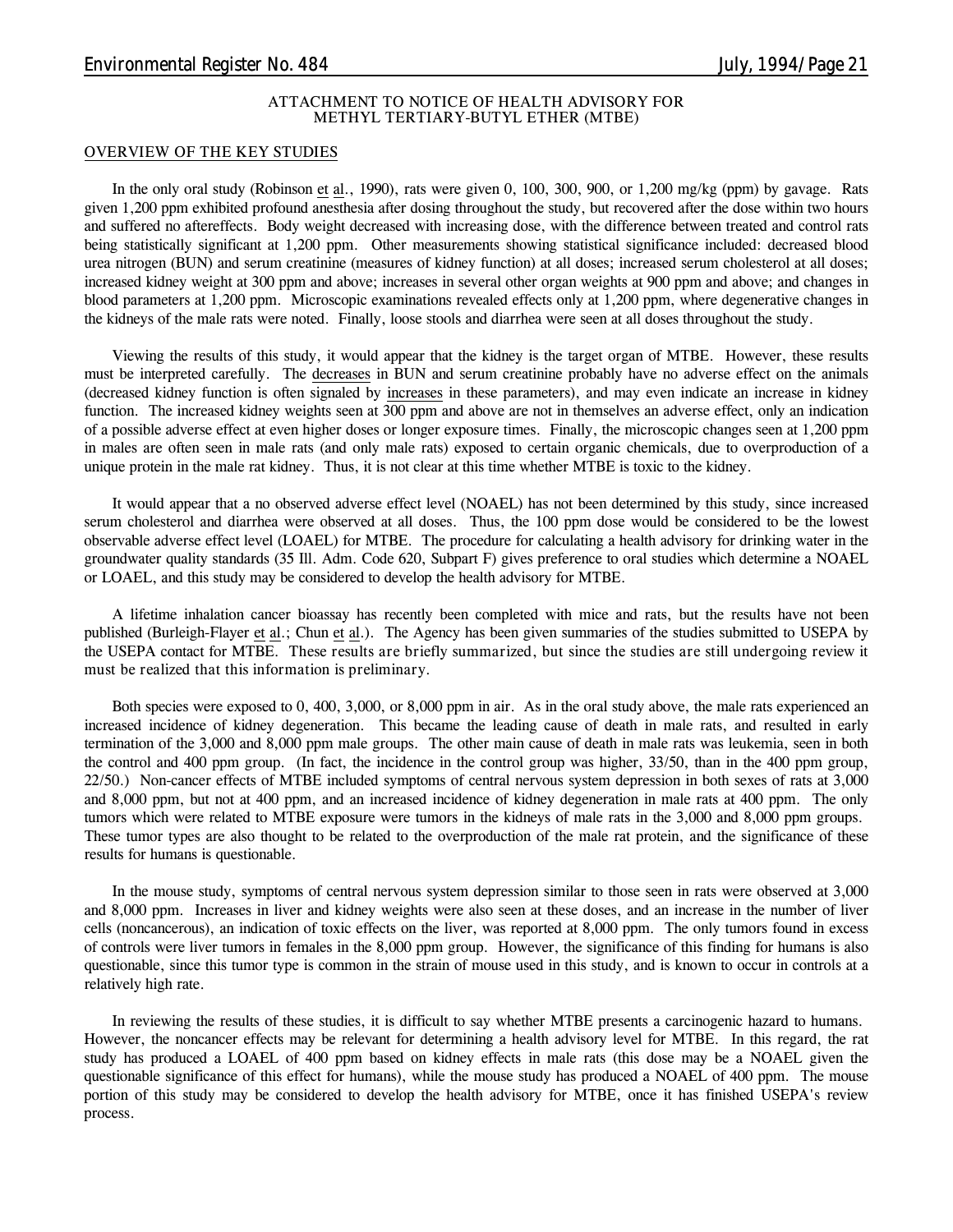### **DERIVATION OF THE HEALTH ADVISORY FOR MTBE**

The first step in the derivation of a health advisory is to determine whether the chemical presents a carcinogenic hazard to humans. To date, there have been no investigations whether there is an increased incidence of cancer in humans associated with exposure to MTBE. As discussed above, there is some evidence that MTBE causes tumors in laboratory animals, but the types of tumors found in the rat and mouse cancer bioassays may not provide good evidence of a carcinogenic hazard to humans since these tumors may be species-specific responses with little or no relevance to humans. Furthermore, these studies are still undergoing review by USEPA and a final determination of the usability of the results for determining the carcinogenic hazard to humans has not been made. Therefore, the Agency has determined at this time that the derivation of the health advisory for MTBE will be based on the non-cancer effects of this chemical. **This derivation may be changed in the future, depending on the USEPA's determinations, once the cancer bioassay data have been published and the weight-ofevidence for human carcinogenic potential has been determined.**

In deriving a health advisory to protect against a health effect for which there is a threshold dose below which no damage occurs (i.e., noncarcinogenic effects), Section 620.605 specifies that USEPA's maximum contaminant level goal (MCLG), if available, is the health advisory concentration. USEPA has not published a MCLG for MTBE, therefore, the Agency must calculate the human threshold toxicant advisory concentration (HTTAC) as the health advisory concentration, using the procedures specified in Appendix A of Section 620.

Appendix A specifies in subsection (a) that the HTTAC is calculated as follows:

Where:

- $HTTAC =$  Human threshold toxicant advisory concentration in milligrams per liter (mg/l);
- RSC = Relative source contribution, the relative contribution of the amount of the exposure to a chemical via drinking water when compared to the total exposure to that chemical from all sources. Valid chemical-specific data shall be used if available. If valid chemical-specific data are not available, a value of  $20\%$  (=0.20) must be used;
- $ADE = Acceptable$  daily exposure of substance in milligrams per day (mg/d) as determined pursuant to subsection (b); and
- $W =$  Per capita daily water consumption equal to 2 liters per day ( $L/d$ ).

Subsection (b) of Appendix A specifies that the ADE be calculated using, in specified order: USEPA's Verified Oral Reference Dose (an estimate of a daily exposure to a chemical which is expected to be without adverse effect for humans, including sensitive subgroups, for a lifetime of exposure); a NOAEL which has been identified as a result of human exposures; a LOAEL which has been identified as a result of human exposures; a NOAEL which has been determined from studies with laboratory animals; and a LOAEL which has been determined from studies with laboratory animals.

There is no Verified Reference Dose currently available from USEPA. As mentioned above, there is a paucity of studies on the adverse effects in humans exposed to MTBE. Thus, the Agency has determined that a NOAEL or LOAEL based on human exposures is not available at this time. Therefore, the ADE must be calculated from laboratory animal data. Of the studies reviewed by the Agency, the 90-day rat subchronic study and the cancer bioassay (noncarcinogenic effects) are the most appropriate animal studies for calculation of the ADE. It is then necessary to determine which study is the most valid for purposes of calculating the ADE.

Subsection (c) of Appendix A specifies criteria for establishing the validity of data from animal studies, leading to determinations of high, medium, or low validity. High validity studies are those using the oral route of exposure and which meet specified criteria depending on the type of study, and are to be used preferentially if available. The rat 90-day subchronic study was conducted using the oral route, while the cancer bioassay was an inhalation study. Therefore, only the subchronic study could be a high validity study. However, the requirements for a high validity subchronic study include, among other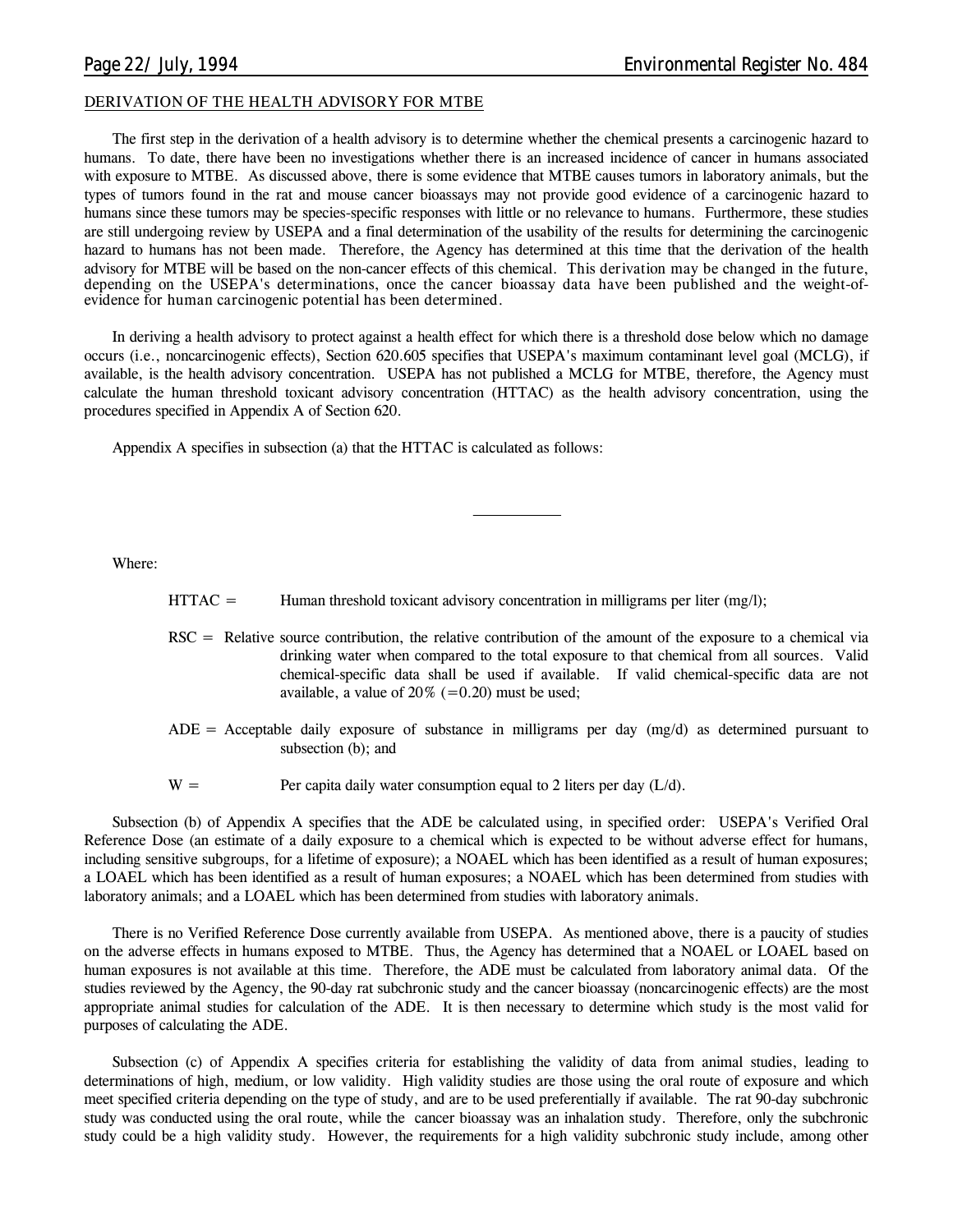### *Environmental Register No. 484 July, 1994/Page 23*

Or:

things, a study using two species and determining a well-defined NOAEL. The 90-day rat subchronic study used only one species and only determined a LOAEL, as discussed above. Having no high validity study, the Agency must determine which of the two studies is most appropriate for calculating the ADE.

Subsection (c) goes on to specify that in order for a subchronic study in which a LOAEL is determined to be deemed a medium validity study, the study must satisfy all other standards for a high validity study. This is not the case for the 90-day rat subchronic study, since there was only one species tested. Similarly, in order for a study other than an oral exposure study to be deemed a medium validity study, the study must satisfy all other standards for a high validity study and use appropriate correction factors for conversion to the oral route. However, the requirements for a high validity cancer bioassay include, among other things, at least 25% survival at 18 months in mice and 24 months in rats. This was not the case in the cancer bioassay, since the male rats in the 3,000 and 8,000 ppm groups were terminated early due to excessive mortality. Thus, both candidate studies are defined as low validity studies, and the 90-day rat subchronic study is selected because exposure was by the oral route.

The determination of the ADE from the subchronic study is made using the language of subsections (b)(5) and (b)(6). Subsection (b)(6) specifies that for substances for which a NOAEL is not available, one-tenth of the LOAEL is substituted for the NOAEL in subsection (b)(5). Subsection (b)(5) specifies that if studies of low validity must be used, the ADE must be calculated using 1/1000 of the NOAEL. The overall result of the procedures in these two subsections is that the ADE is 1/10,000 of the LOAEL, times the average weight of an adult human, 70 kg:

At this point, the calculation of the HTTAC would proceed according to the formula listed above. However, the Agency has been informed by USEPA personnel that in most cases USEPA now prefers to calculate acceptable exposure values for humans by using laboratory animal data divided by no more than a 3,000-fold uncertainty factor; a 10,000-fold uncertainty factor would be used only where the overall toxicity database is very weak for a chemical. The Agency agrees with this emerging USEPA approach. Since the MTBE database contains enough laboratory animal research to indicate that there are not major toxicity data gaps which would warrant the use of a 10,000-fold uncertainty factor, the Agency is also calculating the ADE using a 3,000-fold uncertainty factor:

Finally, the determination of the HTTAC is straight-forward, since there are no chemical-specific data available for the RSC term:



The final step in determining the health advisory is to compare the HTTAC value calculated from the Appendix A procedures to the chemical's Practical Quantitation Limit (PQL). In the case of MTBE, no USEPA SW-846 analytical method specifies a PQL for this chemical. However, the Agency's Division of Laboratories has determined that a detection limit of 0.005 mg/l is appropriate for water samples. Therefore, the HTTAC value is above the detection limit.

The Agency has decided to issue a two-part health advisory. **The precautionary health advisory concentration for Methyl Tertiary-Butyl Ether (MTBE) is 0.07 mg/l or 70 parts per billion in drinking water.** People can be exposed to this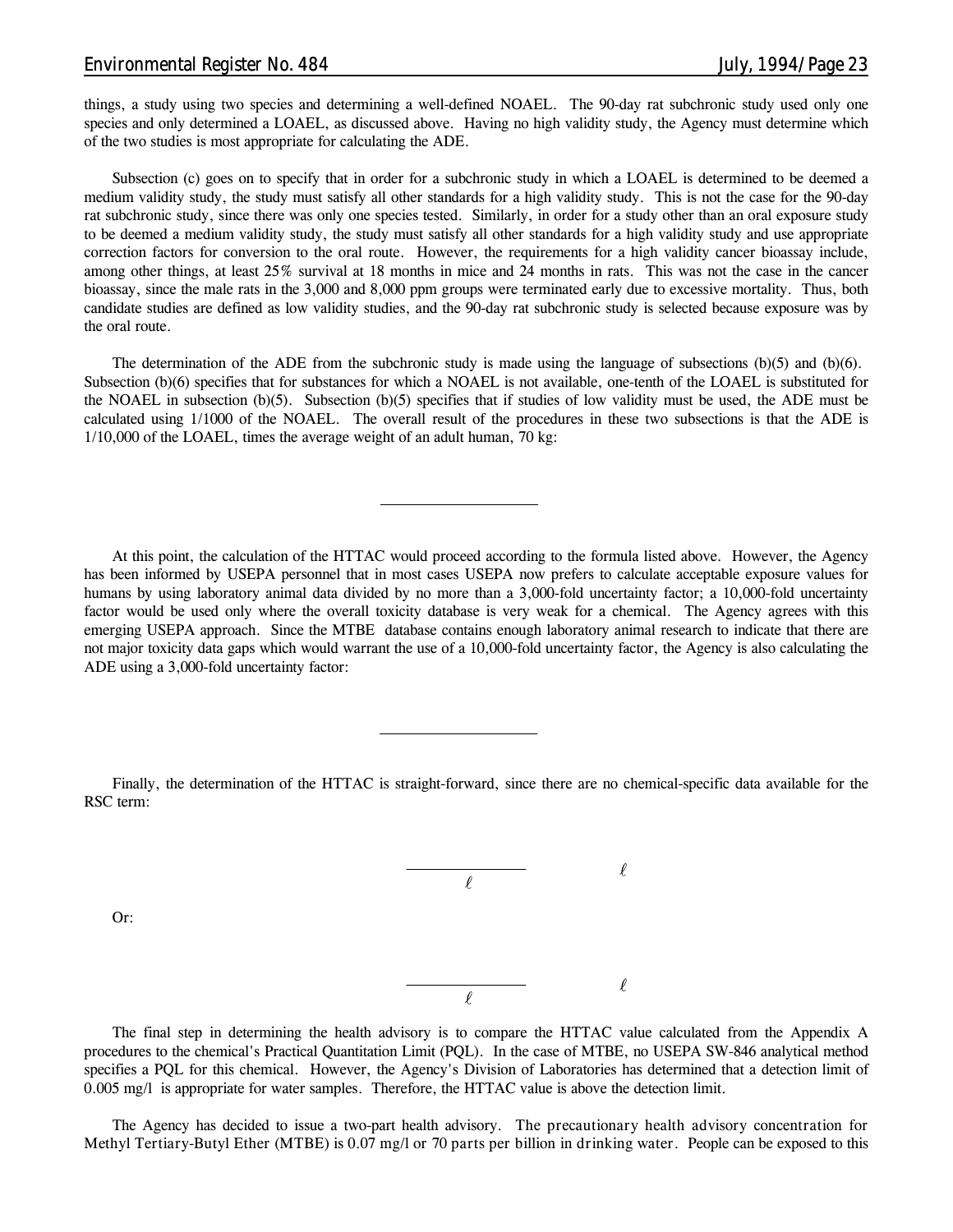concentration of MTBE in drinking water over a 70 year lifetime. Above this concentration, appropriate caution should be exercised by the Public Water Supply, such as increased frequency of sampling and identification of the MTBE source(s). **The final health advisory concentration is 0.23 mg/l or 230 parts per billion in drinking water**. Above this concentration, the Public Water Supply should begin actions to decrease the amount of MTBE in the system.

### **REFERENCES**

API, American Petroleum Institute. 1993. Odor Threshold Studies Performed with Gasoline and Gasoline Combined with MTBE, ETBE, and TAME. API Publication Number 4592.

Biles, R. W., Schroeder, R. E., and Holdsworth, C. E. 1987. Methyl Tertiary Butyl Ether Inhalation in Rats: A Single Generation Reproductive Study. Toxicol. Ind. Health 3: 519-534.

Burleigh-Flayer, H. D., Chun, J. S., and Kintigh, W. J. (unpublished). Methyl Tertiary Butyl Ether: Vapor Inhalation Oncogenicity Study in CD-1 Mice. Submitted to USEPA, Docket No.: OPTS-42098.

Chun, J. S., Burleigh-Flayer, H. D., and Kintigh, W. J. (unpublished). Methyl Tertiary Butyl Ether: Vapor Inhalation Oncogenicity Study in Fischer 344 Rats. Submitted to USEPA, Docket No: OPTS-42098.

Conaway, C. C., Schroeder, R. E., and Snyder, N. K. 1985. Teratology Evaluation of Methyl Tertiary-butyl Ether in Rats and Mice. J. Toxicol. Environ. Health 16: 797-809.

Connecticut Dept. of Environmental Protection. (undated). Action Level for Methyl Tertiary Butyl Ether (MTBE) in Drinking Water. Prepared by H. V. Rao, C. J. Dupuy, and D. R. Brown, Connecticut Dept. of Health Services.

Costantini, M. G. 1993. Health Effects of Oxygenated Fuels. Environ. Health Perspectives Suppl. 101 (Suppl. 6): 151-160.

Dodd, D. E. and Kintigh, W. J. 1989. Methyl Tertiary Butyl Ether (MTBE): Repeated (13-Week) Vapor Inhalation Study in Rats with Neurotoxicity Evaluation (unpublished study). Union Carbide, Bushy Run Research Center for MTBE Committee. TSCATS 403189. EPA/OTS # FY1-OTS-0889-0689. Cited in Revised and Updated Drinking Water Quantification of Toxicological Effects for Methyl Tert-Butyl Ether (MTBE), Final Draft. USEPA; ECAO-CIN-D023, July, 1993.

Essential Elements (in press). ILSI Press, Washington, D.C. 1994.

Greenough, R. J., McDonald, P., Robinson, P., et al. 1980. Methyl Tertiary-Butyl Ether (Driveron) Three Month Inhalation Toxicity in Rats. Project No. 413038. Unpublished report submitted to Chemische Werke Höls AG, Marl, West Germany. 230 p. Cited in Revised and Updated Drinking Water Quantification of Toxicological Effects for Methyl Tert-Butyl Ether (MTBE), Final Draft. USEPA; ECAO-CIN-D023, July, 1993.

Neeper-Bradley, T. L. 1991. Two-Generation Reproduction Study of Inhaled Methyl tert-Butyl Ether in CD Sprague-Dawley Rats (unpublished study). Union Carbide, Bushy Run Research Center. Cited in Revised and Updated Drinking Water Quantification of Toxicological Effects for Methyl Tert-Butyl Ether (MTBE), Final Draft. USEPA; ECAO-CIN-D023, July, 1993.

Ponchon, T., Baroud, J., Pujol, B., Valette, P. J., and Perrot, D. 1988. Renal Failure during Dissolution of Gallstone by Methyl Tert-Butyl Ether. Lancet 2: 276-277.

Reese, E., and Kimbrough, R. D. 1993. Acute Toxicity of Gasoline and Some Additives. Environ. Health Perspectives Suppl. 101 (Suppl. 6): 115-131.

Robinson, M., Bruner, R.H., and Olson, G.R. 1990. Fourteen and Ninety-Day Oral Toxicity Studies of Methyl Tertiary-Butyl Ether in Sprague-Dawley Rats. Journal of the American College of Toxicology 9(5): 525-540.

Tyl, R. W., and Neeper-Bradley, T. L. 1989. Developmental Toxicity Study of Inhaled Methyl Tertiary Butyl Ether in CD-1 Mice. Project Report 52-526. Prepared by Bushy Run Research Center, Union Carbide Corporation for the Methyl Tertiary Butyl Ether Committee, Washington, D.C. Microfiche No. OTS0000689-1. Cited in Revised and Updated Drinking Water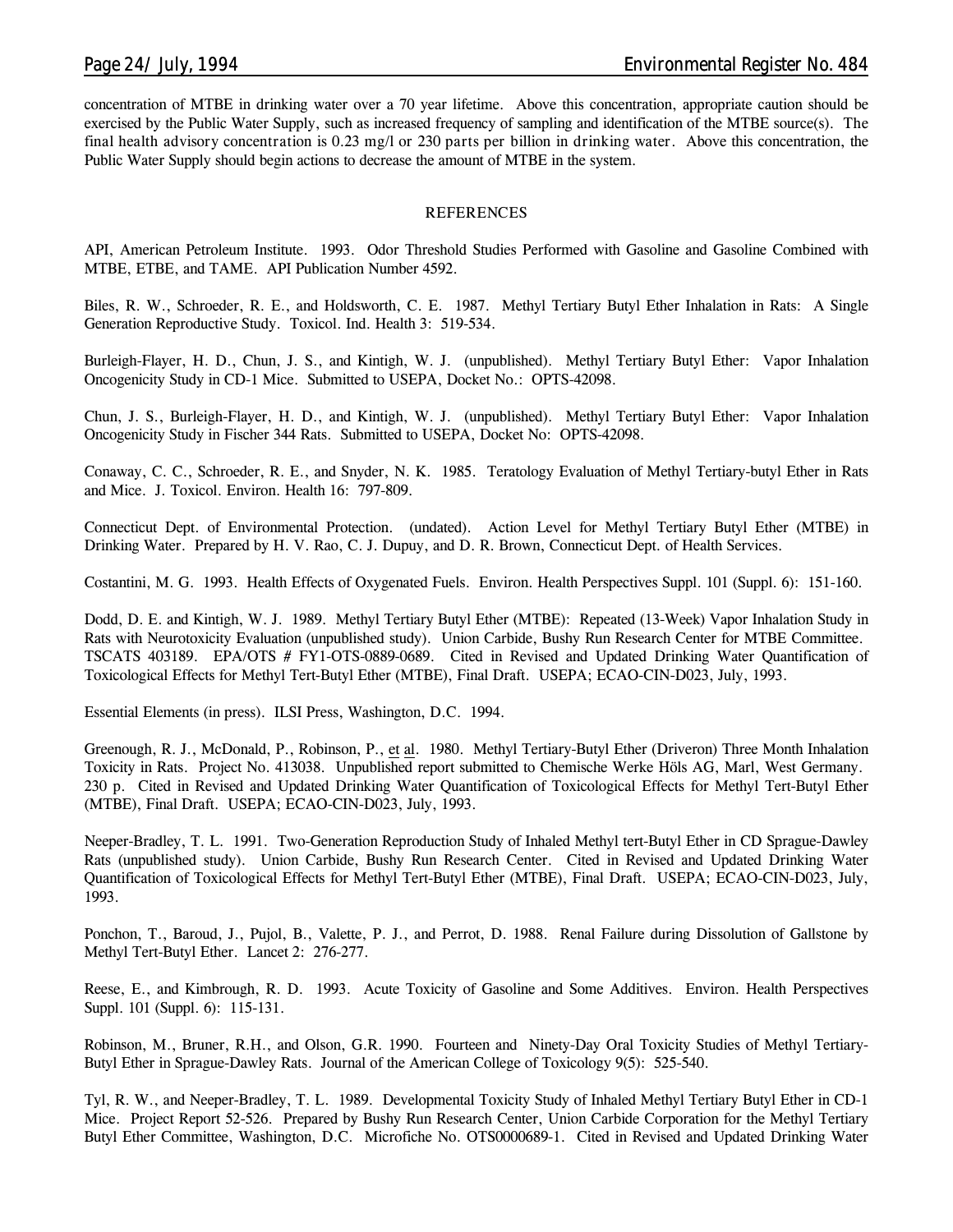Quantification of Toxicological Effects for Methyl Tert-Butyl Ether (MTBE), Final Draft. USEPA; ECAO-CIN-D023, July, 1993.

USEPA. 1993. Revised and Updated Drinking Water Quantification of Toxicological Effects for Methyl Tert-Butyl Ether (MTBE), Final Draft. USEPA; ECAO-CIN-D023, July, 1993.

von Burg, R. 1992. Toxicology Update. Methyl Tert-Butyl Ether. J. Appl. Toxicol. 12: 73-74.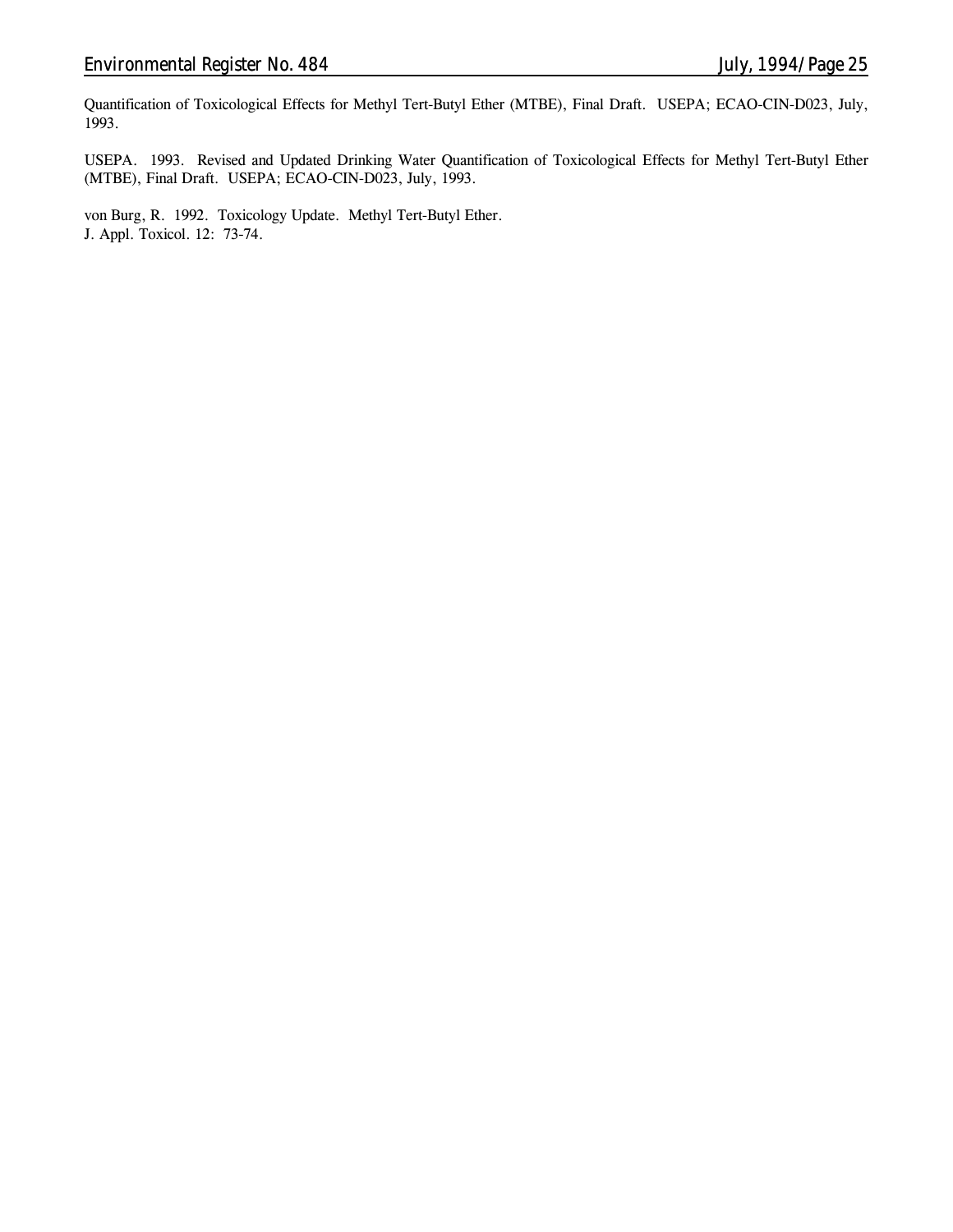#### Illinois Environmental Protection Agency

#### Division of Public Water Supplies

#### Restricted Status List -- Public Water Supplies

The Restricted Status List was developed to give additional notification to officials of public water supplies which are in violation of 35 Ill. Adm. Code, Subtitle F: Public Water Supplies, Chapter I or the Illinois Environmental Protection Act.

The Restricted Status List will include all Public Water Supplies for which the Agency has information indicating a violation of any of the following requirements: Finished water quality requirements of 35 Ill. Adm. Code, Part 604, Subparts B and C; maintenance of adequate pressure on all parts of the distribution system under all conditions of demand; meeting raw water quantity requirements of 35 Ill. Adm. Code 604.502; or maintenance of treatment facilities capable of providing water "assuredly adequate in quantity" as required by Section 18 of the Illinois Environmental Protection Act.

A public water supply on the Restricted Status List will not be issued permits for water main extensions, except for certain limited situations, or unless the supply has been granted a variance from the Illinois Pollution Control Board for the violation, or from permit issuance requirements of Section 39 of the Act.

This list is continually being revised as new information becomes available, and therefore, specific inquiries as to the status of any public water supply should be directed to the Division of Public Water Supplies for final determination. This list reflects the status as of July 1, 1994.

Indicates public water supplies which have been added to the list since the previous publication.

\*\* Indicates actions are being taken by officials to bring the public water supply into compliance.

RDS:sp/0046g/2

#### Illinois Environmental Protection Agency Division of Public Wate r Supplies Restricted Status List -- Public Water Supplies July, 1994

|          | NAME OF PUBLIC WATER SUPPLY/COUNTY/FACILITY NO.     | RGN            | NATURE OF PROBLEM     | POP.<br><b>SERVED</b> | LISTING<br>DATE |
|----------|-----------------------------------------------------|----------------|-----------------------|-----------------------|-----------------|
|          | Arenzville (Cass Co. $-0170050$ )                   | 5              | Nitrate               |                       | 400 03/20/81    |
|          | Ashley (Washington Co. - 1890100)                   | 6              | Trihalomethane        |                       | 825 06/15/92    |
|          | Bellwood (Cook Co. - 0310150)                       | $\overline{a}$ | Radium                | 20,000                | 12/14/90        |
| $^\star$ | Benld (Macoupin Co. - 1170050)                      | နွ             | Trihalomethane        |                       | 2,174 06/16/94  |
|          | Biggsville (Henderson Co. - 0710050)                | 5              | Radium & Radiological |                       | 400 03/17/86    |
|          | Bond Co. - Royal Lake Wtr Dstrct (0055100)          | 6              | Trihalomethane        |                       | 228 06/15/92    |
|          | Bradford (Stark Co. $-1750050$ )                    | $\mathbf{1}$   | Radium                |                       | 920 03/17/86    |
|          | Brownstown (Fayette Co. - 0510100)                  | 6              | Trihalomethane        |                       | 820 06/15/92    |
|          | Buckingham (Kankakee Co. - 0910250)                 | $\overline{a}$ | Inadequate Pres. Tank |                       | 330 03/17/89    |
|          | Buda (Bureau Co. - 0110100)                         | $\mathbf{1}$   | Radium                |                       | 700 06/15/93    |
|          | Bureau Co. - Bailey Sbdv (0115100)                  | $\mathbf{1}$   | Inadequate Pres. Tank |                       | 43 01/13/82     |
|          | Byron (Ogle Co. - 1410100)                          | $\mathbf{1}$   | Radium                |                       | 2,500 06/15/93  |
|          | Campus (Livingston Co. - 1050050)                   | $\overline{4}$ | Inadequate Pres. Tank |                       | 230 03/20/81    |
| $***$    | Carroll Co. - Carroll Hts Utl Cmpny (0155200)       | $\mathbf{1}$   | Inadequate Pres. Tank |                       | 80 03/20/81     |
|          | Carroll Co. - Century Pines Apts (0150020)          | $\mathbf{1}$   | Inadequate Pres. Tank |                       | 50 12/14/90     |
|          | Cedar Point Wtr Cmpny (LaSalle Co. - 0995040)       | $\mathbf{1}$   | Radium                |                       | 800 03/17/86    |
|          | Champaign Co. - D&R Apts (0190030)                  | $\overline{4}$ | Inadequate Pres Tank  |                       | 26 09/16/93     |
|          | Chandlerville (Cass Co. - 0170200)                  | 5              | Nitrate               |                       | 7,800 03/17/86  |
|          | Coalton (Montgomery Co. - 1350100)                  | 5              | Low System Pressure   |                       | 325 03/20/81    |
|          | Coffeen (Montgomery Co. - 1350150)                  | 5              | Trihalomethane        |                       | 800 03/17/92    |
|          | Concord (Morgan Co. - 1370100)                      | 5              | Nitrate               |                       | 240 03/17/86    |
|          | Cook Co. - Mission Brook Sndst (0315920)            | $\overline{a}$ | Radium                |                       | 3,200 03/14/91  |
|          | Cook Co. - Orland Hills Sbdv (0317000)              | $\sqrt{2}$     | Inadequate Pres. Tank |                       | 154 08/31/81    |
|          | Cook Co. - Plum Creek Condos (0317080)              | 2              | Radium                |                       | 570 03/17/86    |
|          | Coulterville (Randolph Co. - 1570150)               | 6              | Trihalomethane        | 1,100                 | 06/15/92        |
|          | Creal Springs (Williamson Co. - 1990300)            | 7              | Inadequate Treatment  | 1,020                 | 09/15/89        |
|          |                                                     |                | Plant & Source        |                       |                 |
|          | Crystal Clear Wtr Cmpny (McHenry Co. - 1115150)     | 2              | Inadequate Pres. Tank |                       | 900 09/16/88    |
|          | Dallas City ( Hancock Co. - 0674300)                | 5              | Trihalomethane        | 1,500                 | 06/15/92        |
|          | DeKalb Co. - Buck Lake Ests Sbdv (0375100)          | $\mathbf{1}$   | Inadequate Pres. Tank |                       | 200 09/14/84    |
|          | DeKalb Co. - DeKalb Univ Dvl Corp (0375148)         | 1              | Inadequate Pres. Tank |                       | 950 12/16/92    |
|          | DeWitt Co. - DeWitt Cnty Nursing Home (0395129)     | $\overline{4}$ | Inadequate Pres. Tank |                       | 80 06/17/83     |
|          | Diamond (Grundy Co. - 0630250)                      | 2              | Radium & Radiological |                       | 1,170 08/21/81  |
| $^\star$ | Dorchester (Macoupin Co. - 1170250)                 | 5              | Trihalomethane        | 531                   | 06/16/94        |
|          | Dover (Bureau Co. $-0110350$ )                      | $\mathbf{1}$   | Inadequate Pres. Tank | 200                   | 05/25/81        |
| $\star$  | DuBois (Washington Co. - 1890150)                   | 6              | Trihalomethane        |                       | 216 06/16/94    |
|          | DuPage Co. - Belmont- Highwood PWD (0435180)        | 2              | Trichloroethylene     |                       | 498 09/16/93    |
|          | DuPage Co. - Clarendon Wtr Cmpny (0435300)          | 2              | Inadequate Pres. Tank | 1,953                 | 03/20/81        |
|          | DuPage Co. - Ctzns Lombard Heights Dyn (0435700)    | 2              | Inadequate Pres. Tank | 980                   | 12/17/82        |
|          | DuPage Co. - Liberty Park Homeowners Assn (0435600) | 2              | Inadequate Pres. Tank | 1,092                 | 09/17/92        |
|          | DuPage Co. - Maple Hill Imprv Assn (0435800)        | 2              | Inadequate Pres. Tank |                       | 234 08/31/81    |
|          | DuPage Co. - Metro Util.-Liberty Ridge (0435650)    | 2              | Inadequate Pres. Tank |                       | 2,510 03/15/94  |
|          | DuPage Co. - Northside Peterson Wlfnd (0435866)     | 2              | Inadequate Pres. Tank |                       | 30 12/15/89     |
|          | DuPage Co. - Northwest Belmont Impry Assn (0435900) | 2              | Inadequate Pres. Tank |                       | 115 09/29/81    |
|          | DuPage Co. - Pleasant Hill Cmnty Assn (0435980)     | 2              | Inadequate Pres. Tank |                       | 180 03/17/89    |
|          | DuPage Co. - Polo Drive & Saddle Rd Sbdy (0437000)  | $\overline{a}$ | Inadequate Pres. Tank | 95                    | 12/17/82        |
|          | DuPage Co. - St Charles Cmsn Wlfnd 3 (0437040)      | $\overline{a}$ | Inadequate Pres. Tank |                       | 30 12/15/89     |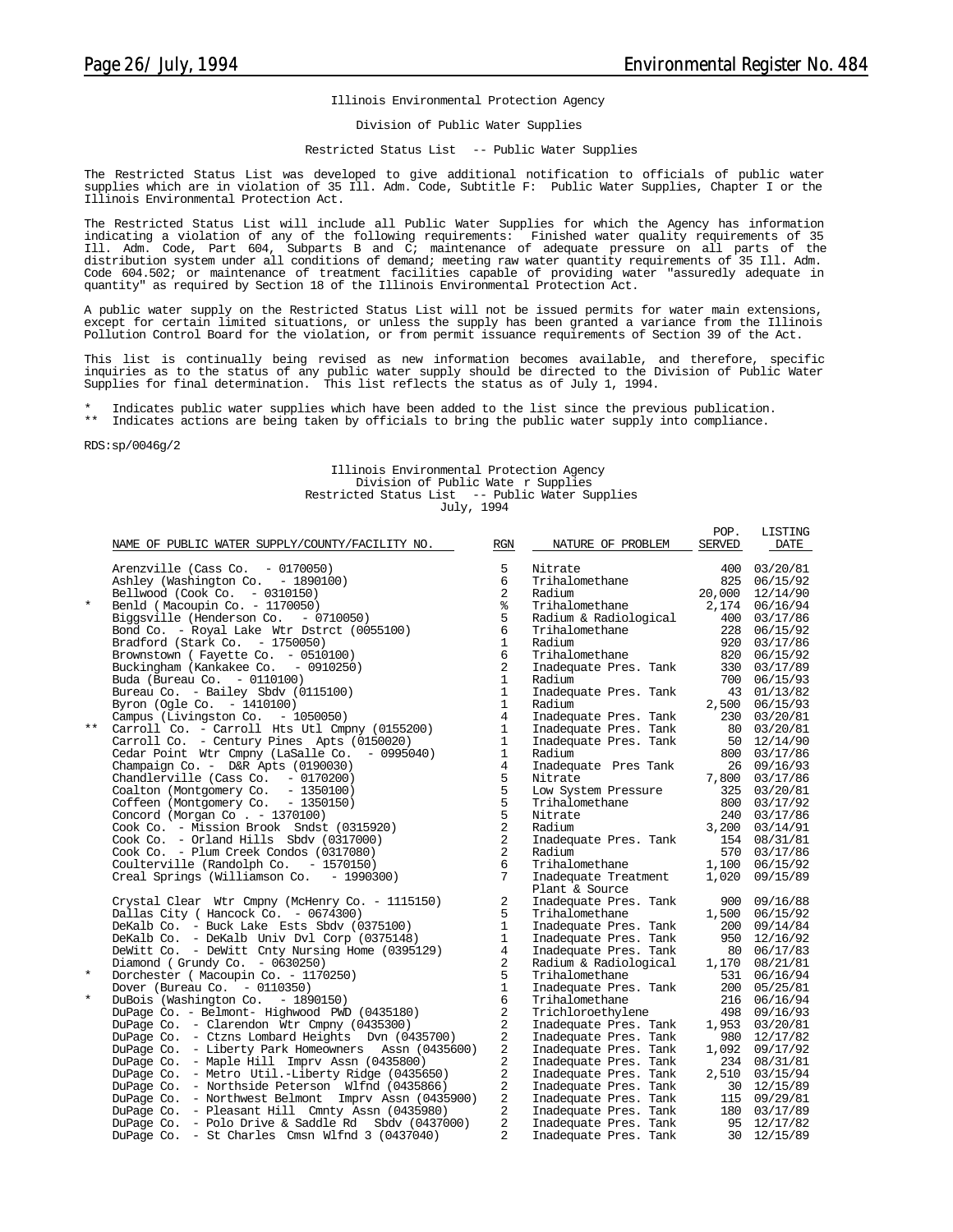DuPage Co. - Sou th Burdette Wtr (0437320) 2 Inadequate Pres. Tank 30 06/16/89 DuPage Co. - York Center Coop (0437550) 2 Inadequate Pres. Tank 240 06/15/88 \* Eagerville ( Macoupin Co. - 1170300) 5 Trihalomethane 187 06/16/94 Elmwood (Peoria Co. - 1430300) Fairview (Fulton Co. - 0570450) Goreville (Johnson Co.  $-0870200$ ) Greene Co. - Mt. Gilead Shcrhm (0615129) 6 Inadequate Pres. Tank 28 09/16/83<br>\* Greenfield ( Greene Co. - 0610150) 6 111halomethane 1,300 06/16/94 Greenville - (Bond Co. -  $0050050$ ) Grundy Co. - Heatherfield Sbdv (0635150) Grundy Co. - Lisbon North Inc  $(0631000)$ Grundy Co. - Ridgecrest North Sbdv (0635250) Henry (Marshall Co. - 1230050) 1 Nitrate 2,740 06/15/90 Henry Co. - Country Ests Sbdv (0735050) 1 Nitrate 250 06/15/90 Henry Co. - Hazelwood 1st Addn Well 2 (0735446) Henry Co. - Hazelwood 2nd Addn Well 2 (0735666) Henry Co. - Hazelwood 2nd Addn Well 3 (0735686) Inadequate Pres. Tank 32 09/17/82<br>Henry Co. - Hazelwood West Sbdv (0735250) Inadequate Pres. Tank 89 03/19/84 Henry Co. - Lake Lynwood Wtr Sys (0735330) 1 Inadequate Pres. Tank 98 08/31/81 Henry Co. - Ophiem PWS (0735150) 1 Inadequate Pres. Tank 150 06/18/82 Henry Co. - Osco Mutual Wtr Supply Cpy Inc (0735200) 1 Inadequate Pres. Tank 115 12/15/89 Henry Co. - Pine Ridge Utl Inc (0735400) 1 Inadequate Pres. Tank 46 09/29/81  $Hurst - (Williamson Co. 1990450)$ Iroquois Co. - A Merkle -C Kniprath Home (0755389) Iroquois Co. - Spring Creek Campground II Inc. (0750030) 12/16/91 Island Lake Wtr Cmpny (Lake Co. - 0975080) 2 Iron 2,250 06/15/90 JoDaviess Co. - Bahl Wtr/Pioneer Acres (0855200) 1 Inad. Pres. Storage 700 12/15/93 Kane Co. - Broadview Academy (0895149) 2 Radium 304 09/19/86 Kane Co. - Highland Sbdv (0895530) 2 Inadequate Pres. Tank 50 09/16/83 Kane Co. - Melrose Rental Apts (0895228) Kane Co. - Moecherville Sbdv  $(0895300)$ Kane Co. - Recentervalue Coard (0895500) Kane Co. - Pleasant Village (0895228) Kane Co. - Silver Glen Ests (0890040) 2 Radium 10 06/15/93 Kane Co. - St Charles Skyline Swr-Wtr Cpy (0895030) 2 Inadequate Pres. Tank 1,300 09/19/86 Kane Co. - Wermes Sbdv (0895750) 2 Inadequate Pres. Tank 150 12/16/88 Kangley (LaSalle Co. - 0990250) 1 Radium 200 03/17/86 Kankakee Co. - Good Shepherd Manor (0915189) 2 Inadequate Pres. Tank 140 03/17/89 Kankakee Co. - Olivet Nazarene College (0915279) 2 Inadequate Pres. Tank 1,450 03/15/94 Kankakee Co. - Skyview Sbdv (0915526) 2 Inadequate Pres. Tank 65 09/14/84 Kendall Co. - Bonnie Lane Wtr (0930010) 2 Inadequate Pres. Tank 49 09/16/93 Kendall Co. - Farm Colony (0935140) 2 Radium 25 03/17/86 Kendall Co. - Fox Lawn Utl Cmpny (0935150) 2 Radium 240 03/17/86 Kendall Co. - Metro Utl Valley Dvn (0935100) 2 Inadequate Pres. Tank 2,200 03/16/90 Kingston Mines (Peoria Co. - 1430450) 5 Radium 350 03/17/86 Kinmundy (Marion Co. - 1210300) 6 Atrazine 1,923 12/15/93 Kinsman ( Grundy Co. - 0630450) 2 Radium 150 03/17/86 Kirkwood (Warren Co. - 1870050) 5 Radium & Radiological 1,008 07/23/93  $Ladd (Bureau Co. - 0110450)$ Lake Co. - Acorn Acres Sbdv (0975020) 2 Inadequate Pres. Tank 250 12/16/83 Lake Co. - Blan Mar Hills Homeowners Assn (0970090) 2 Radium 18 12/16/91 Lake Co. - Bluff Lake Lodges, Inc  $(0970240)$ Lake Co. - Briarcrest Sbdv Hmownrs Assn (0971060) Lake Co. - D L Well Owners Assn (0975380) 2 Inadequate Pres. Tank 125 03/18/83 Lake Co. - Echo Lake Block IV Water Assn (0970130) 2 Inadequate Pres. Tank 50 06/15/88 Lake Co. - Echo Lake Wtr Sys Block 7 (0975820) 2 Inadequate Pres. Tank 48 09/16/83 Lake Co. - Elm Oak Mutual Wtr Sys (0975736) 2 Inadequate Pres. Tank 45 06/13/86 Lake Co. - Forest Lake Addn (0975500) Lake Co. - Glenkirk Campus North (0977189) Lake Co. - Glenkirk Campus South (0977199) Lake Co. - Glenstone  $S$ bdv (0970160) Lake Co. - Highland Lake Sbdv (0975750) 2 Inadequate Pres. Tank 294 03/20/81<br>Lake Co. - Lakewood Wtr Sys (0975400) 2 Inadequate Pres. Tank 49 12/16/83<br>Lake Co. Lake Co. - Sturm Sbdv  $(0977010)$ Lake Co. - Summit Homeowners Assn (0975280) Lake Co. - Sylvan Lake 1st Sbdv (0977100) 2 Inadequate Pres. Tank 210 06/14/91 Lake Co. - Towner Sbdv (0977250) 2 Inadequate Pre s. Tank 238 01/14/82 Lake Co. - Wadsworth Oaks Sbdv (0977320) 2 Radium 80 09/19/86 Lake Co. - West Shoreland Sbdv (0977050) 2 Inadequate Pres. Tank 220 06/14/91 LaSalle Co. - Four Lakes Sbdv (0995110) 1 Radium 35 09/19/86 LaSalle Co. - Il Prairie Est Sbdv (0995300) 1 Radium 45 06/15/88 LaSalle Co. – Lynnwood Water Corp (0995336) Inadequate Pres. Tank 114 03/18/83<br>LaSalle Co. – Woodsmoke Ranch Assn (0990030) Inadeq. Pres. Tank & Radium 350 06/15/90 Little York (Warren Co. - 1870100) 5 Radium 356 12/16/91 Livingston Co. - Salem Childrens Hm (1055229) 4 Inadequate Pres. Tank 66 03/18/83 Logan Co. - Bartmann Health Care Center (1075169) 5 Inadequate Pres. Tank 93 12/16/83 London Mills - (Fulton County - 0574620) 5 Inadequate Pres. Tank 670 12/14/84<br>
Lostant (LaSalle Co. - 0990450) 1 Radium & Radiological 550 03/17/86<br>
Macoupin Co. - RR 1 - Il Wtr Assn (1175260) 5 Trihalomethane 81 06/15/92<br>

| 2              | Inadequate Pres.<br>Tank         | 30                   | 06/16/89             |
|----------------|----------------------------------|----------------------|----------------------|
| 2              | Inadequate Pres.<br>Tank         | 240                  | 06/15/88             |
| 5              | Trihalomethane                   | 187                  | 06/16/94             |
| 5              | Radiological & Radium            | 2,117                | 03/17/86             |
| 5              | Radiological, Radium &           | 20                   | 03/20/81             |
|                | Inadequate Pressure Tank         |                      |                      |
| 7              | Inadequate Treatment             | 978                  | 09/15/89             |
|                | Plant & Source                   |                      |                      |
| 6              | Inadequate Pres.<br>Tank         | 28                   | 09/16/83             |
| 6              | Trihalomethane                   | 1,300                | 06/16/94             |
| 6              | Trihalomethane                   | 6,610                | 03/15/94             |
| 2              | Inadequate Pres.<br>Tank         | 91                   | 09/17/82             |
| 2              | Inadequate Pres.<br>Tank         | 30                   |                      |
| 2              | Pres Tank                        | 85                   | 09/14/90<br>09/16/93 |
|                | Inadequate                       |                      |                      |
| 1              | Nitrate                          | 2,740                | 06/15/90             |
| 1              | Nitrate                          | 250                  | 06/15/90             |
| 1              | Inadequate Pres.<br>Tank         | 32                   | 09/17/82             |
| 1              | Inadequate Pres.<br>Tank         | 32                   | 09/17/82             |
| 1              | Inadequate Pres.<br>Tank         | 32                   | 09/17/82             |
| 1              | Inadequate Pres.<br>Tank         | 89                   | 03/19/84             |
| 1              | Inadequate Pres.<br>Tank         | 98                   | 08/31/81             |
| 1              | Inadequate Pres.<br>Tank         | 150                  | 06/18/82             |
| 1              | Inadequate Pres.<br>Tank         | 115                  | 12/15/89             |
| 1              | Inadequate Pres.<br>Tank         | 46                   | 09/29/81             |
| 7              | Trihalomethane                   | 873                  | 03/15/93             |
| 4              | Inadequate Pres.<br>Tank         | 98                   | 03/16/90             |
|                | 4<br>Inadequate Pres.            | Tank                 |                      |
|                |                                  |                      |                      |
| 2              | Iron                             | 2,250                | 06/15/90             |
| 1              | Inad.<br>Pres. Storage           | 700                  | 12/15/93             |
| 2              | Radium                           | 304                  | 09/19/86             |
| 2              | Inadequate Pres.<br>Tank         | 50                   | 09/16/83             |
| 2              | Inadequate Pres.<br>Tank         | 38                   | 03/15/94             |
| 2              | Inadequate Pres.<br>Tank         | 1,120                | 03/20/81             |
| 2              | Inadequate Pres.<br>Tank         | 150                  | 12/17/82             |
| 2              | Inadequate Pres.<br>Tank         | N/A                  | 06/18/82             |
| 2              | Radium                           | 10                   | 06/15/93             |
| 2              | Inadequate Pres.<br>Tank         | 1,300                | 09/19/86             |
| 2              | Inadequate Pres.<br>Tank         | 150                  | 12/16/88             |
|                |                                  |                      |                      |
| 1              | Radium                           | 200                  | 03/17/86             |
| 2              | Inadequate Pres.<br>Tank         | 140                  | 03/17/89             |
| 2              | Inadequate Pres.<br>Tank         | 1,450                | 03/15/94             |
| 2              | Inadequate Pres.<br>Tank         | 65                   | 09/14/84             |
| 2              | Tank<br>Inadequate Pres.         | 49                   | 09/16/93             |
| 2              | Radium                           | 25                   | 03/17/86             |
| 2              | Radium                           | 240                  | 03/17/86             |
| 2              | Inadequate Pres.<br>Tank         | 2,200                | 03/16/90             |
| 5              | Radium                           | 350                  | 03/17/86             |
| 6              | Atrazine                         | 1,923                | 12/15/93             |
| 2              | Radium                           | 150                  | 03/17/86             |
| 5              | Radium & Radiological            | 1,008                | 07/23/93             |
| 1              | Radium                           | 1,350                | 10/04/85             |
| 2              | Inadequate Pres. Tank            | 250                  | 12/16/83             |
| 2              | Radium                           | 18                   | 12/16/91             |
| 2              | Inad. Pres.<br>Storage           | 25,200               | 12/15/93             |
| $\overline{2}$ | Radium & Gross Alpha             | 120                  | 12/16/92             |
| $\overline{c}$ | Inadequate<br>Tank<br>Pres.      | 125                  | 03/18/83             |
| 2              | Inadequate<br>Pres.<br>Tank      | 50                   | 06/15/88             |
| 2              | Inadequate<br>Pres.<br>Tank      | 48                   | 09/16/83             |
| 2              | Inadequate<br>Tank<br>Pres.      | 45                   | 06/13/86             |
|                | & Radium                         |                      |                      |
| 2              | Inadequate<br>Tank<br>Pres.      | 180                  | 12/16/83             |
| 2              | Inadequate Pres.<br>Tank         | 64                   | 06/15/88             |
| 2              | Inadequate<br>Pres.<br>Tank      | 36                   | 06/15/88             |
| 2              | Radium                           | 168                  | 09/17/92             |
| 2              | Inadequate<br>Tank<br>Pres.      | 294                  | 03/20/81             |
| 2              | Inadequate Pres.<br>Tank         | 49                   | 12/16/83             |
| 2              | Inadequate Pres.<br>Tank         | 204                  | 06/15/93             |
| 2              | Inadequate Pres.<br>Tank         | 63                   | 03/16/84             |
| 2              | Inadequate Pres.<br>Tank         | 48                   | 03/16/84             |
| 2              | Inadequate Pres.<br>Tank         | 210                  | 06/14/91             |
| 2              | Inadequate<br>Pre s.             | Tank<br>238          | 01/14/82             |
| 2              | Radium                           | 80                   |                      |
|                |                                  |                      | 09/19/86             |
| 2              | Inadequate Pres.<br>Tank         | 220                  | 06/14/91             |
| 1              | Radium                           | 35                   | 09/19/86             |
| 1              | Radium                           | 45                   | 06/15/88             |
| 1              | Inadequate Pres.<br>Tank         | 114                  | 03/18/83             |
| 1              | Inadeg.<br>Pres.                 | Tank & Radium<br>350 | 06/15/90             |
| 5              | Radium                           | 356                  | 12/16/91             |
| 4              | Inadequate Pres.<br>Tank         | 66                   | 03/18/83             |
| 5              | Inadequate Pres.<br>Tank         | 93                   | 12/16/83             |
| 5              | Inadequate Pres.<br>Tank         | 670                  | 12/14/84             |
| 1              | Radium & Radiological            | 550                  | 03/17/86             |
| 5<br>5         | Trihalomethane<br>Trihalomethane | 81<br>60             | 06/15/92<br>06/16/94 |
|                |                                  |                      |                      |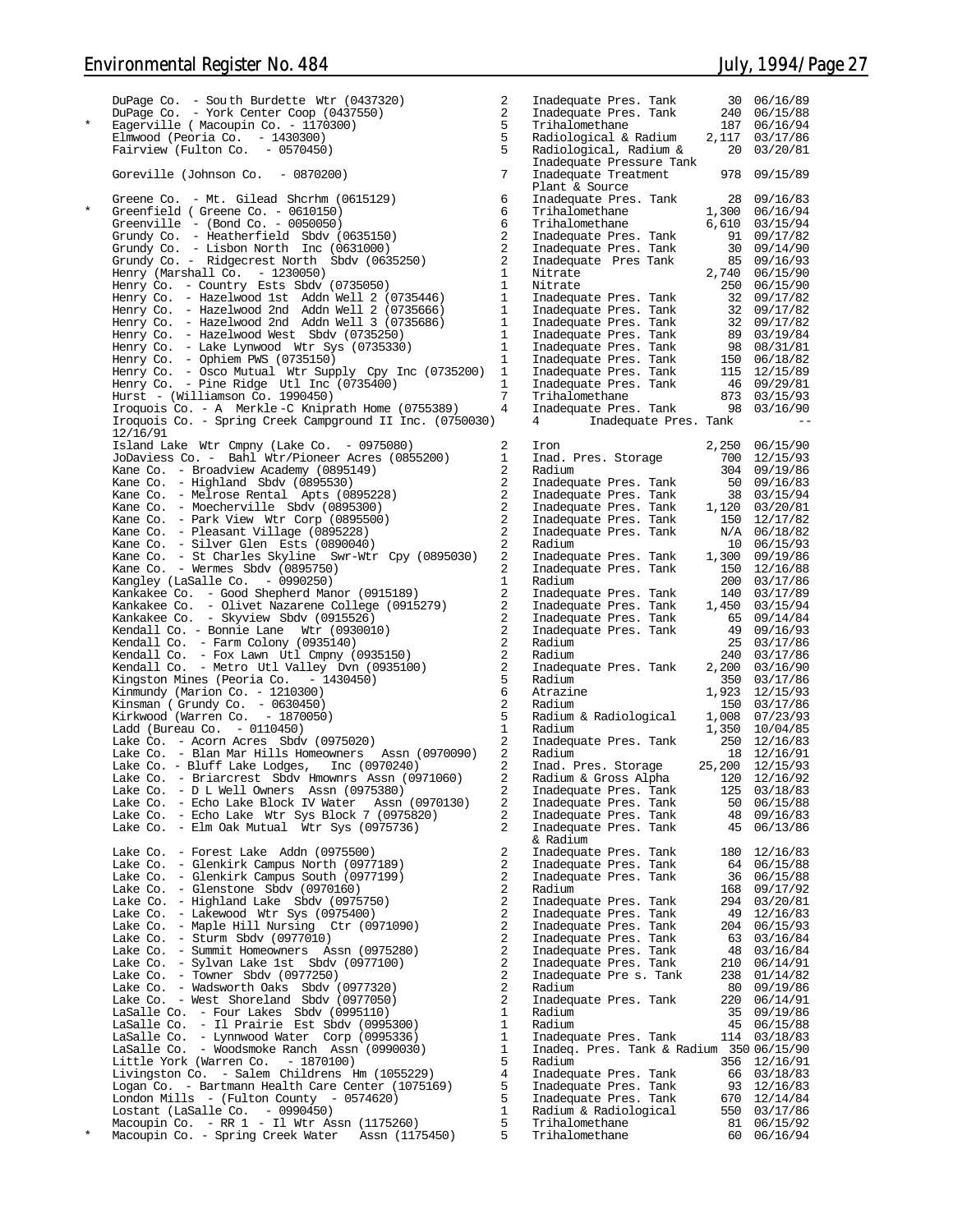Madison Co. - Forest Home Map le Park PWD (1195100) Mapleton (Peoria Co.  $-1430500$ ) Marshall Co. – Hopewell Wtr Wks (1235150) Radium & Radiological 350 03/17/86<br>McDonough Co. – Emmett Utl Inc (1095200) Inadequate Pres. Tank 39 12/17/ McHenry Co. - C & A Wtr Corp (1115270) 2 Inadequate Pres. Tank 33 06/18/82 McHenry Co. - Community Srvc Corp (1115350) 2 Inadequate Pres. Tank 750 09/16/83 McHenry Co. - Deering Oaks Sbdv (1115200) 2 Inadequate Pres. Tank 60 12/17/82 McHenry Co. - Prairie Ridge Assn (1115730) 2 Inadequate Pres. Tank 140 03/16/90 McHenry Co. - Walk -Up-Woods Wtr Cmpny (1115800) 2 Inadequate Pres. Tank 763 12/17/82 \* McHenry Co. - Wonder Lake Water Company (1115750) 2 Inadequate Pres. Tank 1,161 06/16/94 McLean Co. - Cropsey Cmnty Wtr (1135150) 4 Inadequate Pres. Tank 60 03/20/81 McLean Co. - Hunters Knoll Sbdv (1130030) 4 1,2-Dichloropropane 25 12/15/93 Media (Henderson Co. - 0710250) 5 Nitrate 150 03/17/86 Mercer Co. - M C L W Sys Inc (1315150) 1 Inadequat e Source 100 03/20/81 Mercer Co. - Swedona Wtr Assn (1315200) 1 Inadequate Pres. Tank 100 06/15/90 Monmouth (Warren Co. - 1870150) 5 Radium 9,500 12/15/93 Monroe Co. - Maple Leaf Ests Wtr Corp (1335100) Mount Clare ( Macoupin Co. - 1170650) Naplate (LaSalle Co. - 0990600) 1 Radium 581 03/17/86 Neponset (Bureau Co - 0110700) 1 Radium 640 09/14/90 New Boston (Mercer Co. - 1310250) 1 Nitrate 750 12/14/84 Nilwood ( Macoupin Co. - 1170750) 5 Atrazine 1,063 12/15/93 Odell (Livingston Co. - 1050550) 4 Radium 1,100 03/17/86 Ogle Co. - Lindenwood Wtr Assn (1415300) 1 Inadequate Pres. Tank 50 01/13/82 Panama (Bond Co. - 0054720) Patoka (Marion Co. -  $1210400$ ) Peoria Co. - Brookview Sbdv (1435100) Peoria Co. - Edelstein Wtr Coop (1435150) Peoria Co. - Fahnstock Court Sbdv (1435200) Peoria Co. - Galena Knolls Sbdv (1435300) 5 Nitrate 180 06/15/88 Peoria Co. - Trivoli PWD (1435510) 5 Inadequate Pres. Tank 350 06/17/83 Peoria Co. - Woodland Hts Ests Sbdv (1435760) 5 Inadequate Pres. Tank 245 03/20/81 Prairie City (McDonough Co. - 1090400) Ransom (LaSalle Co. - 0990900) 1 Radium 450 03/17/86 Raritan (Henderson Co. - 0710350) 5 Radium & Radiological 177 03/17/86 Reddick (Kankakee Co. - 0914780) 2 Radium 208 09/16/93 Richview (Washington Co. - 1890500) 6 Inadequate Pres. Tank 592 09/19/86 Rockdale (Will Co. - 1970850) 2 Radium 1,500 03/17/86 Rock Island Co. - Byron Hls Sbdv Well 6 (1617266) 1 Inadequate Pres. Tank 32 12/17/82 Rock Island Co. - Country Club Mnr Well 1 (1617286) 1 Inadequate Pres. Tank 32 01/14/82 Rock Island Co. - Croppers 2nd & 3rd Addn  $(1615200)$ <br>Rock Island Co. - Eberts 2nd Addn  $(1615280)$ rock Island Co. 2014 Islam 1986.<br>- Eberts 2nd Addn (1615280) Rock Island Co. - Evergreen Vlg Sbdv (1615310)<br>Rock Island Co. - Larson Court Rentals (1615728 Rock Island Co. - Larson Court Rentals (1615728)<br>Rock Island Co. - Lemon Street Well Cmpny (1619 Rock Island Co. - Lemon Street Well Cmpny (1615550)<br>Rock Island Co. - Park Hill Ests Well 1 (1617806) Rock Island Co. - Park Hill Ests Well 1 (1617806)<br>Rock Island Co. - Rock Island Arsn (1615387)  $-$  Rock Island Arsn (1615387) Rock Island Co. - Silvis Heights Wtr Corp (1615750)<br>Rock Island Co. - Suburban Heights Sbdv (1615800) Rock Island Co. - Suburban Heights Sbdv (1615800) 1 Inadequate Pres. Tank 114 12/16/83<br>Rock Island Co. - Tindalls Addn Wtr Sys (1617956) 1 Inadequate Pres. Tank 32 06/18/82<br>Rock Island Co. - Tindalls 3rd & 6th Addns (16173 Roseville (Warren Co. - 1870200) 5 Nitrate 1,254 03/17/89 Rosiclare ( Hardin Co. - 0690150) 7 Trihalomethane 1,791 09/17/92 Schram City (Montgomery Co. - 1350600) Shannon (Carroll Co. - 0150300) 1 1 Nitrate 887 03/15/94<br>3 \* Shipman (Macoupin Co. - 1170950) 5 Trihalomethane 695 06/16/94 \* Sims (Wayne Co. - 1910400) 7 Atrazine 71 06/16/94 Smithboro (Bond Co. - 0050250) 6 Total Trihalomethane 201 12/15/93 Sorento (Bond Co. - 0050300) 6 Atrazine 710 06/15/92 South Pekin ( Tazewell Co. - 1790650) South Wilmington ( Grundy Co.  $-0630650$ ) Spring Valley (Bureau Co.  $-0111000$ ) St. Clair Co. - Save Site  $(1635289)$ St. Elmo ( Fayette Co. - 0510250) 6 Total Trihalomethane 3,053 12/15/93 St. Peter ( Fayette Co. - 0510300) 6 Trihalomethane 807 06/15/92 Standard ( Putnam Co. -1550300) Steeleville (Randolph Co. - 1570650) 6 Radium 2,305 03/17/86 Stephenson Co. - Park Crest Wtr Cmpny (1775100) 1 Inadequate Pres. Tank 1,200 09/14/84 Table Grove (Fulton Co. - 0570900) 5 Radium & Radiological 500 03/20/81 Taylor Springs (Montgomery Co.  $-1350650$ ) Tazewell Co. - Beverly Mnr Cntrl Imp Assn (1795120) 5 Inadequate Pres. Tank 525 03/17/89 Tazewell Co. - Beverly Mnr-Grant (1795100) 5 Inadequate Pres. Tank 610 03/20/81 Tazewell Co. - Breezeway Sbdv (1795150) 5 Inadequate Pres. Tank 175 09/17/82 Tazewell Co. - Hickory Hls Sbdv Assn 1 (1795386) 5 Inadequate Pres. Tank 31 06/14/85 Tazewell Co. - Hickory Hls Sbdv Assn 2 (1795396) Tazewell Co. - Mayfair Sbdv (1795750) Tazewell Co. – Oakhaven Sbdv (1795760) 5 Inadequate Pres. Tank 35 05/25/81<br>Tazewell Co. – Prairie View Wtr Assn (1795900) 5 Inadequate Pres. Tank 55 03/20/81<br>Union Co. – Lick C Vermilion Co. - North Fork Well Assn (1835186) Viola (Mercer Co. - 1310450) 1 Radium 1,144 09/17/92 Virden ( Macoupin Co. - 1171100) 5 Atrazine & TTHM 3,675 12/15/93

| 5                       | Trihalomethane            | 2,000 | 06/15/94 |
|-------------------------|---------------------------|-------|----------|
| $\overline{5}$          | Radium                    | 235   | 03/17/86 |
| l                       | Radium & Radiological     | 350   | 03/17/86 |
|                         |                           |       |          |
| $\frac{1}{2}$           | Inadequate Pres.<br>Tank  | 39    | 12/17/82 |
|                         | Inadequate Pres.<br>Tank  | 33    | 06/18/82 |
| $\overline{c}$          |                           |       |          |
|                         | Inadequate Pres.<br>Tank  | 750   | 09/16/83 |
| $\frac{2}{2}$           | Tank<br>Inadequate Pres.  | 60    | 12/17/82 |
|                         | Inadequate Pres.<br>Tank  | 140   | 03/16/90 |
|                         |                           |       |          |
| $\overline{\mathbf{c}}$ | Tank<br>Inadequate Pres.  | 763   | 12/17/82 |
| 2                       | Tank<br>Inadequate Pres.  | 1,161 | 06/16/94 |
| 4                       |                           | 60    |          |
|                         | Inadequate Pres.<br>Tank  |       | 03/20/81 |
| 4                       | 1,2-Dichloropropane       | 25    | 12/15/93 |
| 5                       | Nitrate                   | 150   | 03/17/86 |
|                         |                           |       |          |
| l                       | Inadequat e Source        | 100   | 03/20/81 |
| l                       | Inadequate Pres.<br>Tank  | 100   | 06/15/90 |
|                         | Radium                    |       | 12/15/93 |
| 5                       |                           | 9,500 |          |
|                         | Inadequate Pres.<br>Tank  | 39    | 03/20/81 |
| $\frac{5}{5}$           | Trihalomethane            | 858   | 03/17/92 |
|                         |                           |       |          |
| l                       | Radium                    | 581   | 03/17/86 |
| l                       | Radium                    | 640   | 09/14/90 |
| l                       | Nitrate                   | 750   | 12/14/84 |
|                         |                           |       |          |
| 5                       | Atrazine                  | 1,063 | 12/15/93 |
| 4                       | Radium                    | 1,100 | 03/17/86 |
|                         |                           |       |          |
| $\mathbf{I}$            | Inadequate Pres.<br>Tank  | 50    | 01/13/82 |
|                         | Trihalomethane            | 380   | 06/16/94 |
|                         | Trihalomethane            | 820   | 12/16/92 |
|                         |                           |       |          |
|                         | Nitrate                   | 300   | 09/16/93 |
|                         | Radium & Radiological     | 115   | 06/13/86 |
|                         |                           |       |          |
|                         | Inadequate Pres.<br>Tank  | 30    | 05/25/81 |
| ろろううううううしう              | Nitrate                   | 180   | 06/15/88 |
|                         | Inadequate Pres.<br>Tank  | 350   | 06/17/83 |
|                         |                           |       |          |
|                         | Inadequate Pres.<br>Tank  | 245   | 03/20/81 |
|                         | Radiological & Radium     | 620   | 03/17/86 |
|                         |                           |       |          |
|                         | Radium                    | 450   | 03/17/86 |
|                         | Radium & Radiological     | 177   | 03/17/86 |
|                         |                           | 208   |          |
|                         | Radium                    |       | 09/16/93 |
| 5                       | Inadequate Pres.<br>Tank  | 592   | 09/19/86 |
| $\overline{\mathbf{c}}$ | Radium                    | 1,500 | 03/17/86 |
|                         |                           |       |          |
| l                       | Tank<br>Inadequate Pres.  | 32    | 12/17/82 |
| l                       | Inadequate Pres.<br>Tank  | 32    | 01/14/82 |
| l                       | Tank                      | 29    | 12/16/83 |
|                         | Inadequate Pres.          |       |          |
| l                       | Inadequate Pressure Tank  | 35    | 09/15/89 |
| l                       | Inadequate Pres.<br>Tank  | 250   | 03/20/81 |
|                         |                           |       |          |
| l                       | Inadequate Pres.<br>Tank  | 48    | 01/14/82 |
| l                       | Inadequate Pres.<br>Tank  | 470   | 03/20/81 |
| l                       | Inadequate Pres.<br>Tank  | 32    | 06/18/82 |
|                         |                           |       |          |
| l                       | Trihalomethane            | 9,000 | 06/15/92 |
| l                       | Inadequate Pres.<br>Tank  | 1,680 | 03/20/82 |
|                         |                           |       |          |
| l                       | Inadequate P res.<br>Tank | 114   | 12/16/83 |
| l                       | Tank<br>Inadequate Pres.  | 32    | 06/18/82 |
| l                       | Tank<br>Inadequate Pres.  | 28    | 06/18/82 |
|                         |                           |       |          |
| l                       | Inadequate Pres.<br>Tank  | 32    | 06/18/82 |
| $\mathbf{I}$            | Inadequate Pres.<br>Tank  | 475   | 03/20/81 |
| 5                       | Nitrate                   | 1,254 | 03/17/89 |
|                         |                           |       |          |
| 7                       | Trihalomethane            | 1,791 | 09/17/92 |
| 5                       | Trihalomethane            | 690   | 06/16/94 |
|                         |                           |       |          |
| $\mathbf{l}$            | Nitrate                   | 887   | 03/15/94 |
| 5<br>7                  | Trihalomethane            | 695   | 06/16/94 |
|                         | Atrazine                  | 71    | 06/16/94 |
|                         |                           |       |          |
| 5<br>5<br>5<br>2<br>2   | Total Trihalomethane      | 201   | 12/15/93 |
|                         | Atrazine                  | 710   | 06/15/92 |
|                         | Nitrate                   | 1,400 | 06/15/93 |
|                         |                           |       |          |
|                         | Radium                    | 750   | 03/15/93 |
| $\mathbf{I}$            | Radium                    | 5,850 | 09/17/92 |
|                         | Trihalomethane            | 375   | 06/15/92 |
|                         |                           |       |          |
|                         | Total<br>Trihalomethane   | 3,053 | 12/15/93 |
| 5<br>5<br>5             | Trihalomethane            | 807   | 06/15/92 |
|                         | Radium                    | 280   |          |
| $\mathbf{I}$            |                           |       | 09/16/91 |
|                         | Radium                    | 2,305 | 03/17/86 |
|                         | Inadequate Pres.<br>Tank  | 1,200 | 09/14/84 |
|                         |                           |       |          |
|                         | Radium & Radiological     | 500   | 03/20/81 |
|                         | Trihalomethane            | 671   | 03/17/92 |
|                         | Inadequate Pres.          | 525   | 03/17/89 |
|                         | Tank                      |       |          |
|                         | Inadequate Pres.<br>Tank  | 610   | 03/20/81 |
|                         | Inadequate Pres.<br>Tank  | 175   | 09/17/82 |
|                         |                           |       |          |
|                         |                           |       |          |
|                         | Inadequate Pres.<br>Tank  | 31    | 06/14/85 |
|                         | Inadequate Pres.<br>Tank  | 30    | 06/14/85 |
|                         |                           |       |          |
|                         | Inadequate Pres.<br>Tank  | 150   | 03/16/90 |
|                         | Inadequate Pres.<br>Tank  | 35    | 05/25/81 |
|                         | Tank                      |       |          |
|                         | Inadequate Pres.          | 55    | 03/20/81 |
| Sl5555555557            | Inadequate Treatment      | 816   | 09/15/89 |
|                         | Plant & Source            |       |          |
|                         |                           |       |          |
| $\overline{4}$          | Inadequate Pres.<br>Tank  | 66    | 06/17/83 |
| l                       | Radium                    | 1,144 | 09/17/92 |
| 5                       | Atrazine &<br>TTHM        | 3,675 | 12/15/93 |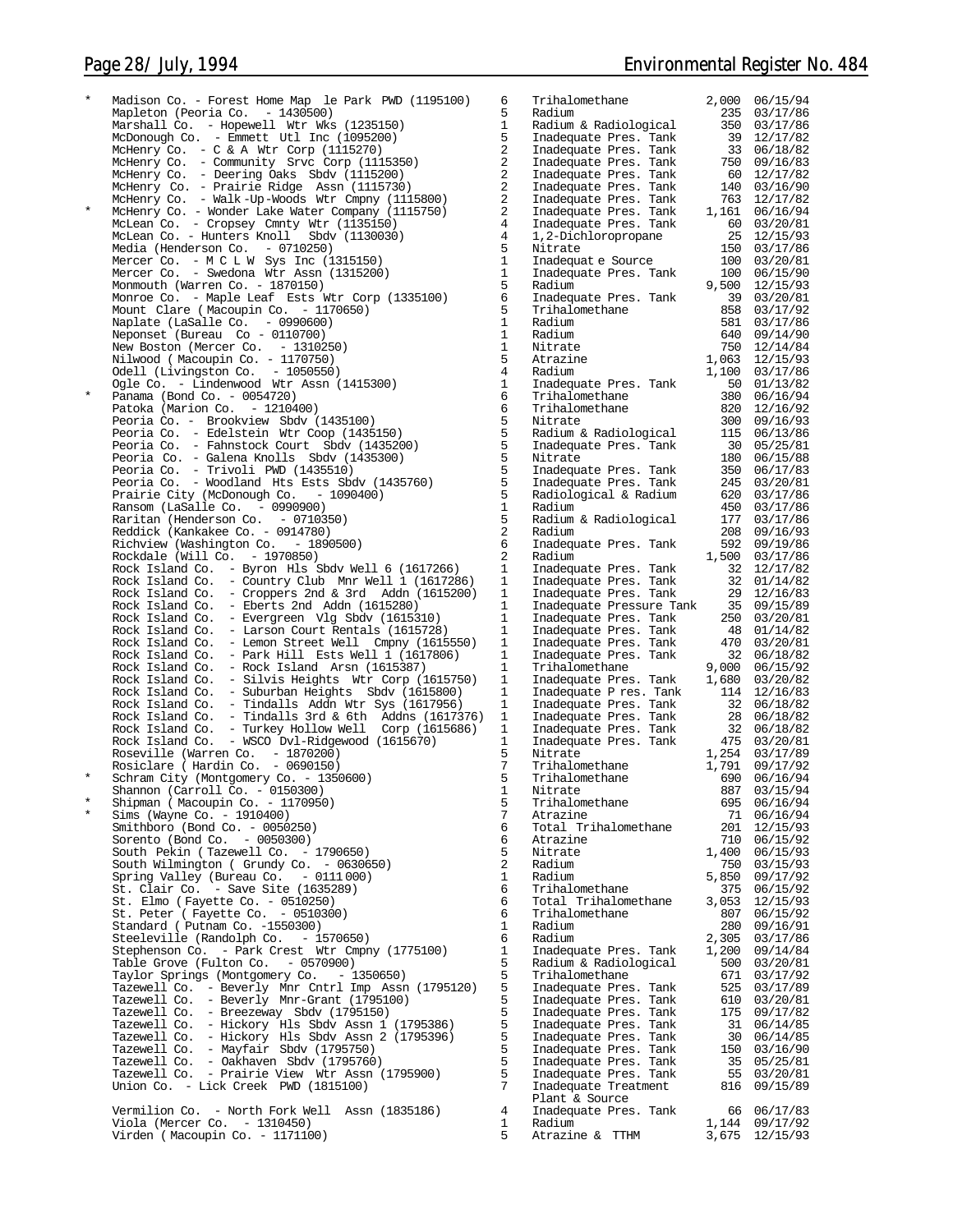| Westfield (Clark Co. $-0230200$ )<br>White City ( Macoupin Co. - 1171150)<br>White Hall ( Greene Co. $-0610400$ )<br>Whiteside Co. - Lakeview Sbdv (1955150)                                                                                                       | $\overline{4}$<br>7<br>6<br>$\mathbf{1}$                                         | Inadequate Water Source<br>Trihalomethane<br>Atrazine<br>Inadequate Pres. Tank &                            | 700 06/15/93<br>280 06/15/93<br>2,950 06/15/93<br>146 03/20/81 |
|--------------------------------------------------------------------------------------------------------------------------------------------------------------------------------------------------------------------------------------------------------------------|----------------------------------------------------------------------------------|-------------------------------------------------------------------------------------------------------------|----------------------------------------------------------------|
| Will Co. - Bel-Air Sbdv (1975130)<br>Will Co. - Clearview Sbdv (1975360)<br>Will Co. - Dixie Dells (1977850)<br>Will Co. - East Moreland Wtr Assn (1975600)                                                                                                        | 2<br>2<br>$\overline{2}$<br>$\overline{2}$                                       | Nitrate<br>Inadequate Pres. Tank<br>Inadequate Pres. Tank<br>Inadequate Pres. Tank<br>Inadequate Pres. Tank | 91 08/04/81<br>420 01/13/82<br>550 09/17/82<br>753 03/20/81    |
| Will Co. - Fair Acres Sbdv $(1975680)$<br>Will Co. - Garden Street Imprv Assn (1975376)<br>Will Co. - Greenfield Cmnty Well Cmpny (1975760)                                                                                                                        | 2<br>$\overline{a}$<br>2                                                         | Inadequate Pres. Tank<br>Inadequate Pres. Tank                                                              | 185 10/19/81<br>62 09/15/89<br>25 12/16/83                     |
| Will Co. - Hillview Sbdv (1975800)<br>Will Co. - Huntley Cmnty Sbdv (1975840)                                                                                                                                                                                      | 2<br>2<br>$\overline{a}$                                                         | Inadequate Pres. Tank<br>Inadequate Pres. Tank<br>Inadequate Pres. Tank<br>Inadequate Pres. Tank            | 99 03/15/85<br>48 03/16/84                                     |
| Will Co. - Ingalls Park Sbdv (1975880)<br>Will Co. - Lakewood Shores Imprv Assn (1975930)<br>Will Co. - Oakview Avenue Wtrwks Inc (1977210)                                                                                                                        | $\overline{a}$<br>2                                                              | Radium<br>Inadequate Pres. Tank                                                                             | 690 09/16/83<br>93 03/17/86<br>350 03/20/81                    |
| Will Co. - Park Road Wtr Assn (1977330)<br>Will Co. - Ridgewood Sbdv (1977650)<br>Will Co. - Scribner Street Sbdv (1977660)                                                                                                                                        | $\overline{a}$<br>$\overline{a}$<br>$\overline{a}$                               | Inadequate Pres. Tank<br>Inadequate Pres. Tank<br>Inadequate Pres. Tank                                     | 60 12/17/82<br>315 06/18/82<br>50 03/18/83                     |
| Will Co. - Shawnita Trc Wtr Assn (1977690)<br>Will $Co. - Sumyland Sbdv (1977730)$<br>Williamson (Madison Co. - 1191100)                                                                                                                                           | $\overline{a}$<br>2<br>6                                                         | Inadequate Pres. Tank<br>Inadequate Pres. Tank<br>Trihalomethane                                            | 125 09/17/92<br>350 09/16/83<br>350 06/15/92                   |
| Williamson Co. - Devils Kitchen Wtr Dst (1995160)<br>Williamson Co. - Lake of Egypt PWD (1995200)                                                                                                                                                                  | 7<br>7                                                                           | Inadequate Treatment Plt1,330 09/15/89<br>& Source & Trihalomethane<br>Inadequate Treatment 7,743 09/15/89  |                                                                |
| Wilsonville ( Macoupin Co. - 1171200)<br>Winnebago Co. - Blue & Gold Homeowners Assn $(2015250)$ 1                                                                                                                                                                 | 5                                                                                | Trihalomethane<br>Inad. Press. Tank &<br>Inad. Source of Supply                                             | 609 06/15/92<br>170 06/17/83                                   |
| Winnebago Co. - Bradley Heights Sbdv (2015050)<br>Winnebago Co. - Briar Garden Apts (2015190)<br>Winnebago Co. - Cherry Vale East Apts (2015470)                                                                                                                   | $\mathbf{1}$<br>$\mathbf{1}$<br>$\mathbf{1}$                                     | Inadequate Pres. Tank<br>Inadequate Pres. Tank 60 12/17/82<br>Inadequate Pres. Tank                         | 192 09/13/85<br>180 01/14/82                                   |
| Winnebago Co. - Cherry View Apts (2015278)<br>Winnebago Co. - Great Oaks & Beacon Hls Apts (2015488)<br>12/17/82                                                                                                                                                   | $\mathbf{1}$                                                                     | Inadequate Pres. Tank 60 06/17/83<br>$1 \quad \cdots$<br>Inadequate Pres. Tank                              | 943                                                            |
| Winnebago Co. - Kishwaukee -Kilbuck Assn (2010010)<br>Winnebago Co. - Larchmont Sbdv (2015290)<br>Winnebago Co. - Legend Lakes Wtr Assn (2015300)<br>Woodford Co. - Oak Ridge Sndst (2035300)<br>Wyoming (Stark Co. - 1750200)<br>Yates City ( Knox Co. - 0950700) | 1<br>$\mathbf{1}$<br>$\mathbf{1}$<br>$\mathbf{1}$<br>$\mathbf{1}$<br>$5^{\circ}$ | Inadequate Pres. Tank<br>Radium and Inadequate 900 03/20/81<br>Pressure Tank                                | 42 03/16/90                                                    |
| Public Water Supplies Removed from Previous List<br>Alexander Co. - McClure-East Cape PWD (0035050)                                                                                                                                                                |                                                                                  |                                                                                                             |                                                                |
| Auburn (Sangamon Co. - 1670050)<br>Bush (Williamson Co. - 1990050)<br>Divernon (Sangamon Co. - 1670450)<br>Fulton Co. - Dunfermline -St David Wtr Cmsn (0575150)<br>Gillespie (Macoupin Co. - 1170400)<br>Girard (Macoupin Co. - 1170450)                          |                                                                                  |                                                                                                             |                                                                |
| Henry Co. - Daytons Valley View Well 1 (0735186)<br>Henry Co. - Hazelwood 2nd Addn Well 1 (0735646)<br>Hettick (Macoupin Co. - 0435866)                                                                                                                            |                                                                                  |                                                                                                             |                                                                |

DES:sp/0046g/5 -22

Johnson Co. - Burnside PWD (0875050) Lake Co. - Pekara Sbdv (0975900)

Modesto ( Macoupin Co. - 1170600) Palmyra ( Macoupin Co. - 1170800) Pawnee (Sangamon Co. - 1670850)

Staunton (Macoupin Co. - 11710<br>Thayer (Sangamon Co. - 1671250) Wayne City - (Wayne Co. - 1910450) Whiteside Co. - Shady Nook (1950020)

Macoupin Co. - ADGPTV (1175200) Macoupin Co. - Palmyra-Modesto Wtr Assn (1175150) Macoupin Co. - Scottville Rural Wtr (1170010) Macoupin Co. - Staunton Res Rd Wtr Coop (1175250)

Rock Island Co. - Fairacres Assn (1615350) Rock Island Co. - Park Hill Ests Well 2 (1617686) Staunton ( Macoupin Co. - 1171050)

Illinois Environmental Protection Agency

Division of Pu blic Water Supplies

Critical Review List -- Public Water Supplies

The Critical Review List was developed to give additional notification to officials of public water<br>supplies which may be close to being in violation of 35 Ill. Adm. Code, Subtitle F: Public Water Supplies,<br>Chapter I or t

A supply will be placed on the Critical Review List when Agency records indicate that it is approaching any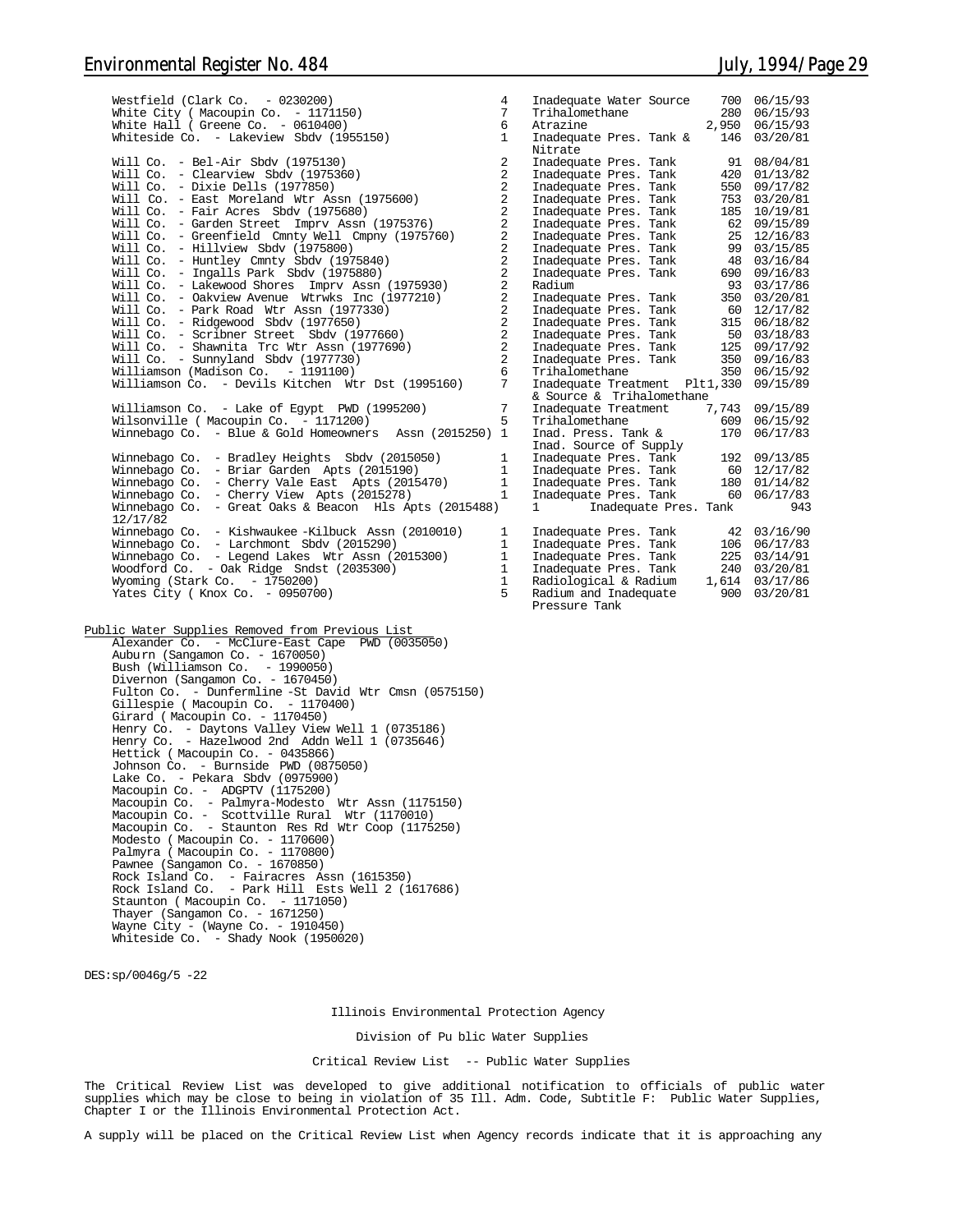of the violations which would place it on the Restricted Status List.

This list is continually being revised as new information becomes available, and therefore, specific<br>inquiries as to the status of any public water supply should be directed to the Division of Public Water<br>Supplies for fin

\* Indicates public water supplies which have been added to the list since the previous publication. \*\* Indicates actions are being taken by officials to bring the public water supply into compliance.

RDS:sp/0046g/4

Illinois Environmental Protection Agency Division of Public Water Supplies Critical Review List -- Public Water Supplies July, 1994

|                                                         |                |                                           | POP.          | LISTING          |
|---------------------------------------------------------|----------------|-------------------------------------------|---------------|------------------|
| NAME OF PUBLIC WATER SUPPLY/COUNTY/FACILITY NO.         | RGN            | NATURE OF PROBLEM                         | <b>SERVED</b> | DATE             |
| Baylis (Pike Co. - 1490100)                             | $\overline{5}$ | Source Capacity                           |               | $300$ $09/13/85$ |
| Bluford (Jefferson Co. - 0810100)                       | 7              | Low System Pressure 465 03/20/81          |               |                  |
| Camargo (Douglas Co. - 0410100)                         | 4              | Inadequate Treatment Plant 400 12/16/91   |               |                  |
| Carlyle (Clinton Co. - 0270300)                         | 6              | Inadequate Treatment Plant 400 12/15/93   |               |                  |
| Caseyville $(St. Clair Co. - 1630250)$                  | 6              | Low System Pressure                       | 12,338        | 09/14/84         |
| Clinton (DeWitt Co. $-0390050$ )                        | $\overline{4}$ | Inadequate Plant Capacity 7,437 06/14/91  |               |                  |
| Davis (Stephenson Co. - 1770150)                        | $\mathbf{1}$   | Low System Pressure                       |               | 600 09/17/92     |
| DePue (Bureau Co. - 0110300)                            | $\mathbf{1}$   | Inadequate Treatment Plant 1,93012/15/93  |               |                  |
| Dieterich (Effingham Co. - 0490150)                     | $\mathbf{1}$   | Inadequate Source                         |               | 568 03/15/94     |
| DuPage Co. - Highland Hls Sndst (0435560)               | 2              | Inadequate Pressure Tank 1,100 09/17/92   |               |                  |
| Edwardsville (Madison Co. - 1190250)                    | 6              | Inad. Treatment Plant<br>30,581           |               | 12/15/93         |
| Evansville (Randolph Co. $-1570250$ )                   | 6              |                                           |               | 1,838 05/25/81   |
| Georgetown (Vermilion Co. - 1830350)                    | $\overline{4}$ | Plant Capacity<br>Inadequate Wtr Plant    |               | 3,678 06/15/93   |
| Hardin (Calhoun Co. $-0130200$ )                        | 6              | Low System Pressure                       |               | 1,175 11/25/81   |
| Homer (Champaign Co. - 0190300)                         | $\overline{4}$ | Inadequate Source                         |               | 1,300 03/15/94   |
| Jackson Co. - South Highway PWD (0775400)               | 7              | Low System Pressure                       | 8,189         | 06/15/92         |
| Kane Co. - Lake Marian Wtr Corp (0895200)               | $\overline{2}$ | Low System Pressure & 800                 |               | 09/14/84         |
|                                                         |                | Inadequate Pres. Storage                  |               |                  |
| Kincaid (Christian Co. $-0210250$ )                     | 5              | Plant Capacity                            | 2,640         | 06/14/85         |
| Lewistown (Fulton Co. $-0570600$ )                      | 5              | Inadequate Source                         | 2,700         | 06/15/88         |
| McHenry Co. - McHenry Shores Wtr Cmpny (1115020)        | 2              | Low System Pressure                       | 1,170         | 09/17/92         |
| McHenry Co. - Whispering Hills Wtr Cmpny (1115700)      | $\overline{a}$ | Low System Pressure                       | 6,000         | 06/15/93         |
| McHenry Co - Wonder Lake Wtr Cmpny (1115750)            | $\overline{c}$ |                                           | 1,080         | 12/14/90         |
| Millstadt (St. Clair Co. - 1630850)                     | 6              | Inadequate Storage<br>Low System Pressure |               | 2,750 12/16/91   |
| North Utica (LaSalle Co. - 0990650)                     | $\mathbf{1}$   | Low System Pressur e                      |               | 3,943 03/18/84   |
| Patoka (Marion Co. - 1210400)                           | 6              | Inadequate Treatment Plant 820            |               | 12/15/93         |
| Pearl (Pike Co.1490650)                                 | 5              | Inadequate Pres. Tank                     | 322           | 09/17/82         |
| Pecatonica (Winnebago Co. -2010250)                     | $\mathbf{1}$   | Low System Pres.                          |               | 1,830 06/15/90   |
| Ramsey (Fayette Co. $-0510200$ )                        | 6              | Source Capacity &                         |               | 1,350 09/13/85   |
|                                                         |                | Low System Pres.                          |               |                  |
| Richland Co. - West Liberty Dundas Wtr Dist (1595050) 7 |                | Low System Pres. &                        |               | 693 12/14/84     |
|                                                         |                | Inadequate Source                         |               |                  |
| Rock Island Co. - Tower Ridge Sbdy (1615780)            | 1              | Inadequate Pres. Tank                     |               | 70 03/15/94      |
| Stockton (Jo Daviess Co. - 0850450)                     | $\mathbf{1}$   | Low System Pressure                       |               | 1,900 06/15/84   |
| Sumner (Lawrence Co. - 1010300)                         | 7              | Low System Pressure                       |               | 1,553 12/13/85   |
| Taylor Springs (Montgomery Co. - 1350650)               | 5              | Low System Pressure                       |               | 650 02/20/81     |
| Walnut Hill (Marion Co. $-1210600$ )                    | 6              | Low System Pressure                       | 1,200         | 06/14/85         |
| Will Co. - Metro Utl Chickasaw Dyn (1975320)            | $\overline{2}$ | Low System Pressure                       | 7,700         | 09/17/92         |
|                                                         |                |                                           |               |                  |
|                                                         |                |                                           |               |                  |

Public Water Supplies Removed from Previous List None

DED:sp/0046g/23 -25